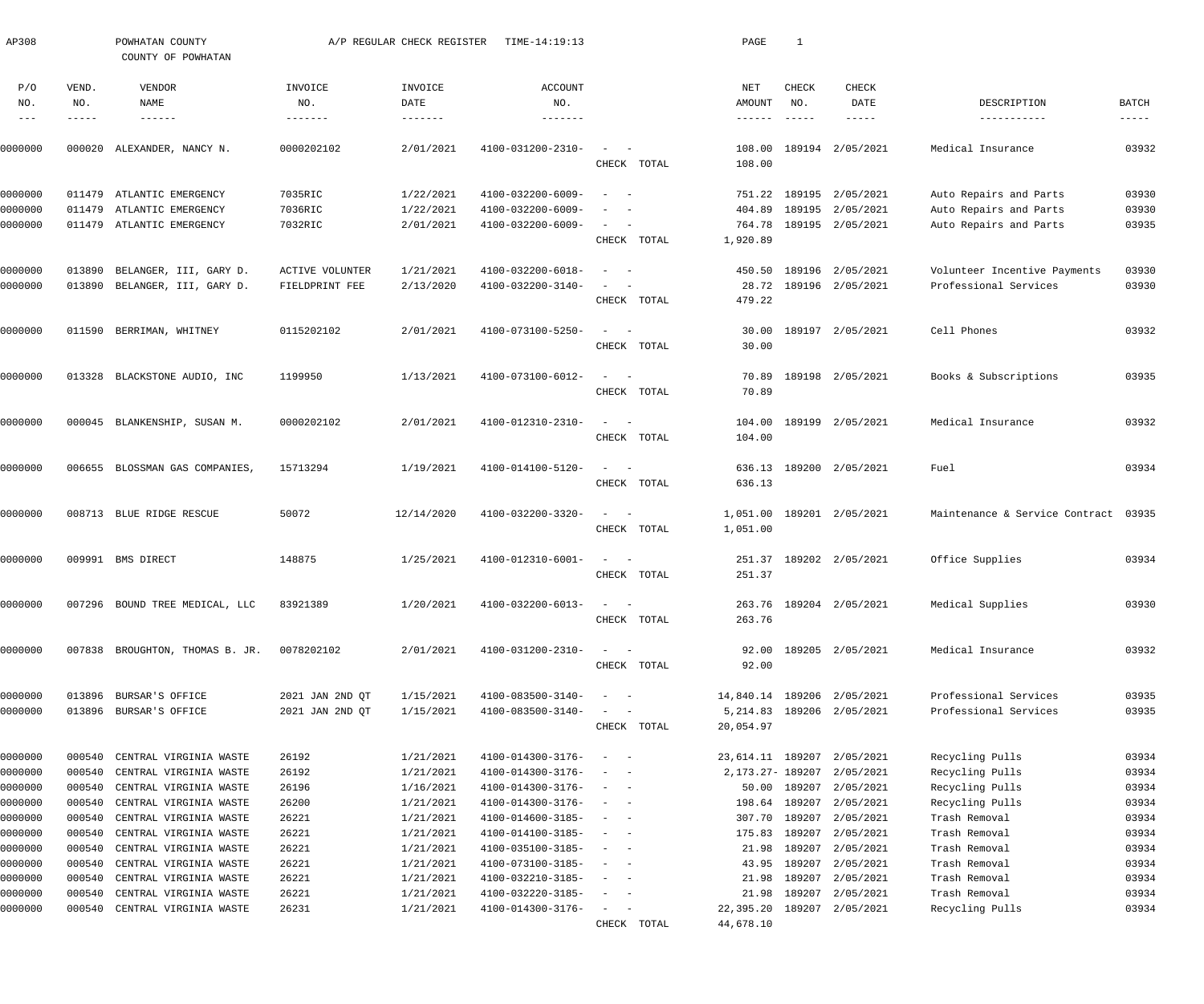| AP308          |              | POWHATAN COUNTY<br>COUNTY OF POWHATAN          |                        | A/P REGULAR CHECK REGISTER | TIME-14:19:13     |                                               |             | PAGE                      | 2                    |                             |                              |                             |
|----------------|--------------|------------------------------------------------|------------------------|----------------------------|-------------------|-----------------------------------------------|-------------|---------------------------|----------------------|-----------------------------|------------------------------|-----------------------------|
|                |              |                                                |                        |                            |                   |                                               |             |                           |                      |                             |                              |                             |
| P/O            | VEND.        | VENDOR                                         | INVOICE                | INVOICE                    | <b>ACCOUNT</b>    |                                               |             | NET                       | <b>CHECK</b>         | CHECK                       |                              |                             |
| NO.<br>$- - -$ | NO.<br>----- | NAME<br>$- - - - - - -$                        | NO.<br>$- - - - - - -$ | DATE<br>-------            | NO.<br>-------    |                                               |             | AMOUNT<br>$- - - - - - -$ | NO.<br>$- - - - - -$ | DATE<br>-----               | DESCRIPTION<br>-----------   | <b>BATCH</b><br>$- - - - -$ |
|                |              |                                                |                        |                            |                   |                                               |             |                           |                      |                             |                              |                             |
| 0000000        | 010808       | CERULLO, ROBERT                                | 0108202102             | 2/01/2021                  | 4100-022100-5250- | $\sim$<br>$\sim$ $-$                          |             | 30.00                     | 189208               | 2/05/2021                   | Cell Phones                  | 03932                       |
|                |              |                                                |                        |                            |                   |                                               | CHECK TOTAL | 30.00                     |                      |                             |                              |                             |
| 0000000        | 006965       | CINTAS CORPORATION                             | 4073572651             | 1/20/2021                  | 4100-014300-6011- | $\sim$<br>$\sim$ $-$                          |             | 21.36                     | 189209               | 2/05/2021                   | Uniforms                     | 03934                       |
| 0000000        | 006965       | CINTAS CORPORATION                             | 4073572651             | 1/20/2021                  | 4100-014100-6011- | $\overline{\phantom{a}}$                      |             | 21.81                     | 189209               | 2/05/2021                   | Uniforms                     | 03934                       |
| 0000000        | 006965       | CINTAS CORPORATION                             | 4073572651             | 1/20/2021                  | 4100-014500-6011- | $\sim$<br>$\sim$ $-$                          |             | 25.69                     |                      | 189209 2/05/2021            | Uniforms                     | 03934                       |
|                |              |                                                |                        |                            |                   |                                               | CHECK TOTAL | 68.86                     |                      |                             |                              |                             |
| 0000000        | 011861       | COMMUNITY LIFE CHURCH                          | MOU FY20-21            | 1/26/2021                  | 4100-053910-5642- | $\sim$<br>$\sim$ $-$                          |             | 10,000.00                 |                      | 189210 2/05/2021            | PCCAA Services - TANF        | 03934                       |
|                |              |                                                |                        |                            |                   |                                               | CHECK TOTAL | 10,000.00                 |                      |                             |                              |                             |
| 0000000        |              | 013888 CROCKER, JENNIFER                       | AWARD                  | 1/25/2021                  | 4100-032200-6018- | $\sim$<br>$\sim$ $-$                          |             | 450.50                    |                      | 189211 2/05/2021            | Volunteer Incentive Payments | 03930                       |
|                |              |                                                |                        |                            |                   |                                               | CHECK TOTAL | 450.50                    |                      |                             |                              |                             |
|                |              |                                                |                        |                            |                   |                                               |             |                           |                      |                             |                              |                             |
| 0000000        | 007294       | CUMBERLAND FARM & AUTO                         | 74776                  | 1/21/2021                  | 4100-032200-6009- | $\sim$<br>$\sim$ $-$                          |             | 7.29                      |                      | 189212 2/05/2021            | Auto Repairs and Parts       | 03935                       |
|                |              |                                                |                        |                            |                   |                                               | CHECK TOTAL | 7.29                      |                      |                             |                              |                             |
| 0000000        | 010079       | DEAL & LACHENEY P.C.                           | 4971                   | 2/01/2021                  | 4100-012210-3150- | $\sim$<br>$\sim$ $-$                          |             | 10,000.00                 |                      | 189214 2/05/2021            | Contracted County Attorney   | 03934                       |
|                |              |                                                |                        |                            |                   |                                               | CHECK TOTAL | 10,000.00                 |                      |                             |                              |                             |
| 0000000        | 006240       | DIAMOND SPRINGS WATER, INC 0000915188          |                        | 1/25/2021                  | 4100-014100-5130- | $\sim$<br>$\sim$ $-$                          |             | 29.40                     |                      | 189215 2/05/2021            | Water                        | 03934                       |
| 0000000        | 006240       | DIAMOND SPRINGS WATER, INC 0000920997          |                        | 1/26/2021                  | 4100-031200-5130- | $\hspace{0.1mm}-\hspace{0.1mm}$<br>$\sim$     |             | 62.91                     | 189215               | 2/05/2021                   | Water                        | 03934                       |
| 0000000        | 006240       | DIAMOND SPRINGS WATER, INC 003389-1-21         |                        | 1/15/2021                  | 4100-014300-5130- | $\sim$<br>$\sim$ $-$                          |             | 9.20                      | 189215               | 2/05/2021                   | Water                        | 03934                       |
| 0000000        |              | 006240 DIAMOND SPRINGS WATER, INC 011342-01-21 |                        | 1/15/2021                  | 4100-034100-6001- | $\sim$<br>$\sim$ $-$                          |             | 15.30                     |                      | 189215 2/05/2021            | Office Supplies              | 03934                       |
|                |              |                                                |                        |                            |                   |                                               | CHECK TOTAL | 116.81                    |                      |                             |                              |                             |
| 0000000        | 000860       | DOMINION ENERGY VIRGINIA                       | 2346327501 1/21        | 1/04/2021                  | 4100-014100-5110- | $\sim$ $-$<br>$\sim$                          |             |                           |                      | 2, 117. 11 189216 2/05/2021 | Electricity                  | 03934                       |
| 0000000        | 000860       | DOMINION ENERGY VIRGINIA                       | 2346327501 1/21        | 1/04/2021                  | 4100-031200-5110- | $\sim$ $-$<br>$\sim$                          |             |                           |                      | 2, 117.10 189216 2/05/2021  | Electricity                  | 03934                       |
| 0000000        | 000860       | DOMINION ENERGY VIRGINIA                       | 2352270009 1/21        | 1/04/2021                  | 4100-014100-5110- | $\hspace{0.1mm}-\hspace{0.1mm}$<br>$\sim$     |             | 442.85                    |                      | 189216 2/05/2021            | Electricity                  | 03934                       |
| 0000000        | 000860       | DOMINION ENERGY VIRGINIA                       | 2442170003 1/21        | 1/04/2021                  | 4100-014100-5110- |                                               |             |                           |                      | 2,587.77 189216 2/05/2021   | Electricity                  | 03934                       |
| 0000000        |              | 000860 DOMINION ENERGY VIRGINIA                | 2462222502 1/21        | 1/04/2021                  | 4100-014100-5110- |                                               |             |                           |                      | 3,845.77 189216 2/05/2021   | Electricity                  | 03934                       |
| 0000000        | 000860       | DOMINION ENERGY VIRGINIA                       | 2912605595 1/21        | 1/04/2021                  | 4100-014100-5110- | $\sim$ 100 $\sim$ 100 $\sim$                  |             |                           |                      | 166.58 189216 2/05/2021     | Electricity                  | 03934                       |
| 0000000        | 000860       | DOMINION ENERGY VIRGINIA                       | 2932352368 1/21        | 1/04/2021                  | 4100-032220-5110- | $\sim$<br>$\sim$ $-$                          |             | 18.83                     | 189216               | 2/05/2021                   | Electricity                  | 03934                       |
| 0000000        | 000860       | DOMINION ENERGY VIRGINIA                       | 2972120006 1/21        | 1/04/2021                  | 4100-014100-5110- | $\sim$ $ -$                                   |             | 1,860.44                  |                      | 189216 2/05/2021            | Electricity                  | 03934                       |
| 0000000        | 000860       | DOMINION ENERGY VIRGINIA                       | 3496131156 1/21        | 1/04/2021                  | 4100-014100-5110- | $\sim$ 100 $\sim$ 100 $\sim$                  |             | 7.08                      |                      | 189216 2/05/2021            | Electricity                  | 03934                       |
| 0000000        | 000860       | DOMINION ENERGY VIRGINIA                       | 4691491015 1/21        | 1/04/2021                  | 4100-014600-5110- | $\sim$ 100 $\sim$ 100 $\sim$                  |             | 53.89                     |                      | 189216 2/05/2021            | Electricity                  | 03934                       |
| 0000000        | 000860       | DOMINION ENERGY VIRGINIA                       | 9750120975 1/21        | 1/04/2021                  | 4100-032220-5110- | $\sim$<br>$\sim$ $-$                          |             | 2,333.71                  |                      | 189216 2/05/2021            | Electricity                  | 03934                       |
|                |              |                                                |                        |                            |                   |                                               | CHECK TOTAL | 15,551.13                 |                      |                             |                              |                             |
| 0000000        |              | 006842 EAGLE FIRE INC.                         | IN00002257             | 1/14/2021                  | 4100-032220-3310- | $\sim$ $-$<br>$\hspace{0.1mm}-\hspace{0.1mm}$ |             | 450.00                    |                      | 189217 2/05/2021            | Repairs & Maintenance        | 03934                       |
|                |              |                                                |                        |                            |                   |                                               | CHECK TOTAL | 450.00                    |                      |                             |                              |                             |
| 0000000        |              | 006074 EVIDENT, INC.                           | 176189A                | 1/19/2021                  | 4100-031200-6014- | $\sim$ $-$<br>$\sim$                          |             | 35.00                     |                      | 189218 2/05/2021            | Other Operating Supplies     | 03934                       |
|                |              |                                                |                        |                            |                   |                                               | CHECK TOTAL | 35.00                     |                      |                             |                              |                             |
| 0000000        | 009093       | FARMVILLE WHOLESALE                            | 703814                 | 12/15/2020                 | 4100-014100-3310- | $\sim$ 100 $\sim$ 100 $\sim$                  |             | 249.00                    | 189219               | 2/05/2021                   | Repairs & Maintenance        | 03934                       |
| 0000000        | 009093       | FARMVILLE WHOLESALE                            | 704407                 | 12/22/2020                 | 4100-014100-3310- | $\sim$ $ -$                                   |             | 405.00                    | 189219               | 2/05/2021                   | Repairs & Maintenance        | 03934                       |
| 0000000        | 009093       | FARMVILLE WHOLESALE                            | 705000                 | 1/05/2021                  | 4100-032220-3310- | $\sim$ $ -$                                   |             | 489.60                    |                      | 189219 2/05/2021            | Repairs & Maintenance        | 03934                       |
| 0000000        | 009093       | FARMVILLE WHOLESALE                            | 705072                 | 1/06/2020                  | 4100-032220-3310- | $\sim$<br>$\sim$ $-$                          |             | 112.54                    |                      | 189219 2/05/2021            | Repairs & Maintenance        | 03934                       |
|                |              |                                                |                        |                            |                   |                                               | CHECK TOTAL | 1,256.14                  |                      |                             |                              |                             |
|                |              |                                                |                        |                            |                   |                                               |             |                           |                      |                             |                              |                             |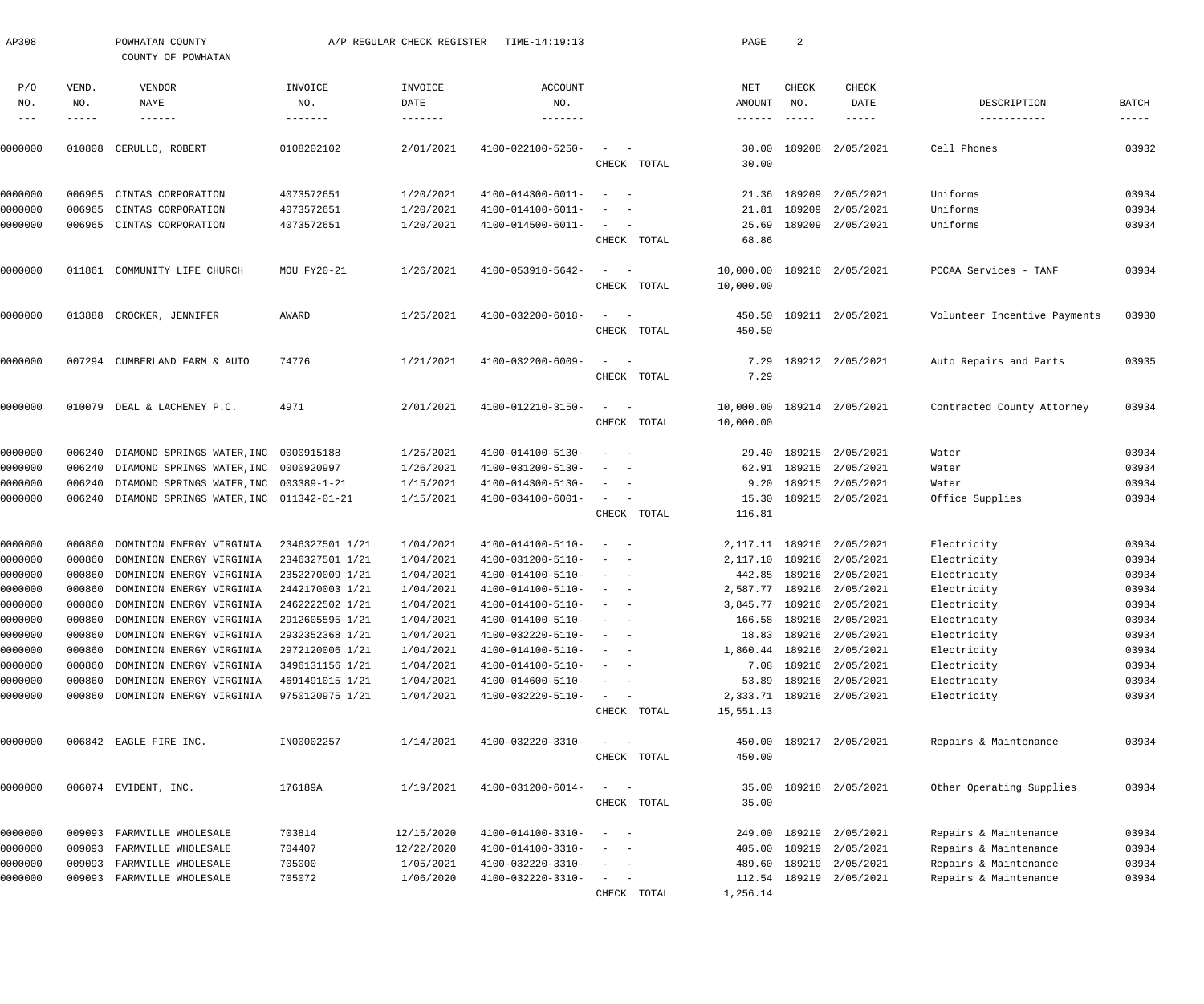| AP308         |              | POWHATAN COUNTY<br>COUNTY OF POWHATAN |                        | A/P REGULAR CHECK REGISTER | TIME-14:19:13                |                                                                                                                           | PAGE                 | $\overline{3}$            |                           |                                      |             |
|---------------|--------------|---------------------------------------|------------------------|----------------------------|------------------------------|---------------------------------------------------------------------------------------------------------------------------|----------------------|---------------------------|---------------------------|--------------------------------------|-------------|
| P/O<br>NO.    | VEND.<br>NO. | VENDOR<br>NAME                        | INVOICE<br>NO.         | INVOICE<br>DATE            | ACCOUNT<br>NO.               |                                                                                                                           | NET<br>AMOUNT        | CHECK<br>NO.              | CHECK<br>DATE             | DESCRIPTION                          | BATCH       |
| $\frac{1}{2}$ | -----        | $- - - - - - -$                       | $- - - - - - -$        |                            | -------                      |                                                                                                                           | -------              | $\qquad \qquad - - - - -$ | $- - - - - -$             | -----------                          | $- - - - -$ |
| 0000000       |              | 013055 FAST FEET SPORTS ACADEMY,      | TANF ALLOWED %         | 1/28/2021                  | 4100-053910-5642-            |                                                                                                                           | 977.27               | 189220                    | 2/05/2021                 | PCCAA Services - TANF                | 03934       |
|               |              |                                       |                        |                            |                              | CHECK TOTAL                                                                                                               | 977.27               |                           |                           |                                      |             |
| 0000000       | 001380       | FORD, SUSAN P.                        | 0013202102             | 2/01/2021                  | 4100-012310-2310-            | $\sim$<br>$\hspace{0.1mm}$                                                                                                | 104.00               |                           | 189221 2/05/2021          | Medical Insurance                    | 03932       |
|               |              |                                       |                        |                            |                              | CHECK TOTAL                                                                                                               | 104.00               |                           |                           |                                      |             |
| 0000000       | 013518       | FROEHLING & ROBERTSON, IN 187559      |                        | 1/08/2021                  | 4100-034100-3140-            | $\sim$<br>$\hspace{0.1mm}$<br>CHECK TOTAL                                                                                 | 4,737.73<br>4,737.73 |                           | 189222 2/05/2021          | Professional Services                | 03934       |
|               |              |                                       |                        |                            |                              |                                                                                                                           |                      |                           |                           |                                      |             |
| 0000000       | 010736       | GALLS, LLC                            | 017361815              | 1/06/2021                  | 4100-031200-6011-            | $\overline{\phantom{a}}$<br>$\sim$                                                                                        | 91.49                | 189223                    | 2/05/2021                 | Uniforms                             | 03934       |
| 0000000       | 010736       | GALLS, LLC                            | 017394479              | 1/11/2021                  | 4100-031200-6011-            | $\sim$                                                                                                                    | 126.99               | 189223                    | 2/05/2021                 | Uniforms                             | 03934       |
| 0000000       | 010736       | GALLS, LLC                            | 017427213              | 1/14/2021                  | 4100-031200-6011-            | $\frac{1}{2} \left( \frac{1}{2} \right) \left( \frac{1}{2} \right) \left( \frac{1}{2} \right) \left( \frac{1}{2} \right)$ | 104.30               | 189223                    | 2/05/2021                 | Uniforms                             | 03934       |
|               |              |                                       |                        |                            |                              | CHECK TOTAL                                                                                                               | 322.78               |                           |                           |                                      |             |
| 0000000       | 013886       | GRANT, KEVAUGHN DERRICK               | <b>ACTIVE VOLUNTER</b> | 1/05/2021                  | 4100-032200-6018-            | $\sim$<br>$\sim$                                                                                                          | 150.00               |                           | 189224 2/05/2021          | Volunteer Incentive Payments         | 03930       |
|               |              |                                       |                        |                            |                              | CHECK TOTAL                                                                                                               | 150.00               |                           |                           |                                      |             |
| 0000000       | 006763       | GREENBERG AND ASSOCIATES,             | 1434                   | 1/20/2021                  | 4100-031200-3110-            | $\sim$ .<br>$\sim$                                                                                                        | 900.00               | 189225                    | 2/05/2021                 | Professional Health Services         | 03934       |
|               |              |                                       |                        |                            |                              | CHECK TOTAL                                                                                                               | 900.00               |                           |                           |                                      |             |
| 0000000       | 000120       | JAMES RIVER AIR                       | C231220                | 2/01/2021                  | 4100-014100-3320-            | $\overline{\phantom{0}}$<br>$\overline{\phantom{m}}$                                                                      | 162.00               | 189226                    | 2/05/2021                 | Maintenance & Service Contract       | 03935       |
| 0000000       | 000120       | JAMES RIVER AIR                       | C231221                | 2/01/2021                  | 4100-014100-3320-            | $\overline{\phantom{a}}$                                                                                                  | 325.00               | 189226                    | 2/05/2021                 | Maintenance & Service Contract       | 03935       |
| 0000000       | 000120       | JAMES RIVER AIR                       | C231222                | 2/01/2021                  | 4100-014100-3320-            | $\overline{\phantom{a}}$<br>$\overline{\phantom{a}}$                                                                      | 963.00               | 189226                    | 2/05/2021                 | Maintenance & Service Contract       | 03935       |
| 0000000       | 000120       | JAMES RIVER AIR                       | S192826                | 12/31/2020                 | 4100-014100-3308-            | $-$<br>$\overline{\phantom{a}}$                                                                                           | 672.00               | 189226                    | 2/05/2021                 | HVAC Service and Repairs             | 03935       |
| 0000000       | 000120       | JAMES RIVER AIR                       | S193588                | 1/25/2021                  | 4100-014100-3308-            | $\sim$ 100 $\mu$<br>$\sim$                                                                                                | 860.25               |                           | 189226 2/05/2021          | HVAC Service and Repairs             | 03935       |
|               |              |                                       |                        |                            |                              | CHECK TOTAL                                                                                                               | 2,982.25             |                           |                           |                                      |             |
| 0000000       |              | 013895 KATELYN M. FREEMAN             | REWARD 1-29-21         | 1/29/2021                  | 4100-032200-6018-            | $\sim$<br>$\overline{\phantom{a}}$                                                                                        |                      |                           | 450.50 189227 2/05/2021   | Volunteer Incentive Payments         | 03935       |
|               |              |                                       |                        |                            |                              | CHECK TOTAL                                                                                                               | 450.50               |                           |                           |                                      |             |
| 0000000       |              | 006104 KUSTOM SIGNALS INC             | 580991                 | 1/22/2021                  | $4100 - 031200 - 3310 - - -$ |                                                                                                                           |                      |                           | 924.00 189228 2/05/2021   | Repairs & Maintenance                | 03935       |
|               |              |                                       |                        |                            |                              | CHECK TOTAL                                                                                                               | 924.00               |                           |                           |                                      |             |
|               |              |                                       |                        |                            |                              |                                                                                                                           |                      |                           |                           |                                      |             |
| 0000000       |              | 010811 LAND AND COATES, INC           | 3500195                | 1/27/2021                  | 4100-014500-3319-            | $\mathcal{L}_{\text{max}}$ , and $\mathcal{L}_{\text{max}}$                                                               |                      |                           | 73.99 189229 2/05/2021    | Equipment Repairs and Maintena 03935 |             |
|               |              |                                       |                        |                            |                              | CHECK TOTAL                                                                                                               | 73.99                |                           |                           |                                      |             |
| 0000000       |              | 013425 MAINE, THOMAS H                | FEB 20 JUROR           | 2/13/2020                  | 4100-021100-1700-            |                                                                                                                           |                      |                           | 30.00 189230 2/05/2021    | COMP: Jurors & Witnesses             | 03930       |
|               |              |                                       |                        |                            |                              | CHECK TOTAL                                                                                                               | 30.00                |                           |                           |                                      |             |
| 0000000       |              | 009552 MANSFIELD OIL COMPANY          | SQLCD-658577           | 1/15/2021                  | 4100-032200-5120-            | $\frac{1}{2}$ , $\frac{1}{2}$ , $\frac{1}{2}$ , $\frac{1}{2}$                                                             |                      |                           | 48.12 189231 2/05/2021    | Apparatus Fuel                       | 03930       |
|               |              |                                       |                        |                            |                              | CHECK TOTAL                                                                                                               | 48.12                |                           |                           |                                      |             |
|               |              |                                       |                        |                            |                              |                                                                                                                           |                      |                           |                           |                                      |             |
| 0000000       |              | 013529 MARTIN, CARY                   | 0135202102             | 2/01/2021                  | 4100-031210-5421-            | $\sim$ 100 $\sim$ 100 $\sim$<br>CHECK TOTAL                                                                               | 700.00               |                           | 700.00 189233 2/05/2021   | Rent - Towers                        | 03932       |
|               |              |                                       |                        |                            |                              |                                                                                                                           |                      |                           |                           |                                      |             |
| 0000000       |              | 009276 MCCREIGHT, FRAN                | 0092202102             | 2/01/2021                  | 4100-073100-5250-            | $\frac{1}{2} \left( \frac{1}{2} \right) \left( \frac{1}{2} \right) \left( \frac{1}{2} \right) \left( \frac{1}{2} \right)$ |                      |                           | 30.00 189234 2/05/2021    | Cell Phones                          | 03932       |
|               |              |                                       |                        |                            |                              | CHECK TOTAL                                                                                                               | 30.00                |                           |                           |                                      |             |
| 0000000       |              | 006696 MCGUIREWOODS LLP               | 0748072-0044           | 1/28/2021                  | 4100-095101-9151-            | $\alpha = 1, \ldots, \alpha$                                                                                              |                      |                           | 9,500.00 189235 2/05/2021 | Bond Issuance Costs                  | 03930       |
|               |              |                                       |                        |                            |                              | CHECK TOTAL                                                                                                               | 9,500.00             |                           |                           |                                      |             |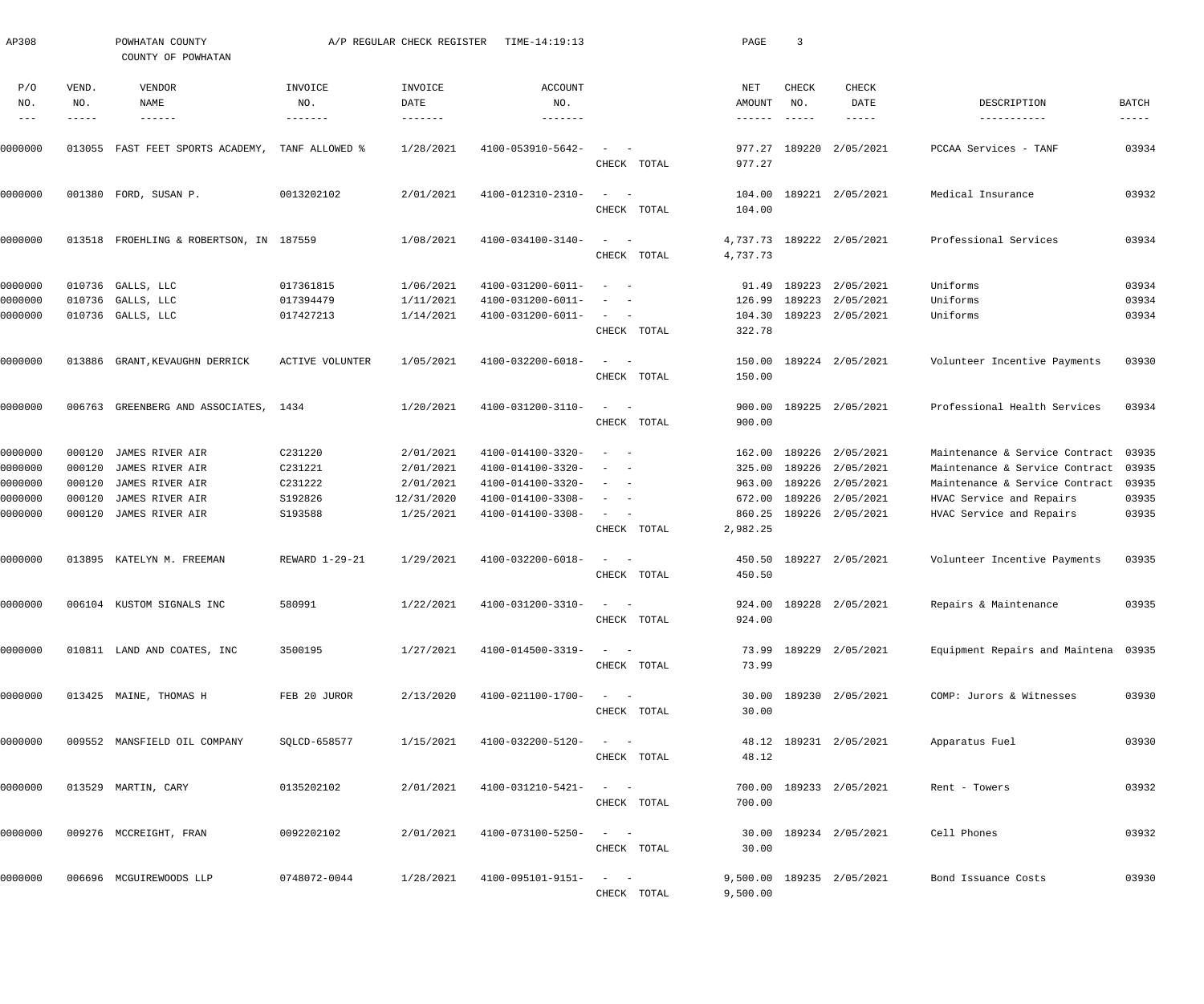| AP308             |                      | POWHATAN COUNTY<br>COUNTY OF POWHATAN    |                | A/P REGULAR CHECK REGISTER | TIME-14:19:13          |                                                      | PAGE             | $\overline{4}$       |                         |                                      |                             |
|-------------------|----------------------|------------------------------------------|----------------|----------------------------|------------------------|------------------------------------------------------|------------------|----------------------|-------------------------|--------------------------------------|-----------------------------|
| P/O               | VEND.                | VENDOR                                   | INVOICE        | INVOICE                    | ACCOUNT                |                                                      | NET              | CHECK                | CHECK                   |                                      |                             |
| NO.<br>$--\,$ $-$ | NO.<br>$- - - - - -$ | NAME<br>$- - - - - - -$                  | NO.<br>------- | DATE<br>$- - - - - - - -$  | NO.<br>$- - - - - - -$ |                                                      | AMOUNT<br>------ | NO.<br>$- - - - - -$ | DATE<br>-----           | DESCRIPTION<br>-----------           | <b>BATCH</b><br>$- - - - -$ |
| 0000000           | 010924               | MITCHELL PEST                            | 141700         | 1/07/2021                  | 4100-014100-3320-      |                                                      | 95.00            | 189236               | 2/05/2021               | Maintenance & Service Contract       | 03935                       |
| 0000000           | 010924               | MITCHELL PEST                            | 141753         | 1/07/2021                  | 4100-014100-3320-      |                                                      | 60.00            | 189236               | 2/05/2021               | Maintenance & Service Contract       | 03935                       |
| 0000000           |                      | 010924 MITCHELL PEST                     | 141822         | 1/07/2021                  | 4100-014100-3320-      |                                                      | 150.00           |                      | 189236 2/05/2021        | Maintenance & Service Contract 03935 |                             |
|                   |                      |                                          |                |                            |                        | CHECK TOTAL                                          | 305.00           |                      |                         |                                      |                             |
| 0000000           |                      | 006610 MO-JOHNS SANITATION               | 132195         | 11/02/2020                 | 4100-014600-3311-      | $\overline{\phantom{a}}$<br>$\sim$                   | 615.00           | 189237               | 2/05/2021               | Portable Bathrooms                   | 03935                       |
| 0000000           |                      | 006610 MO-JOHNS SANITATION               | 132197         | 11/02/2020                 | 4100-014600-3311-      |                                                      | 231.00           | 189237               | 2/05/2021               | Portable Bathrooms                   | 03935                       |
| 0000000           |                      | 006610 MO-JOHNS SANITATION               | 132198         | 11/02/2020                 | 4100-014600-3311-      |                                                      | 103.00           | 189237               | 2/05/2021               | Portable Bathrooms                   | 03935                       |
| 0000000           |                      | 006610 MO-JOHNS SANITATION               | 132200         | 11/02/2020                 | 4100-014600-3311-      |                                                      | 103.00           | 189237               | 2/05/2021               | Portable Bathrooms                   | 03935                       |
| 0000000           |                      | 006610 MO-JOHNS SANITATION               | 132201         | 11/02/2020                 | 4100-014600-3311-      |                                                      | 128.00           | 189237               | 2/05/2021               | Portable Bathrooms                   | 03935                       |
| 0000000           |                      | 006610 MO-JOHNS SANITATION               | 132202         | 11/02/2020                 | 4100-014600-3311-      |                                                      | 103.00           | 189237               | 2/05/2021               | Portable Bathrooms                   | 03935                       |
| 0000000           |                      | 006610 MO-JOHNS SANITATION               | 132203         | 11/02/2020                 | 4100-014600-3311-      |                                                      | 103.00           | 189237               | 2/05/2021               | Portable Bathrooms                   | 03935                       |
| 0000000           |                      | 006610 MO-JOHNS SANITATION               | 132204         | 11/02/2020                 | 4100-014600-3311-      |                                                      | 103.00           | 189237               | 2/05/2021               | Portable Bathrooms                   | 03935                       |
| 0000000           | 006610               | MO-JOHNS SANITATION                      | 132205         | 11/02/2020                 | 4100-014600-3311-      |                                                      | 231.00           | 189237               | 2/05/2021               | Portable Bathrooms                   | 03935                       |
| 0000000           |                      | 006610 MO-JOHNS SANITATION               | 132206         | 11/02/2020                 | 4100-014600-3311-      | $\overline{\phantom{a}}$                             | 103.00           |                      | 189237 2/05/2021        | Portable Bathrooms                   | 03935                       |
|                   |                      |                                          |                |                            |                        | CHECK TOTAL                                          | 1,823.00         |                      |                         |                                      |                             |
| 0000000           |                      | 006610 MO-JOHNS SANITATION               | 132207         | 11/02/2020                 | 4100-014600-3311-      | $\overline{\phantom{a}}$                             | 128.00           |                      | 189238 2/05/2021        | Portable Bathrooms                   | 03935                       |
| 0000000           |                      | 006610 MO-JOHNS SANITATION               | 132208         | 11/02/2020                 | 4100-014600-3311-      |                                                      | 103.00           |                      | 189238 2/05/2021        | Portable Bathrooms                   | 03935                       |
|                   |                      |                                          |                |                            |                        | CHECK TOTAL                                          | 231.00           |                      |                         |                                      |                             |
| 0000000           |                      | 009638 POE, INEZ L                       | 0096202102     | 2/01/2021                  | 4100-013200-2310-      | $\overline{\phantom{a}}$<br>$\overline{\phantom{a}}$ | 120.00           |                      | 189239 2/05/2021        | Medical Insurance                    | 03932                       |
|                   |                      |                                          |                |                            |                        | CHECK TOTAL                                          | 120.00           |                      |                         |                                      |                             |
| 0000000           |                      | 011929 POMPEI, ANDREW                    | 0119202102     | 2/01/2021                  | 4100-081100-5250-      |                                                      | 30.00            |                      | 189240 2/05/2021        | Cell Phones                          | 03932                       |
|                   |                      |                                          |                |                            |                        | CHECK TOTAL                                          | 30.00            |                      |                         |                                      |                             |
| 0000000           |                      | 001980 POORE, FRANCES                    | 0019202102     | 2/01/2021                  | 4100-012100-2310-      |                                                      | 88.00            |                      | 189241 2/05/2021        | Medical Insurance                    | 03932                       |
|                   |                      |                                          |                |                            |                        | CHECK TOTAL                                          | 88.00            |                      |                         |                                      |                             |
| 0000000           |                      | 006043 POWERS, KATHRYN C.                | 0060202102     | 2/01/2021                  | 4100-021600-2310-      |                                                      |                  |                      | 120.00 189242 2/05/2021 | Medical Insurance                    | 03932                       |
|                   |                      |                                          |                |                            |                        | CHECK TOTAL                                          | 120.00           |                      |                         |                                      |                             |
| 0000000           |                      | 009612 POWHATAN COLLISION AND            | 5413           | 1/27/2021                  | 4100-031200-6009-      | $\frac{1}{2}$ and $\frac{1}{2}$ and $\frac{1}{2}$    | 50.00            |                      | 189243 2/05/2021        | Auto Parts/Repairs                   | 03935                       |
|                   |                      |                                          |                |                            |                        | CHECK TOTAL                                          | 50.00            |                      |                         |                                      |                             |
| 0000000           |                      | 008294 POWHATAN COUNTY PUBLIC            | 0082202102     | 2/01/2021                  | 4100-031200-2310-      | $\frac{1}{2}$ and $\frac{1}{2}$ and $\frac{1}{2}$    |                  |                      | 718.00 189244 2/05/2021 | Medical Insurance                    | 03932                       |
|                   |                      |                                          |                |                            |                        | CHECK TOTAL                                          | 718.00           |                      |                         |                                      |                             |
| 0000000           |                      | 007314 POWHATAN OVERHEAD DOORS,          | 10197          | 1/15/2021                  | 4100-032220-3310-      | $\frac{1}{2}$ and $\frac{1}{2}$ and $\frac{1}{2}$    |                  |                      | 250.00 189245 2/05/2021 | Repairs & Maintenance                | 03935                       |
|                   |                      |                                          |                |                            |                        | CHECK TOTAL                                          | 250.00           |                      |                         |                                      |                             |
| 0000000           |                      | 000780 QUILL CORPORATION                 | 14074074       | 1/25/2021                  | 4100-014400-6001-      | $\frac{1}{2}$ and $\frac{1}{2}$ and $\frac{1}{2}$    | 82.98            |                      | 189246 2/05/2021        | Stationery/Office Supplies           | 03935                       |
|                   |                      |                                          |                |                            |                        | CHECK TOTAL                                          | 82.98            |                      |                         |                                      |                             |
| 0000000           |                      | 000620 R. C. GOODWYN & SONS, INC 0943646 |                | 1/20/2021                  | 4100-032200-6009-      | $\sim$<br>$\sim$ $-$                                 | 9.40             |                      | 189247 2/05/2021        | Auto Repairs and Parts               | 03930                       |
| 0000000           |                      | 000620 R. C. GOODWYN & SONS, INC 0940885 |                | 12/29/2020                 | 4100-014100-3310-      | $\frac{1}{2}$ and $\frac{1}{2}$ and $\frac{1}{2}$    | 14.20            |                      | 189247 2/05/2021        | Repairs & Maintenance                | 03935                       |
| 0000000           |                      | 000620 R. C. GOODWYN & SONS, INC 0941522 |                | 1/05/2021                  | 4100-035100-3310-      | $\frac{1}{2}$ and $\frac{1}{2}$ and $\frac{1}{2}$    | 21.56            |                      | 189247 2/05/2021        | Repairs & Maintenance                | 03935                       |
| 0000000           |                      | 000620 R. C. GOODWYN & SONS, INC 0941682 |                | 1/06/2021                  | 4100-014100-3310-      | $\sim$<br>$\sim$ $-$                                 |                  |                      | 5.36 189247 2/05/2021   | Repairs & Maintenance                | 03935                       |
|                   |                      |                                          |                |                            |                        | CHECK TOTAL                                          | 50.52            |                      |                         |                                      |                             |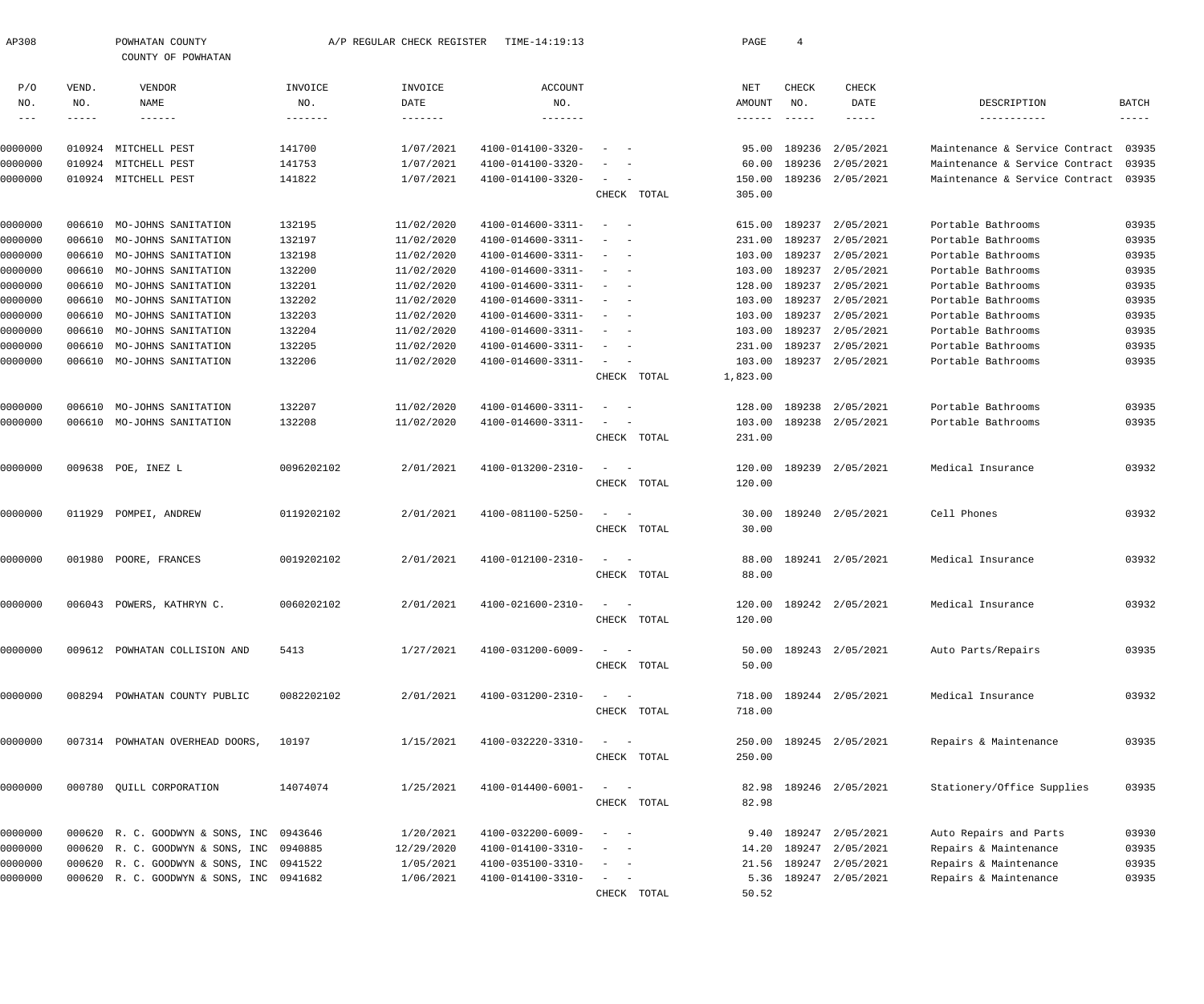| AP308                        |                  | POWHATAN COUNTY<br>COUNTY OF POWHATAN                 |                                           | A/P REGULAR CHECK REGISTER | TIME-14:19:13                          |                                                                                                                             | PAGE                       | 5                                   |                                             |                                                                        |                        |
|------------------------------|------------------|-------------------------------------------------------|-------------------------------------------|----------------------------|----------------------------------------|-----------------------------------------------------------------------------------------------------------------------------|----------------------------|-------------------------------------|---------------------------------------------|------------------------------------------------------------------------|------------------------|
| P/O<br>NO.                   | VEND.<br>NO.     | VENDOR<br>NAME                                        | INVOICE<br>NO.                            | INVOICE<br>DATE            | <b>ACCOUNT</b><br>NO.                  |                                                                                                                             | NET<br>AMOUNT              | CHECK<br>NO.                        | <b>CHECK</b><br>DATE                        | DESCRIPTION                                                            | BATCH                  |
| $\qquad \qquad -$<br>0000000 | -----            | $\cdots\cdots\cdots\cdots$<br>009158 RICHWEB, INC.    | $- - - - - - - -$<br>$21 - 027 - 14$      | 2/01/2021                  | -------<br>4100-073100-3140-           | CHECK TOTAL                                                                                                                 | ------<br>200.00<br>200.00 | $\qquad \qquad - - - - -$<br>189249 | $- - - - - -$<br>2/05/2021                  | -----------<br>Professional Services                                   | $- - - - - -$<br>03935 |
| 0000000                      | 011800           | SCHARDEIN, BRET                                       | 0118202102                                | 2/01/2021                  | 4100-081100-5250-                      | $\sim$<br>$\sim$<br>CHECK TOTAL                                                                                             | 30.00<br>30.00             | 189250                              | 2/05/2021                                   | Cell Phones                                                            | 03932                  |
| 0000000                      | 010282           | SCHUBERT, CHARLA                                      | 0102202102                                | 2/01/2021                  | 4100-012200-5250-                      | $\sim$<br>$\overline{\phantom{a}}$<br>CHECK TOTAL                                                                           | 30.00<br>30.00             |                                     | 189251 2/05/2021                            | Cell Phones                                                            | 03932                  |
| 0000000                      | 013638           | SEA CLEAR AQUARIUM RENTAL 7247                        |                                           | 1/15/2021                  | 4100-073100-3320-                      | $\sim$<br>$\sim$<br>CHECK TOTAL                                                                                             | 80.00<br>80.00             |                                     | 189252 2/05/2021                            | Maintenance & Service Contract 03935                                   |                        |
| 0000000                      | 007157           | SHORES COLLISION, INC.                                | 20-13736                                  | 11/13/2020                 | 4100-031200-6009-                      | $\sim$                                                                                                                      |                            |                                     | 3,379.25 189253 2/05/2021                   | Auto Parts/Repairs                                                     | 03936                  |
| 0000000                      | 007157           | SHORES COLLISION, INC.                                | 20-13745                                  | 11/11/2020                 | 4100-031200-6009-                      | CHECK TOTAL                                                                                                                 | 1,879.20<br>5,258.45       |                                     | 189253 2/05/2021                            | Auto Parts/Repairs                                                     | 03936                  |
| 0000000                      | 006594           | SOUTHSIDE ELECTRIC COOP                               | 63504004 1/21                             | 1/13/2021                  | 4100-035100-5110-                      | $\frac{1}{2} \left( \frac{1}{2} \right) \left( \frac{1}{2} \right) = \frac{1}{2} \left( \frac{1}{2} \right)$<br>CHECK TOTAL | 367.63                     |                                     | 367.63 189254 2/05/2021                     | Electricity                                                            | 03935                  |
| 0000000                      | 009961           | SPRUILL, KEVIN TODD                                   | FIRE OFFICE 1                             | 12/19/2020                 | 4100-032200-5815-                      | $\frac{1}{2} \left( \frac{1}{2} \right) \left( \frac{1}{2} \right) = \frac{1}{2} \left( \frac{1}{2} \right)$<br>CHECK TOTAL | 200.00<br>200.00           |                                     | 189255 2/05/2021                            | Training/Seminars                                                      | 03930                  |
| 0000000<br>0000000           | 001940           | STANDBY SYSTEMS, INC.<br>001940 STANDBY SYSTEMS, INC. | 12202238<br>01210099                      | 12/16/2020<br>1/21/2021    | 4100-032220-3320-<br>4100-032220-3320- | $\sim$<br>CHECK TOTAL                                                                                                       | 91.00<br>405.51            |                                     | 314.51 189256 2/05/2021<br>189256 2/05/2021 | Maintenance & Service Contract<br>Maintenance & Service Contract 03935 | 03930                  |
| 0000000                      |                  | 006569 STICKELS, RANDAL LEE                           | 0065202102                                | 2/01/2021                  | 4100-031200-2310-                      | $\frac{1}{2} \left( \frac{1}{2} \right) \left( \frac{1}{2} \right) = \frac{1}{2} \left( \frac{1}{2} \right)$<br>CHECK TOTAL | 72.00<br>72.00             |                                     | 189257 2/05/2021                            | Medical Insurance                                                      | 03932                  |
| 0000000                      |                  | 007115 STOKES, GARLAND KENNETH                        | 0071202102                                | 2/01/2021                  | 4100-031200-2310-                      | $\overline{\phantom{a}}$<br>CHECK TOTAL                                                                                     | 68.00                      |                                     | 68.00 189258 2/05/2021                      | Medical Insurance                                                      | 03932                  |
| 0000000                      |                  | 013107 T-MOBILE                                       | 965938308 1/21A                           | 1/15/2021                  | 4100-073100-6002-                      | $\sim$ $  -$<br>CHECK TOTAL                                                                                                 | 214.13                     |                                     | 214.13 189259 2/05/2021                     | Computer Equipment-non-capital 03935                                   |                        |
| 0000000<br>0000000           | 007905<br>007905 | TREASURER OF VIRGINIA<br>TREASURER OF VIRGINIA        | BOLEY, NATHANEL<br><b>JACKSON, GERALD</b> | 1/05/2021<br>12/25/2020    | 4100-035300-3110-<br>4100-035300-3110- | $\overline{\phantom{a}}$<br>$\sim$ $-$                                                                                      | 20.00                      | 189260                              | 20.00 189260 2/05/2021<br>2/05/2021         | Professional Health Services<br>Professional Health Services           | 03934<br>03934         |
| 0000000                      |                  | 007905 TREASURER OF VIRGINIA                          | WOODSON, ROGER                            | 12/13/2020                 | 4100-035300-3110-                      | $\sim$ $ -$<br>CHECK TOTAL                                                                                                  | 20.00<br>60.00             | 189260                              | 2/05/2021                                   | Professional Health Services                                           | 03934                  |
| 0000000                      |                  | 013354 VRAV TREASURER, GREENE CO 145 DUES             |                                           | 1/27/2021                  | 4100-013200-5810-                      | $\sim$ $  -$<br>CHECK TOTAL                                                                                                 | 250.00                     |                                     | 250.00 189262 2/05/2021                     | Dues/Association Memberships                                           | 03930                  |
| 0000000                      |                  | 007368 WARNER, PHIL                                   | 0073202102                                | 2/01/2021                  | 4100-032200-5250-                      | $\frac{1}{2} \left( \frac{1}{2} \right) \left( \frac{1}{2} \right) = \frac{1}{2} \left( \frac{1}{2} \right)$<br>CHECK TOTAL | 30.00                      |                                     | 30.00 189263 2/05/2021                      | Cell Phones                                                            | 03932                  |
| 0000000<br>0000000           | 011181           | 011181 WELLS FARGO FINANCIAL<br>WELLS FARGO FINANCIAL | 5013541660<br>5013541660                  | 1/20/2021<br>1/20/2021     | 4100-012100-3320-<br>4100-011010-3320- | $\sim$ $-$                                                                                                                  | 90.23                      | 189265                              | 69.88 189265 2/05/2021<br>2/05/2021         | Maintenance & Service Contract 03937<br>Maintenance & Service Contract | 03937                  |
| 0000000                      | 011181           | WELLS FARGO FINANCIAL                                 | 5013541660                                | 1/20/2021                  | 4100-012200-3320-                      |                                                                                                                             | 233.83                     | 189265                              | 2/05/2021                                   | Maintenance & Service Contract                                         | 03937                  |
| 0000000                      | 011181           | WELLS FARGO FINANCIAL                                 | 5013541660                                | 1/20/2021                  | 4100-012310-3320-                      |                                                                                                                             |                            |                                     | 114.93 189265 2/05/2021                     | Maintenance & Service Contract                                         | 03937                  |
| 0000000                      |                  | 011181 WELLS FARGO FINANCIAL                          | 5013541660                                | 1/20/2021                  | 4100-012510-3320-                      |                                                                                                                             |                            |                                     | 21.89 189265 2/05/2021                      | Maintenance & Service Contract 03937                                   |                        |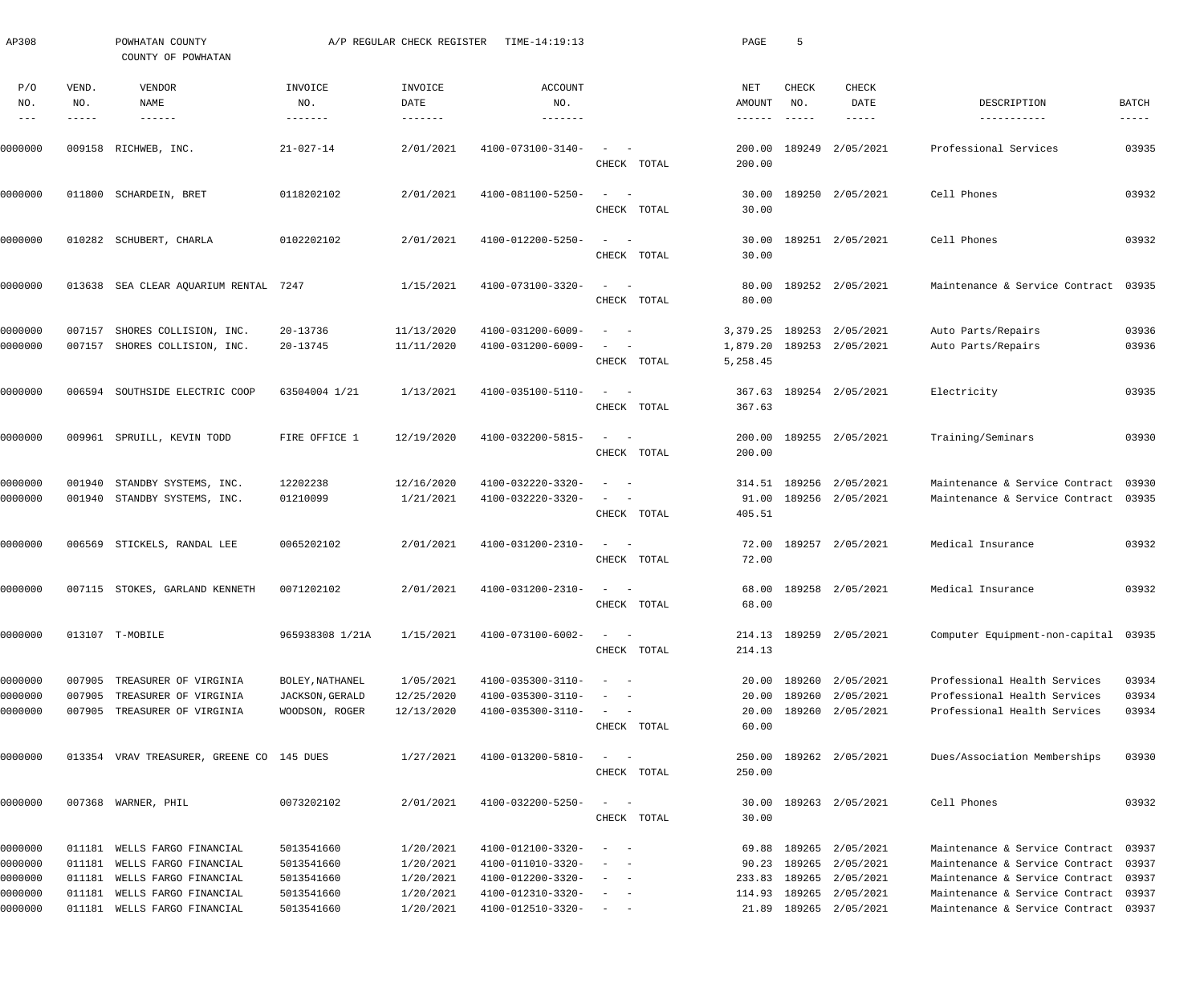| AP308                |                  | POWHATAN COUNTY<br>COUNTY OF POWHATAN |                          | A/P REGULAR CHECK REGISTER | TIME-14:19:13                          |                                                                                                                           | PAGE                      | 6                    |                                      |                                |                        |
|----------------------|------------------|---------------------------------------|--------------------------|----------------------------|----------------------------------------|---------------------------------------------------------------------------------------------------------------------------|---------------------------|----------------------|--------------------------------------|--------------------------------|------------------------|
| P/O                  | VEND.            | VENDOR                                | INVOICE                  | INVOICE                    | ACCOUNT                                |                                                                                                                           | NET                       | CHECK                | CHECK                                |                                |                        |
| NO.<br>$\frac{1}{2}$ | NO.<br>-----     | NAME<br>$- - - - - - -$               | NO.                      | DATE                       | NO.                                    |                                                                                                                           | AMOUNT<br>$- - - - - - -$ | NO.<br>$- - - - - -$ | DATE<br>$- - - - - -$                | DESCRIPTION<br>-----------     | BATCH<br>$- - - - - -$ |
| 0000000              | 011181           | WELLS FARGO FINANCIAL                 | 5013541660               | 1/20/2021                  | 4100-013200-3320-                      | $\frac{1}{2} \left( \frac{1}{2} \right) \left( \frac{1}{2} \right) \left( \frac{1}{2} \right) \left( \frac{1}{2} \right)$ | 63.72                     | 189265               | 2/05/2021                            | Maintenance & Service Contract | 03937                  |
| 0000000              | 011181           | WELLS FARGO FINANCIAL                 | 5013541660               | 1/20/2021                  | 4100-022100-3320-                      | $\frac{1}{2} \left( \frac{1}{2} \right) \left( \frac{1}{2} \right) \left( \frac{1}{2} \right) \left( \frac{1}{2} \right)$ | 179.56                    | 189265               | 2/05/2021                            | Maintenance & Service Contract | 03937                  |
| 0000000              | 011181           | WELLS FARGO FINANCIAL                 | 5013541660               | 1/20/2021                  | 4100-031200-3320-                      | $\sim$ 100 $\sim$ 100 $\sim$                                                                                              | 204.78                    | 189265               | 2/05/2021                            | Maintenance & Service Contract | 03937                  |
| 0000000              | 011181           | WELLS FARGO FINANCIAL                 | 5013541660               | 1/20/2021                  | 4100-031200-3320-                      | $\sim$ 100 $\sim$ 100 $\sim$                                                                                              | 204.78                    | 189265               | 2/05/2021                            | Maintenance & Service Contract | 03937                  |
| 0000000              | 011181           | WELLS FARGO FINANCIAL                 | 5013541660               | 1/20/2021                  | 4100-032200-3320-                      | $\sim$ 100 $\sim$ 100 $\sim$                                                                                              |                           | 298.14 189265        | 2/05/2021                            | Maintenance & Service Contract | 03937                  |
| 0000000              | 011181           | WELLS FARGO FINANCIAL                 | 5013541660               | 1/20/2021                  | 4100-034100-3320-                      | $\sim$ 100 $\sim$ 100 $\sim$                                                                                              | 78.02                     | 189265               | 2/05/2021                            | Maintenance & Service Contract | 03937                  |
| 0000000              | 011181           | WELLS FARGO FINANCIAL                 | 5013541660               | 1/20/2021                  | 4100-035100-3320-                      | $\sim$ 100 $\sim$ 100 $\sim$                                                                                              | 61.54                     | 189265               | 2/05/2021                            | Landscaping - Animal Control   | 03937                  |
| 0000000              | 011181           | WELLS FARGO FINANCIAL                 | 5013541660               | 1/20/2021                  | 4100-053120-3320-                      | $\sim$ 100 $\sim$ 100 $\sim$                                                                                              | 74.36                     | 189265               | 2/05/2021                            | Maint/Service Contract/Copying | 03937                  |
| 0000000              | 011181           | WELLS FARGO FINANCIAL                 | 5013541660               | 1/20/2021                  | 4100-081100-3320-                      | $\sim$ 100 $\sim$ 100 $\sim$                                                                                              | 398.40                    | 189265               | 2/05/2021                            | Maintenance & Service Contract | 03937                  |
| 0000000              | 011181           | WELLS FARGO FINANCIAL                 | 5013541660               | 1/20/2021                  | 4100-081500-3320-                      | $\sim$ $\sim$                                                                                                             | 52.09                     | 189265               | 2/05/2021                            | Maintenance & Service Contract | 03937                  |
| 0000000              |                  | 011181 WELLS FARGO FINANCIAL          | 5013541660               | 1/20/2021                  | 4100-021200-8002-                      | $\sim$<br>$\sim$ $-$                                                                                                      | 190.66                    |                      | 189265 2/05/2021                     | Copier Lease Agreement         | 03937                  |
|                      |                  |                                       |                          |                            |                                        | CHECK TOTAL                                                                                                               | 2,336.81                  |                      |                                      |                                |                        |
| 0000000              | 012458           | WIMMER, WILLIE                        | 1818                     | 1/25/2021                  | 4100-032200-6009-                      | $\sim$<br>$\sim$                                                                                                          |                           |                      | 1,074.71 189266 2/05/2021            | Auto Repairs and Parts         | 03930                  |
| 0000000              | 012458           | WIMMER, WILLIE                        | 1826                     | 1/29/2021                  | 4100-032200-6009-                      | $\sim$                                                                                                                    | 262.00                    |                      | 189266 2/05/2021                     | Auto Repairs and Parts         | 03935                  |
|                      |                  |                                       |                          |                            |                                        | CHECK TOTAL                                                                                                               | 1,336.71                  |                      |                                      |                                |                        |
| 0000000              | 007755           | WITMER PUBLIC SAFETY                  | 2080359                  | 12/22/2020                 | 4100-032200-6011-                      | $\frac{1}{2} \left( \frac{1}{2} \right) \left( \frac{1}{2} \right) \left( \frac{1}{2} \right) \left( \frac{1}{2} \right)$ | 31.00                     | 189267               | 2/05/2021                            | Protective Gear/Uniforms       | 03930                  |
| 0000000              | 007755           | WITMER PUBLIC SAFETY                  | E2033652                 | 1/28/2021                  | 4100-032200-6017-                      | $\sim$ $-$                                                                                                                | 195.00                    |                      | 189267 2/05/2021                     | Uniforms - Volunteers          | 03935                  |
|                      |                  |                                       |                          |                            |                                        | CHECK TOTAL                                                                                                               | 226.00                    |                      |                                      |                                |                        |
| 0000000              | 002080           | WOODCOCK, LYNN T.                     | 0020202102               | 2/01/2021                  | 4100-031200-2310-                      | $\sim$ $-$                                                                                                                | 108.00                    |                      | 189268 2/05/2021                     | Medical Insurance              | 03932                  |
|                      |                  |                                       |                          |                            |                                        | CHECK TOTAL                                                                                                               | 108.00                    |                      |                                      |                                |                        |
| 0000000              | 007990           | AIRPAC, INC.                          | 74829                    | 1/22/2021                  | 4100-012310-6014-                      | $\sim$ $-$                                                                                                                | 50.81                     |                      | 189270 2/11/2021                     | Other Operating Supplies       | 03940                  |
|                      |                  |                                       |                          |                            |                                        | CHECK TOTAL                                                                                                               | 50.81                     |                      |                                      |                                |                        |
| 0000000              |                  | 012849 AQUA VIRGINIA                  | 865687 12/20             | 1/07/2021                  | 4100-022100-5130-                      | $\sim$<br>$\sim$                                                                                                          | 20.29                     |                      | 189272 2/11/2021                     | Water                          | 03940                  |
|                      |                  |                                       |                          |                            |                                        | CHECK TOTAL                                                                                                               | 20.29                     |                      |                                      |                                |                        |
| 0000000              |                  | 011585 ATLANTIC TACTICAL, INC.        | SI-80725633              | 1/25/2021                  | 4100-031200-6010-                      |                                                                                                                           |                           |                      | 271.46 189273 2/11/2021              | Ammunition                     | 03940                  |
|                      |                  |                                       |                          |                            |                                        | CHECK TOTAL                                                                                                               | 271.46                    |                      |                                      |                                |                        |
| 0000000              | 008668           | BANK OF AMERICA                       | 01/05/2021               | 1/05/2021                  | 4100-012200-5810-                      | $\qquad \qquad -$                                                                                                         | $.00 \,$                  |                      | 189274 2/11/2021                     | Dues/Association Memberships   | 03947                  |
| 0000000              | 008668           | BANK OF AMERICA                       | 01/05/2021               | 1/05/2021                  | 4100-012200-5810-                      | $\qquad \qquad -$                                                                                                         | 530.00                    |                      | 189274 2/11/2021                     | Dues/Association Memberships   | 03947                  |
| 0000000              | 008668           | BANK OF AMERICA                       | 01/05/2021               | 1/05/2021                  | 4100-012410-3321-                      | $\frac{1}{2}$ and $\frac{1}{2}$ and $\frac{1}{2}$                                                                         | 19.95                     |                      | 189274 2/11/2021                     | BAI.NET Credit Card Fees       | 03947                  |
| 0000000              | 008668           | BANK OF AMERICA                       | 01/05/2021               | 1/05/2021                  | 4100-013200-5210-                      | $\frac{1}{2}$ and $\frac{1}{2}$ and $\frac{1}{2}$                                                                         | 165.00                    |                      | 189274 2/11/2021                     | Postage                        | 03947                  |
| 0000000              | 008668           | BANK OF AMERICA                       | 01/05/2021               | 1/05/2021                  | 4100-013200-5210-                      | $\frac{1}{2}$ and $\frac{1}{2}$ and $\frac{1}{2}$                                                                         | 57.40                     |                      | 189274 2/11/2021                     | Postage                        | 03947                  |
| 0000000<br>0000000   | 008668<br>008668 | BANK OF AMERICA<br>BANK OF AMERICA    | 01/05/2021<br>01/05/2021 | 1/05/2021<br>1/05/2021     | 4100-031210-5210-<br>4100-032200-5210- | $\frac{1}{2}$ and $\frac{1}{2}$ and $\frac{1}{2}$<br>$\frac{1}{2}$ and $\frac{1}{2}$ and $\frac{1}{2}$                    | 56.80<br>8.30             |                      | 189274 2/11/2021<br>189274 2/11/2021 | Postage<br>Postage             | 03947<br>03947         |
| 0000000              | 008668           | BANK OF AMERICA                       | 01/05/2021               | 1/05/2021                  | 4100-073100-5210-                      | $\frac{1}{2}$ and $\frac{1}{2}$ and $\frac{1}{2}$                                                                         | 2.20                      |                      | 189274 2/11/2021                     | Postage                        | 03947                  |
| 0000000              | 008668           | BANK OF AMERICA                       | 01/05/2021               | 1/05/2021                  | 4100-083500-5210-                      | $\frac{1}{2}$ and $\frac{1}{2}$ and $\frac{1}{2}$                                                                         | 55.00                     |                      | 189274 2/11/2021                     | Postage                        | 03947                  |
| 0000000              | 008668           | BANK OF AMERICA                       | 01/05/2021               | 1/05/2021                  | 4100-073100-6001-                      | $\frac{1}{2}$ and $\frac{1}{2}$ and $\frac{1}{2}$                                                                         | 32.55                     |                      | 189274 2/11/2021                     | Office Supplies                | 03947                  |
| 0000000              | 008668           | BANK OF AMERICA                       | 01/05/2021               | 1/05/2021                  | 4100-012220-6001-                      | $\frac{1}{2}$ and $\frac{1}{2}$ and $\frac{1}{2}$                                                                         | 52.98                     |                      | 189274 2/11/2021                     | Supplies                       | 03947                  |
| 0000000              | 008668           | BANK OF AMERICA                       | 01/05/2021               | 1/05/2021                  | 4100-012510-6014-                      | $\frac{1}{2}$ and $\frac{1}{2}$ and $\frac{1}{2}$                                                                         | 340.04                    |                      | 189274 2/11/2021                     | Other Operating Supplies       | 03947                  |
| 0000000              | 008668           | BANK OF AMERICA                       | 01/05/2021               | 1/05/2021                  | 4100-012510-6014-                      | $\frac{1}{2}$ and $\frac{1}{2}$ and $\frac{1}{2}$                                                                         | 549.95                    |                      | 189274 2/11/2021                     | Other Operating Supplies       | 03947                  |
| 0000000              | 008668           | BANK OF AMERICA                       | 01/05/2021               | 1/05/2021                  | 4100-012510-6014-                      | $\frac{1}{2}$ and $\frac{1}{2}$ and $\frac{1}{2}$                                                                         | 96.99                     |                      | 189274 2/11/2021                     | Other Operating Supplies       | 03947                  |
| 0000000              | 008668           | BANK OF AMERICA                       | 01/05/2021               | 1/05/2021                  | 4100-012510-6014-                      | $\frac{1}{2}$ and $\frac{1}{2}$ and $\frac{1}{2}$                                                                         | 18.97                     |                      | 189274 2/11/2021                     | Other Operating Supplies       | 03947                  |
| 0000000              | 008668           | BANK OF AMERICA                       | 01/05/2021               | 1/05/2021                  | 4100-012510-6014-                      | $\frac{1}{2}$ and $\frac{1}{2}$ and $\frac{1}{2}$                                                                         | 56.99                     |                      | 189274 2/11/2021                     | Other Operating Supplies       | 03947                  |
| 0000000              | 008668           | BANK OF AMERICA                       | 01/05/2021               | 1/05/2021                  | 4100-012510-6014-                      | $\frac{1}{2}$ and $\frac{1}{2}$ and $\frac{1}{2}$                                                                         | 57.99                     |                      | 189274 2/11/2021                     | Other Operating Supplies       | 03947                  |
| 0000000              |                  | 008668 BANK OF AMERICA                | 01/05/2021               | 1/05/2021                  | 4100-012510-6014-                      | $\alpha = 1, \ldots, n-1$                                                                                                 |                           |                      | 251.46 189274 2/11/2021              | Other Operating Supplies       | 03947                  |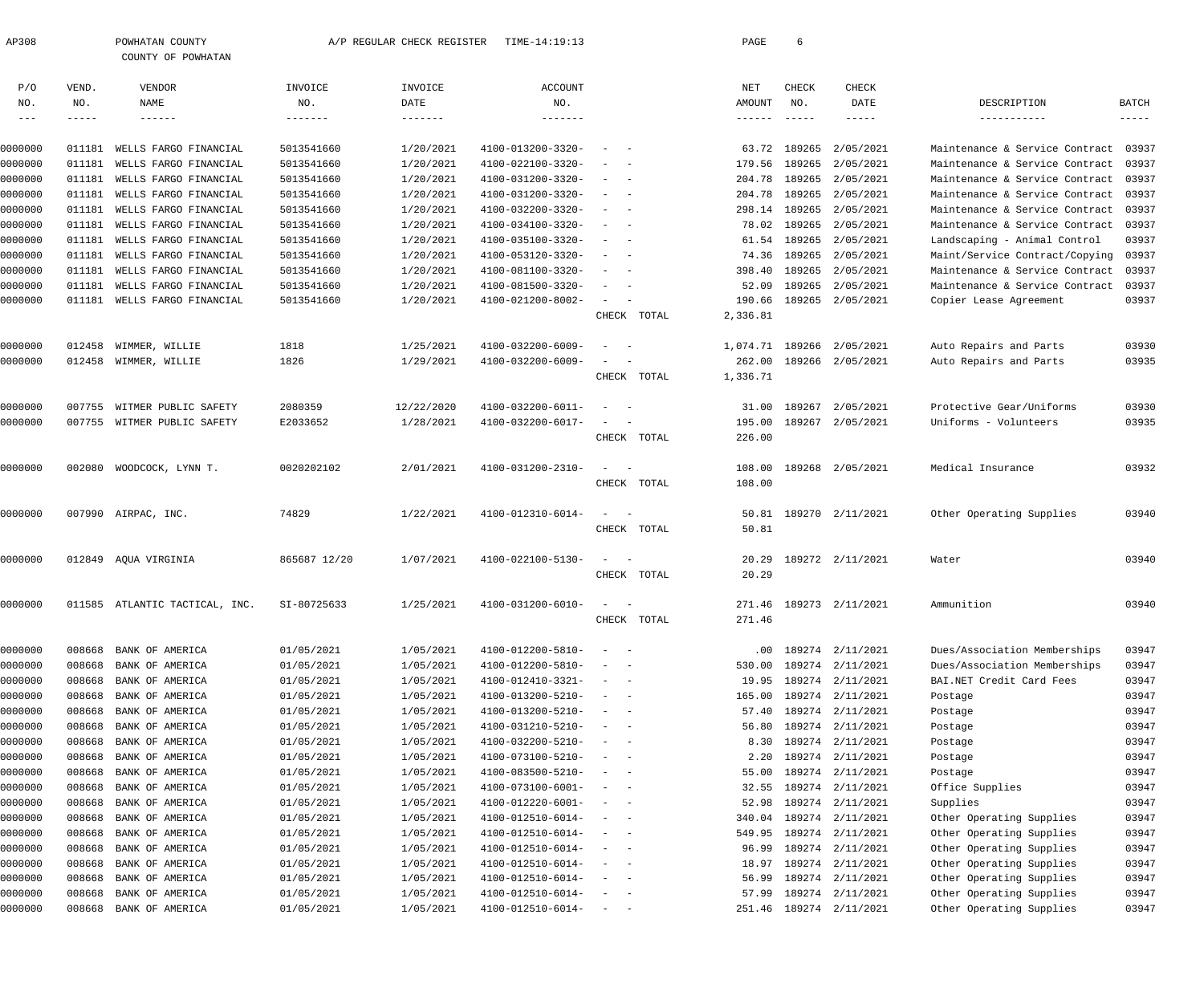| 2308 | POWHATAN COUNTY |                    |
|------|-----------------|--------------------|
|      |                 | COUNTY OF POWHATAN |

| P/O     | VEND.  | VENDOR          | INVOICE    | INVOICE   | <b>ACCOUNT</b>    |                                                                                                                           |            | NET    | CHECK | CHECK                  |                                |            |
|---------|--------|-----------------|------------|-----------|-------------------|---------------------------------------------------------------------------------------------------------------------------|------------|--------|-------|------------------------|--------------------------------|------------|
| NO.     | NO.    | NAME            | NO.        | DATE      | NO.               |                                                                                                                           |            | AMOUNT | NO.   | DATE                   | DESCRIPTION                    | BATCH      |
| $- - -$ | -----  | $- - - - - - -$ |            |           | $- - - - - - - -$ |                                                                                                                           |            |        |       | $- - - - - -$          | -----------                    | $-- - - -$ |
|         |        |                 |            |           |                   |                                                                                                                           |            |        |       |                        |                                |            |
| 0000000 | 008668 | BANK OF AMERICA | 01/05/2021 | 1/05/2021 | 4100-012510-6014- | $\qquad \qquad -$                                                                                                         |            | 21.99  |       | 189274 2/11/2021       | Other Operating Supplies       | 03947      |
| 0000000 | 008668 | BANK OF AMERICA | 01/05/2021 | 1/05/2021 | 4100-012510-6014- | $\sim$                                                                                                                    | $\sim$     | 56.99  |       | 189274 2/11/2021       | Other Operating Supplies       | 03947      |
| 0000000 | 008668 | BANK OF AMERICA | 01/05/2021 | 1/05/2021 | 4100-012510-6014- | $\sim$ $  -$                                                                                                              |            | 66.92  |       | 189274 2/11/2021       | Other Operating Supplies       | 03947      |
| 0000000 | 008668 | BANK OF AMERICA | 01/05/2021 | 1/05/2021 | 4100-013200-6001- | $\begin{array}{cccccccccc} - & & & & & & & - \end{array}$                                                                 |            | 17.26  |       | 189274 2/11/2021       | Office Supplies                | 03947      |
| 0000000 | 008668 | BANK OF AMERICA | 01/05/2021 | 1/05/2021 | 4100-021600-6001- | $\sim$ $  -$                                                                                                              |            | 84.43  |       | 189274 2/11/2021       | Office Supplies                | 03947      |
| 0000000 | 008668 | BANK OF AMERICA | 01/05/2021 | 1/05/2021 | 4100-021600-6001- | $\sim$ $  -$                                                                                                              |            | 17.18  |       | 189274 2/11/2021       | Office Supplies                | 03947      |
| 0000000 | 008668 | BANK OF AMERICA | 01/05/2021 | 1/05/2021 | 4100-021600-6001- | $\begin{array}{cccccccccc} - & & & & & & & - \end{array}$                                                                 |            | 27.86  |       | 189274 2/11/2021       | Office Supplies                | 03947      |
| 0000000 | 008668 | BANK OF AMERICA | 01/05/2021 | 1/05/2021 | 4100-021600-6001- | $\sim$ $  -$                                                                                                              |            | 61.01  |       | 189274 2/11/2021       | Office Supplies                | 03947      |
| 0000000 | 008668 | BANK OF AMERICA | 01/05/2021 | 1/05/2021 | 4100-021600-6001- | $\begin{array}{cccccccccc} - & & & & & & & - \end{array}$                                                                 |            | 6.35   |       | 189274 2/11/2021       | Office Supplies                | 03947      |
| 0000000 | 008668 | BANK OF AMERICA | 01/05/2021 | 1/05/2021 | 4100-021600-6001- | $\sim$ $  -$                                                                                                              |            | 13.77  |       | 189274 2/11/2021       | Office Supplies                | 03947      |
| 0000000 | 008668 | BANK OF AMERICA | 01/05/2021 | 1/05/2021 | 4100-021600-6001- | $\sim$ $  -$                                                                                                              |            | 34.62  |       | 189274 2/11/2021       | Office Supplies                | 03947      |
| 0000000 | 008668 | BANK OF AMERICA | 01/05/2021 | 1/05/2021 | 4100-021600-6001- | $\begin{array}{cccccccccc} - & & & & & & & - \end{array}$                                                                 |            | 43.30  |       | 189274 2/11/2021       | Office Supplies                | 03947      |
| 0000000 | 008668 | BANK OF AMERICA | 01/05/2021 | 1/05/2021 | 4100-021600-6001- | $\sim$ $  -$                                                                                                              |            | 90.08  |       | 189274 2/11/2021       | Office Supplies                | 03947      |
| 0000000 | 008668 | BANK OF AMERICA | 01/05/2021 | 1/05/2021 | 4100-021600-6001- | $\sim$ $  -$                                                                                                              |            | 34.84  |       | 189274 2/11/2021       | Office Supplies                | 03947      |
| 0000000 | 008668 | BANK OF AMERICA | 01/05/2021 | 1/05/2021 | 4100-031210-6001- | $\begin{array}{cccccccccc} - & & & & & & & - \end{array}$                                                                 |            | 86.50  |       | 189274 2/11/2021       | Office Supplies                | 03947      |
| 0000000 | 008668 | BANK OF AMERICA | 01/05/2021 | 1/05/2021 | 4100-031210-6001- | $\sim$ $  -$                                                                                                              |            | 9.66   |       | 189274 2/11/2021       | Office Supplies                | 03947      |
| 0000000 | 008668 | BANK OF AMERICA | 01/05/2021 | 1/05/2021 | 4100-032200-3310- | $\begin{array}{cccccccccc} - & & & & & & & - \end{array}$                                                                 |            | 35.98  |       | 189274 2/11/2021       | Equipment Repair               | 03947      |
| 0000000 | 008668 | BANK OF AMERICA | 01/05/2021 | 1/05/2021 | 4100-032200-3310- | $\sim$ $  -$                                                                                                              |            | 45.54  |       | 189274 2/11/2021       | Equipment Repair               | 03947      |
| 0000000 | 008668 | BANK OF AMERICA | 01/05/2021 | 1/05/2021 | 4100-034100-6001- | $\sim$ $  -$                                                                                                              |            | 110.45 |       | 189274 2/11/2021       | Office Supplies                | 03947      |
| 0000000 | 008668 | BANK OF AMERICA | 01/05/2021 | 1/05/2021 | 4100-034100-6001- | $\begin{array}{cccccccccc} - & & & & & & & - \end{array}$                                                                 |            | 6.99   |       | 189274 2/11/2021       | Office Supplies                | 03947      |
| 0000000 | 008668 | BANK OF AMERICA | 01/05/2021 | 1/05/2021 | 4100-034100-6009- | $\frac{1}{2}$ and $\frac{1}{2}$ and $\frac{1}{2}$                                                                         |            | 34.95  |       | 189274 2/11/2021       | Auto Parts/Repairs             | 03947      |
| 0000000 | 008668 | BANK OF AMERICA | 01/05/2021 | 1/05/2021 | 4100-035500-6003- | $\sim$ $  -$                                                                                                              |            | 73.98  |       | 189274 2/11/2021       | EOC Relocation/operations      | 03947      |
| 0000000 | 008668 | BANK OF AMERICA | 01/05/2021 | 1/05/2021 | 4100-035500-6003- | $\sim$ $  -$                                                                                                              |            | 73.89  |       | 189274 2/11/2021       | EOC Relocation/operations      | 03947      |
| 0000000 | 008668 | BANK OF AMERICA | 01/05/2021 | 1/05/2021 | 4100-073100-6001- | $\frac{1}{2}$ and $\frac{1}{2}$ and $\frac{1}{2}$                                                                         |            | 6.19   |       | 189274 2/11/2021       | Office Supplies                | 03947      |
| 0000000 | 008668 | BANK OF AMERICA | 01/05/2021 | 1/05/2021 | 4100-073100-6001- | $\sim$ $  -$                                                                                                              |            | 9.99   |       | 189274 2/11/2021       | Office Supplies                | 03947      |
| 0000000 | 008668 | BANK OF AMERICA | 01/05/2021 | 1/05/2021 | 4100-073100-6002- | $\sim$ $  -$                                                                                                              |            | 31.99  |       | 189274 2/11/2021       |                                | 03947      |
|         | 008668 | BANK OF AMERICA | 01/05/2021 | 1/05/2021 | 4100-073100-6004- | $\sim$ $  -$                                                                                                              |            | 12.62  |       | 189274 2/11/2021       | Computer Equipment-non-capital | 03947      |
| 0000000 |        |                 |            |           |                   |                                                                                                                           |            |        |       |                        | Friends of Library             |            |
| 0000000 | 008668 | BANK OF AMERICA | 01/05/2021 | 1/05/2021 | 4100-073100-6004- | $\begin{array}{cccccccccc} - & & & & & & & - \end{array}$                                                                 |            | 21.98  |       | 189274 2/11/2021       | Friends of Library             | 03947      |
| 0000000 | 008668 | BANK OF AMERICA | 01/05/2021 | 1/05/2021 | 4100-073100-6004- | $\sim$ $  -$                                                                                                              |            | 19.29  |       | 189274 2/11/2021       | Friends of Library             | 03947      |
| 0000000 | 008668 | BANK OF AMERICA | 01/05/2021 | 1/05/2021 | 4100-081100-6001- | $\sim$ $  -$                                                                                                              |            | 36.57  |       | 189274 2/11/2021       | Office Supplies                | 03947      |
| 0000000 | 008668 | BANK OF AMERICA | 01/05/2021 | 1/05/2021 | 4100-081100-6001- | $\sim$ $  -$                                                                                                              |            | 110.45 |       | 189274 2/11/2021       | Office Supplies                | 03947      |
| 0000000 | 008668 | BANK OF AMERICA | 01/05/2021 | 1/05/2021 | 4100-083500-6001- | $\frac{1}{2} \left( \frac{1}{2} \right) \left( \frac{1}{2} \right) \left( \frac{1}{2} \right) \left( \frac{1}{2} \right)$ |            | 5.79   |       | 189274 2/11/2021       | Office Supplies                | 03947      |
| 0000000 | 008668 | BANK OF AMERICA | 01/05/2021 | 1/05/2021 | 4100-083500-6014- | $\sim$ $  -$                                                                                                              |            | 20.46  |       | 189274 2/11/2021       | Other Operating Supplies       | 03947      |
| 0000000 | 008668 | BANK OF AMERICA | 01/05/2021 | 1/05/2021 | 4100-012200-6001- |                                                                                                                           |            |        |       | 11.95 189274 2/11/2021 | Office Supplies                | 03947      |
| 0000000 | 008668 | BANK OF AMERICA | 01/05/2021 | 1/05/2021 | 4100-012510-3320- | $\frac{1}{2} \left( \frac{1}{2} \right) \left( \frac{1}{2} \right) \left( \frac{1}{2} \right) \left( \frac{1}{2} \right)$ |            | 5.99   |       | 189274 2/11/2021       | Maintenance & Service Contract | 03947      |
| 0000000 | 008668 | BANK OF AMERICA | 01/05/2021 | 1/05/2021 | 4100-012510-5260- |                                                                                                                           |            | 15.99  |       | 189274 2/11/2021       | Internet Usage                 | 03947      |
| 0000000 | 008668 | BANK OF AMERICA | 01/05/2021 | 1/05/2021 | 4100-034100-6001- | $\frac{1}{2} \left( \frac{1}{2} \right) \left( \frac{1}{2} \right) \left( \frac{1}{2} \right) \left( \frac{1}{2} \right)$ |            | 37.51  |       | 189274 2/11/2021       | Office Supplies                | 03947      |
| 0000000 | 008668 | BANK OF AMERICA | 01/05/2021 | 1/05/2021 | 4100-081500-6001- | $\sim$                                                                                                                    | $\sim$ $-$ | 79.19  |       | 189274 2/11/2021       | Office Supplies                | 03947      |
| 0000000 | 008668 | BANK OF AMERICA | 01/05/2021 | 1/05/2021 | 4100-022100-6001- | $\sim$                                                                                                                    |            | 66.77  |       | 189274 2/11/2021       | Office Supplies                | 03947      |
| 0000000 | 008668 | BANK OF AMERICA | 01/05/2021 | 1/05/2021 | 4100-032200-6001- | $\overline{\phantom{a}}$                                                                                                  | $\sim$ $-$ | 12.69  |       | 189274 2/11/2021       | Stationery/Office Supplies     | 03947      |
| 0000000 | 008668 | BANK OF AMERICA | 01/05/2021 | 1/05/2021 | 4100-012410-5540- | $\frac{1}{2} \left( \frac{1}{2} \right) \left( \frac{1}{2} \right) \left( \frac{1}{2} \right) \left( \frac{1}{2} \right)$ |            | 25.00  |       | 189274 2/11/2021       | Conferences & Training         | 03947      |
| 0000000 | 008668 | BANK OF AMERICA | 01/05/2021 | 1/05/2021 | 4100-012410-5540- | $\sim$                                                                                                                    | $\sim$ $-$ | 25.00  |       | 189274 2/11/2021       | Conferences & Training         | 03947      |
| 0000000 | 008668 | BANK OF AMERICA | 01/05/2021 | 1/05/2021 | 4100-081500-5540- | $\sim$                                                                                                                    | $\sim$ $-$ | 200.00 |       | 189274 2/11/2021       | Conferences & Training         | 03947      |
| 0000000 | 008668 | BANK OF AMERICA | 01/05/2021 | 1/05/2021 | 4100-073100-6012- | $\frac{1}{2} \left( \frac{1}{2} \right) \left( \frac{1}{2} \right) \left( \frac{1}{2} \right) \left( \frac{1}{2} \right)$ |            | 17.00  |       | 189274 2/11/2021       | Books & Subscriptions          | 03947      |
| 0000000 | 008668 | BANK OF AMERICA | 01/05/2021 | 1/05/2021 | 4100-031210-3320- | $\sim$                                                                                                                    | $\sim$ $-$ | 700.00 |       | 189274 2/11/2021       | Maintenance and Service Contra | 03947      |
| 0000000 | 008668 | BANK OF AMERICA | 01/05/2021 | 1/05/2021 | 4100-035500-3320- | $\sim$ $ -$                                                                                                               |            | 31.40  |       | 189274 2/11/2021       | Maintenance & Service Contract | 03947      |
| 0000000 | 008668 | BANK OF AMERICA | 01/05/2021 | 1/05/2021 | 4100-034100-3320- | $\sim$ $ -$                                                                                                               |            | 49.00  |       | 189274 2/11/2021       | Maintenance & Service Contract | 03947      |
| 0000000 | 008668 | BANK OF AMERICA | 01/05/2021 | 1/05/2021 | 4100-012510-6014- | $\sim$ $ -$                                                                                                               |            | 71.48  |       | 189274 2/11/2021       | Other Operating Supplies       | 03947      |
| 0000000 | 008668 | BANK OF AMERICA | 01/05/2021 | 1/05/2021 | 4100-012510-6014- | $\sim$ $ -$                                                                                                               |            | 59.70  |       | 189274 2/11/2021       | Other Operating Supplies       | 03947      |
| 0000000 | 008668 | BANK OF AMERICA | 01/05/2021 | 1/05/2021 | 4100-012510-5230- | $\frac{1}{2} \left( \frac{1}{2} \right) \left( \frac{1}{2} \right) \left( \frac{1}{2} \right) \left( \frac{1}{2} \right)$ |            | 75.00  |       | 189274 2/11/2021       | Telephone Services             | 03947      |
| 0000000 | 008668 | BANK OF AMERICA | 01/05/2021 | 1/05/2021 | 4100-073100-6004- | $\alpha = 1, \ldots, n-1$                                                                                                 |            |        |       | 76.04 189274 2/11/2021 | Friends of Library             | 03947      |
|         |        |                 |            |           |                   |                                                                                                                           |            |        |       |                        |                                |            |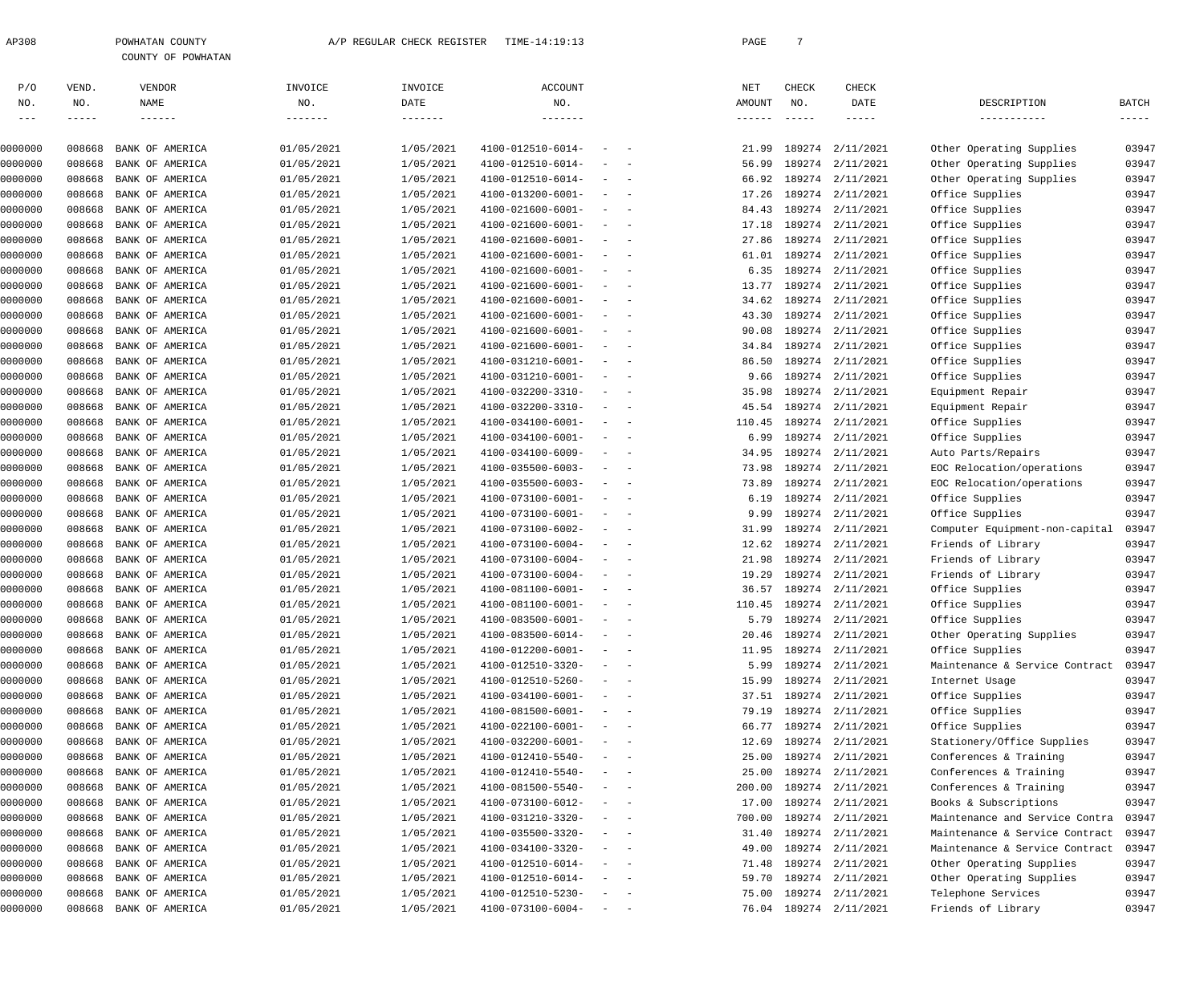| AP308   |        | POWHATAN COUNTY                |            | A/P REGULAR CHECK REGISTER | TIME-14:19:13     |                                   |     | PAGE   | 8            |                                             |                                |        |
|---------|--------|--------------------------------|------------|----------------------------|-------------------|-----------------------------------|-----|--------|--------------|---------------------------------------------|--------------------------------|--------|
|         |        | COUNTY OF POWHATAN             |            |                            |                   |                                   |     |        |              |                                             |                                |        |
| P/O     | VEND.  | VENDOR                         | INVOICE    | INVOICE                    | ACCOUNT           |                                   |     | NET    | <b>CHECK</b> | CHECK                                       |                                |        |
| NO.     | NO.    | NAME                           | NO.        | DATE                       | NO.               |                                   |     | AMOUNT | NO.          | DATE                                        | DESCRIPTION                    | BATCH  |
|         |        | ------                         | -------    | --------                   | -------           |                                   |     |        | ------       | -----                                       | -----------                    | ------ |
| 0000000 | 008668 | BANK OF AMERICA                | 01/05/2021 | 1/05/2021                  | 4100-073100-3320- | <b>Service</b>                    |     | 50.00  | 189274       | 2/11/2021                                   | Maintenance & Service Contract | 03947  |
| 0000000 | 008668 | BANK OF AMERICA                | 01/05/2021 | 1/05/2021                  | 4100-014100-6005- | <b>Contract Contract Contract</b> | $-$ | 19.88  | 189274       | 2/11/2021                                   | Cleaning Supplies              | 03947  |
| 0000000 | 008668 | BANK OF AMERICA                | 01/05/2021 | 1/05/2021                  | 4100-014100-6100- | $\sim$ $\sim$                     |     | 12.97  | 189274       | 2/11/2021                                   | Personal Protective Equipment  | 03947  |
| 0000000 | 008668 | BANK OF AMERICA                | 01/05/2021 | 1/05/2021                  | 4100-014500-6004- | $\sim$ $\sim$                     |     | 55.88  | 189274       | 2/11/2021                                   | Tools and Equipment            | 03947  |
| 0000000 | 008668 | BANK OF AMERICA                | 01/05/2021 | 1/05/2021                  | 4100-073100-6014- | $\sim$ $\sim$                     |     | 37.10  | 189274       | 2/11/2021                                   | Library Supplies               | 03947  |
| 0000000 | 008668 | BANK OF AMERICA                | 01/05/2021 | 1/05/2021                  | 4100-012220-7002- | $ -$                              |     | 114.00 | 189274       | 2/11/2021                                   | Criminal Background Checks     | 03947  |
| 0000000 |        | $0.00000$ $0.00000$ $0.000000$ | 01/05/0001 | 1/0F/0001                  | 1100 011100 2210  |                                   |     |        |              | $1\Gamma$ 7 0 $\Gamma$ $100274$ $2111/2021$ | Dennise C. Maintenanna         | 0.2017 |

| 0000000 | 008668 | BANK OF AMERICA                | 01/05/2021      | 1/05/2021  | 4100-014100-6100-            | $\overline{\phantom{a}}$<br>$\overline{\phantom{a}}$ | 12.97      | 189274 2/11/2021          | Personal Protective Equipment  | 03947 |
|---------|--------|--------------------------------|-----------------|------------|------------------------------|------------------------------------------------------|------------|---------------------------|--------------------------------|-------|
| 0000000 | 008668 | BANK OF AMERICA                | 01/05/2021      | 1/05/2021  | 4100-014500-6004-            | $\sim$                                               | 55.88      | 189274 2/11/2021          | Tools and Equipment            | 03947 |
| 0000000 | 008668 | BANK OF AMERICA                | 01/05/2021      | 1/05/2021  | 4100-073100-6014-            | $\sim$<br>$\sim$                                     |            | 37.10 189274 2/11/2021    | Library Supplies               | 03947 |
| 0000000 | 008668 | BANK OF AMERICA                | 01/05/2021      | 1/05/2021  | 4100-012220-7002-            | $\sim$<br>$\sim$                                     | 114.00     | 189274 2/11/2021          | Criminal Background Checks     | 03947 |
| 0000000 | 008668 | BANK OF AMERICA                | 01/05/2021      | 1/05/2021  | 4100-014100-3310-            | $\sim$<br>$\sim$ $-$                                 | 157.85     | 189274 2/11/2021          | Repairs & Maintenance          | 03947 |
| 0000000 | 008668 | BANK OF AMERICA                | 01/05/2021      | 1/05/2021  | 4100-012510-3320-            | $\sim$<br>$\sim$                                     | 36.96      | 189274 2/11/2021          | Maintenance & Service Contract | 03947 |
| 0000000 | 008668 | BANK OF AMERICA                | 01/05/2021      | 1/05/2021  | 4100-034100-5540-            | $\sim$<br>$\sim$ $-$                                 | 219.00     | 189274 2/11/2021          | Conferences & Training         | 03947 |
| 0000000 | 008668 | BANK OF AMERICA                | 01/05/2021      | 1/05/2021  | 4100-032200-5815-            | $\sim$<br>$\sim$ $-$                                 | 1,402.60   | 189274 2/11/2021          | Training/Seminars              | 03947 |
| 0000000 | 008668 | BANK OF AMERICA                | 01/05/2021      | 1/05/2021  | 4100-081500-5540-            | $\sim$<br>$\sim$ $-$                                 | 27.00      | 189274 2/11/2021          | Conferences & Training         | 03947 |
| 0000000 | 008668 | BANK OF AMERICA                | 01/05/2021      | 1/05/2021  | 4100-031210-5540-            | $\sim$<br>$\sim$ $-$                                 | 25.35      | 189274 2/11/2021          | Conferences and Training       | 03947 |
| 0000000 | 008668 | BANK OF AMERICA                | 01/05/2021      | 1/05/2021  | 4100-031210-5540-            | $\sim$<br>$\overline{\phantom{0}}$                   | 23.90      | 189274 2/11/2021          | Conferences and Training       | 03947 |
| 0000000 | 008668 | BANK OF AMERICA                | 01/05/2021      | 1/05/2021  | 4100-012510-5260-            | $\sim$<br>$\sim$                                     |            | 256.19 189274 2/11/2021   | Internet Usage                 | 03947 |
| 0000000 | 008668 | BANK OF AMERICA                | 01/05/2021      | 1/05/2021  | 4100-012220-6001-            | $\sim$<br>$\sim$ $-$                                 | 29.81      | 189274 2/11/2021          | Supplies                       | 03947 |
| 0000000 | 008668 | BANK OF AMERICA                | 01/05/2021      | 1/05/2021  | 4100-032200-5815-            | $\sim$<br>$\sim$ $-$                                 | 73.70      | 189274 2/11/2021          | Training/Seminars              | 03947 |
| 0000000 | 008668 | BANK OF AMERICA                | 01/05/2021      | 1/05/2021  | 4100-031210-3310-            | $\sim$<br>$\sim$ $-$                                 | 3,749.28   | 189274 2/11/2021          | Repairs and Maintenance        | 03947 |
| 0000000 | 008668 | BANK OF AMERICA                | 01/05/2021      | 1/05/2021  | 4100-012310-5540-            | $\sim$<br>$\sim$ $-$                                 | 25.00      | 189274 2/11/2021          | Conferences & Training         | 03947 |
| 0000000 | 008668 | BANK OF AMERICA                | 01/05/2021      | 1/05/2021  | 4100-073100-6001-            | $\sim$<br>$\sim$                                     | 33.10      | 189274 2/11/2021          | Office Supplies                | 03947 |
| 0000000 | 008668 | BANK OF AMERICA                | 01/05/2021      | 1/05/2021  | 4100-014100-3308-            | $\sim$<br>$\sim$ $-$                                 | 110.00     | 189274 2/11/2021          | HVAC Service and Repairs       | 03947 |
|         |        |                                |                 |            |                              | CHECK TOTAL                                          | 11,701.72  |                           |                                |       |
| 0000000 |        | 005025 BENJ. FRANKLIN          | 42982           | 1/28/2021  | 4100-013200-6001-            | $\sim$<br>$\sim$ $-$                                 | 110.00     | 189275 2/11/2021          | Office Supplies                | 03940 |
|         |        |                                |                 |            |                              | CHECK TOTAL                                          | 110.00     |                           |                                |       |
|         |        |                                |                 |            |                              |                                                      |            |                           |                                |       |
| 0000000 |        | 013328 BLACKSTONE AUDIO, INC   | 1202406         | 1/21/2021  | 4100-073100-6012-            | $\sim$<br>$\sim$ $-$                                 | 30.95      | 189276 2/11/2021          | Books & Subscriptions          | 03940 |
|         |        |                                |                 |            |                              | CHECK TOTAL                                          | 30.95      |                           |                                |       |
|         |        |                                |                 |            |                              |                                                      |            |                           |                                |       |
| 0000000 |        | 006655 BLOSSMAN GAS COMPANIES, | 15763120        | 2/02/2021  | 4100-035100-5120-            | $\sim$<br>$\sim$ $-$                                 | 392.09     | 189278 2/11/2021          | Fuel                           | 03940 |
|         |        |                                |                 |            |                              | CHECK TOTAL                                          | 392.09     |                           |                                |       |
|         |        |                                |                 |            |                              |                                                      |            |                           |                                |       |
| 0000000 |        | 007831 BOCZAR, CHRISTINE       | REIMB COVID TES | 1/26/2021  | 4100-031200-3110-            | $\sim$<br>$\sim$ $-$                                 | 20.00      | 189280 2/11/2021          | Professional Health Services   | 03940 |
|         |        |                                |                 |            |                              | CHECK TOTAL                                          | 20.00      |                           |                                |       |
|         |        |                                |                 |            |                              |                                                      |            |                           |                                |       |
| 0000000 |        | 007037 BRODART CO.             | M184456         | 11/29/2020 | 4100-073100-6012-            | $\sim$<br>$\sim$ $-$                                 |            | 1,932.00 189281 2/11/2021 | Books & Subscriptions          | 03940 |
|         |        |                                |                 |            |                              | CHECK TOTAL                                          | 1,932.00   |                           |                                |       |
| 0000000 | 011439 | <b>BUSINESS CARD</b>           | 01/27/2021      | 1/27/2021  | 4100-031200-5210-            | $-$<br>$-$                                           | $.00 \ \,$ | 189282 2/11/2021          | Postage                        | 03945 |
| 0000000 |        | 011439 BUSINESS CARD           | 01/27/2021      | 1/27/2021  | 4100-031200-5210-            | $\alpha = 1, \ldots, \alpha$                         |            | 17.99 189282 2/11/2021    | Postage                        | 03945 |
| 0000000 |        | 011439 BUSINESS CARD           | 01/27/2021      | 1/27/2021  | 4100-031200-5210-            |                                                      |            | 100.00 189282 2/11/2021   | Postage                        | 03945 |
| 0000000 | 011439 | BUSINESS CARD                  | 01/27/2021      | 1/27/2021  | 4100-031710-5210-            | $\sim$<br>$\sim$ $-$                                 |            | 17.99 189282 2/11/2021    | Postage                        | 03945 |
| 0000000 | 011439 | BUSINESS CARD                  | 01/27/2021      | 1/27/2021  | 4100-031200-6001-            | $\alpha = 1, \ldots, \alpha$                         |            | 339.52 189282 2/11/2021   | Office Supplies                | 03945 |
| 0000000 |        | 011439 BUSINESS CARD           | 01/27/2021      | 1/27/2021  | 4100-031200-6014-            | $\alpha = 1, \ldots, \alpha$                         |            | 38.14 189282 2/11/2021    | Other Operating Supplies       | 03945 |
| 0000000 | 011439 | BUSINESS CARD                  | 01/27/2021      | 1/27/2021  | 4100-031200-6014-            | $\sim$<br>$\sim$ $-$                                 | 39.00      | 189282 2/11/2021          | Other Operating Supplies       | 03945 |
| 0000000 | 011439 | BUSINESS CARD                  | 01/27/2021      | 1/27/2021  | 4100-031200-6014-            | $\sim$<br>$\sim$ $-$                                 | 13.06      | 189282 2/11/2021          | Other Operating Supplies       | 03945 |
| 0000000 |        | 011439 BUSINESS CARD           | 01/27/2021      | 1/27/2021  | 4100-031200-6001-            | $\alpha = 1, \ldots, \alpha$                         | 42.40      | 189282 2/11/2021          | Office Supplies                | 03945 |
| 0000000 | 011439 | BUSINESS CARD                  | 01/27/2021      | 1/27/2021  | 4100-031200-6001-            | $\alpha = 1, \ldots, n-1$                            | 37.09      | 189282 2/11/2021          | Office Supplies                | 03945 |
| 0000000 |        | 011439 BUSINESS CARD           | 01/27/2021      | 1/27/2021  | 4100-031200-6001-            | $\sim$<br>$\overline{\phantom{a}}$                   | 210.80     | 189282 2/11/2021          | Office Supplies                | 03945 |
|         |        |                                |                 |            |                              | CHECK TOTAL                                          | 855.99     |                           |                                |       |
|         |        |                                |                 |            |                              |                                                      |            |                           |                                |       |
| 0000000 |        | 011610 BUSINESS CARD           | 01/27/2021      | 1/27/2021  | $4100 - 031200 - 6011 - - -$ |                                                      |            | $.00$ 189283 2/11/2021    | Uniforms                       | 03946 |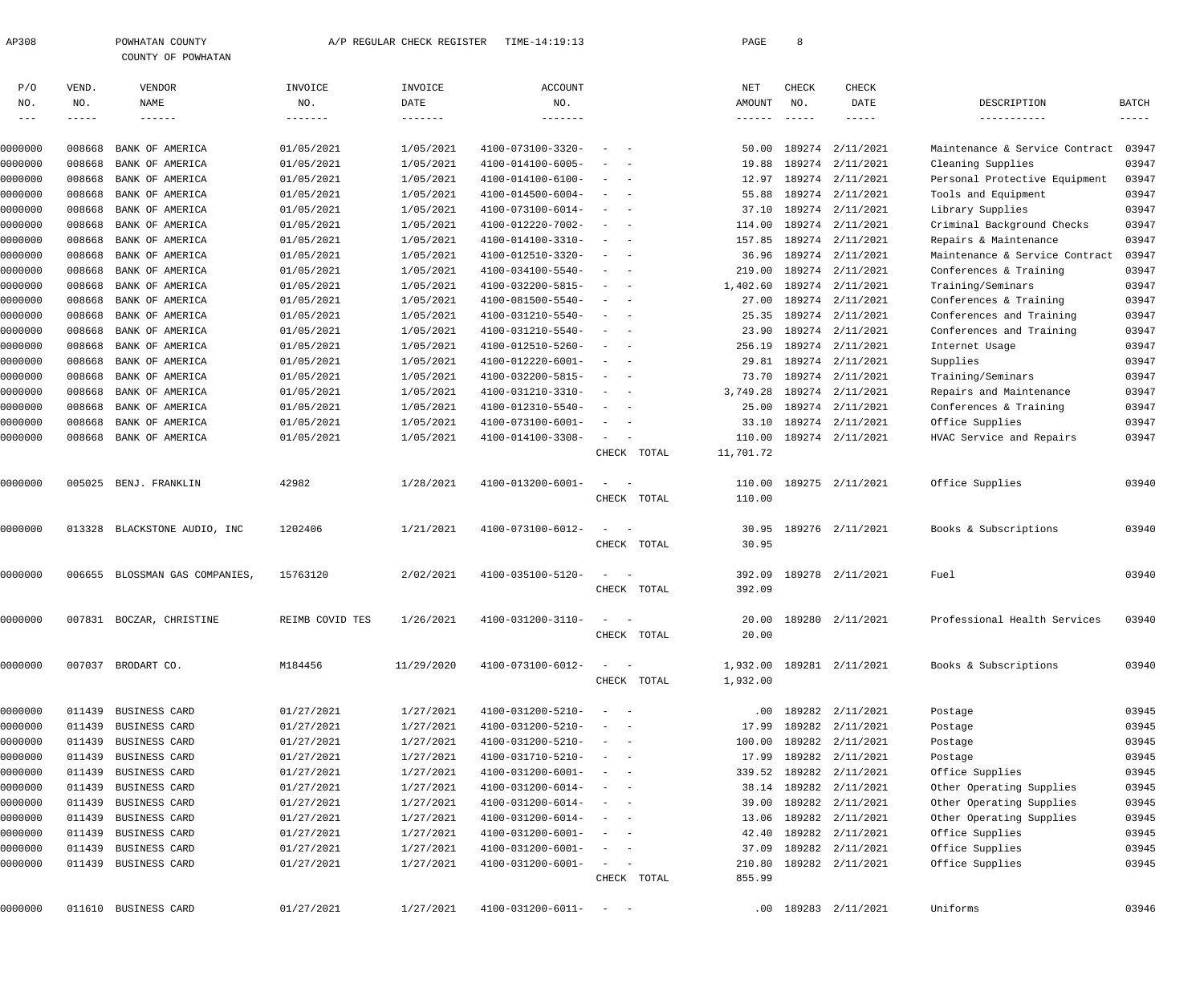| AP308 | POWHATAN COUNTY    | A/P REGULAR CHECK REGISTER | TIME-14:19:13 | PAGE |  |
|-------|--------------------|----------------------------|---------------|------|--|
|       | COUNTY OF POWHATAN |                            |               |      |  |

| P/O     | VEND.       | VENDOR                                         | INVOICE     | INVOICE   | ACCOUNT           |                                                              |             | NET      | CHECK         | CHECK                        |                               |                      |
|---------|-------------|------------------------------------------------|-------------|-----------|-------------------|--------------------------------------------------------------|-------------|----------|---------------|------------------------------|-------------------------------|----------------------|
| NO.     | NO.         | NAME                                           | NO.         | DATE      | NO.               |                                                              |             | AMOUNT   | NO.           | DATE                         | DESCRIPTION                   | BATCH                |
| $- - -$ | $- - - - -$ | $- - - - - - -$                                | -------     | --------  | -------           |                                                              |             | ------   | $- - - - - -$ | $- - - - - -$                | ------------                  | $\cdots\cdots\cdots$ |
| 0000000 | 011610      | BUSINESS CARD                                  | 01/27/2021  | 1/27/2021 | 4100-031200-6011- |                                                              |             | 356.00   | 189283        | 2/11/2021                    | Uniforms                      | 03946                |
| 0000000 | 011610      | BUSINESS CARD                                  | 01/27/2021  | 1/27/2021 | 4100-031200-6001- | $\sim$                                                       |             | 21.98    |               | 189283 2/11/2021             | Office Supplies               | 03946                |
| 0000000 | 011610      | BUSINESS CARD                                  | 01/27/2021  | 1/27/2021 | 4100-031200-6001- | $\sim$                                                       |             | 154.57   |               | 189283 2/11/2021             | Office Supplies               | 03946                |
| 0000000 | 011610      | BUSINESS CARD                                  | 01/27/2021  | 1/27/2021 | 4100-031200-6001- | $\sim$                                                       |             | 25.98    |               | 189283 2/11/2021             | Office Supplies               | 03946                |
| 0000000 | 011610      | BUSINESS CARD                                  | 01/27/2021  | 1/27/2021 | 4100-031200-6011- | $\sim$                                                       |             | 33.81    |               | 189283 2/11/2021             | Uniforms                      | 03946                |
| 0000000 | 011610      | BUSINESS CARD                                  | 01/27/2021  | 1/27/2021 | 4100-031200-6011- | $\sim$                                                       |             | 45.78    |               | 189283 2/11/2021             | Uniforms                      | 03946                |
| 0000000 | 011610      | BUSINESS CARD                                  | 01/27/2021  | 1/27/2021 | 4100-031200-6011- | $\sim$                                                       |             | 182.67   |               | 189283 2/11/2021             | Uniforms                      | 03946                |
| 0000000 | 011610      | BUSINESS CARD                                  | 01/27/2021  | 1/27/2021 | 4100-031200-6011- | $\sim$                                                       |             | 37.79    |               | 189283 2/11/2021             | Uniforms                      | 03946                |
| 0000000 | 011610      | BUSINESS CARD                                  | 01/27/2021  | 1/27/2021 | 4100-031200-6011- | $\sim$                                                       |             | 67.34    |               | 189283 2/11/2021             | Uniforms                      | 03946                |
| 0000000 | 011610      | BUSINESS CARD                                  | 01/27/2021  | 1/27/2021 | 4100-031200-6014- | $\sim$                                                       |             | 29.97    |               | 189283 2/11/2021             | Other Operating Supplies      | 03946                |
| 0000000 | 011610      | BUSINESS CARD                                  | 01/27/2021  | 1/27/2021 | 4100-031200-6011- | $\sim$                                                       |             | 134.24   |               | 189283 2/11/2021             | Uniforms                      | 03946                |
| 0000000 | 011610      | BUSINESS CARD                                  | 01/27/2021  | 1/27/2021 | 4100-031200-6014- | $\sim$                                                       |             | 49.00    |               | 189283 2/11/2021             | Other Operating Supplies      | 03946                |
| 0000000 | 011610      | BUSINESS CARD                                  | 01/27/2021  | 1/27/2021 | 4100-031200-6014- | $\overline{\phantom{a}}$                                     |             | 54.82    |               | 189283 2/11/2021             | Other Operating Supplies      | 03946                |
| 0000000 | 011610      | BUSINESS CARD                                  | 01/27/2021  | 1/27/2021 | 4100-031200-6011- | $\sim$                                                       |             | 426.91   |               | 189283 2/11/2021             | Uniforms                      | 03946                |
| 0000000 | 011610      | BUSINESS CARD                                  | 01/27/2021  | 1/27/2021 | 4100-031200-6011- | $\overline{\phantom{a}}$                                     |             | 467.31   |               | 189283 2/11/2021             | Uniforms                      | 03946                |
| 0000000 | 011610      | BUSINESS CARD                                  | 01/27/2021  | 1/27/2021 | 4100-031200-6011- | $\sim$                                                       |             | 144.16   |               | 189283 2/11/2021             | Uniforms                      | 03946                |
| 0000000 | 011610      | BUSINESS CARD                                  | 01/27/2021  | 1/27/2021 | 4100-031200-6011- | $\sim$                                                       |             | .01      |               | 189283 2/11/2021             | Uniforms                      | 03946                |
| 0000000 |             | 011610 BUSINESS CARD                           | 01/27/2021  | 1/27/2021 | 4100-031200-6011- | $\sim$                                                       |             | 356.79   |               | 189283 2/11/2021             | Uniforms                      | 03946                |
|         |             |                                                |             |           |                   |                                                              | CHECK TOTAL | 2,589.13 |               |                              |                               |                      |
| 0000000 | 011611      | BUSINESS CARD                                  | 01/27/2021  | 1/27/2021 | 4100-031200-6014- |                                                              |             | $.00 \,$ |               | 189284 2/11/2021             | Other Operating Supplies      | 03944                |
| 0000000 |             | 011611 BUSINESS CARD                           | 01/27/2021  | 1/27/2021 | 4100-031200-6014- |                                                              |             | 1.54     |               | 189284 2/11/2021             | Other Operating Supplies      | 03944                |
|         |             |                                                |             |           |                   |                                                              | CHECK TOTAL | 1.54     |               |                              |                               |                      |
| 0000000 | 012919      | BUSINESS CARD                                  | 01/27/2021  | 1/27/2021 | 4100-031200-6011- | $\sim$ $-$                                                   |             | $.00 \,$ |               | 189285 2/11/2021             | Uniforms                      | 03943                |
| 0000000 | 012919      | BUSINESS CARD                                  | 01/27/2021  | 1/27/2021 | 4100-031200-6011- |                                                              |             | 63.54    |               | 189285 2/11/2021             | Uniforms                      | 03943                |
| 0000000 | 012919      | BUSINESS CARD                                  | 01/27/2021  | 1/27/2021 | 4100-035100-6009- | $\sim$<br>$\sim$ $-$                                         |             | 180.97   |               | 189285 2/11/2021             | Auto Parts/Repairs            | 03943                |
| 0000000 | 012919      | BUSINESS CARD                                  | 01/27/2021  | 1/27/2021 | 4100-031200-6014- | $\overline{\phantom{a}}$                                     |             | 49.00    |               | 189285 2/11/2021             | Other Operating Supplies      | 03943                |
| 0000000 | 012919      | BUSINESS CARD                                  | 01/27/2021  | 1/27/2021 | 4100-031200-6014- | $\sim$                                                       |             | 43.55    |               | 189285 2/11/2021             | Other Operating Supplies      | 03943                |
| 0000000 | 012919      | BUSINESS CARD                                  | 01/27/2021  | 1/27/2021 | 4100-031200-6009- | $\overline{\phantom{a}}$                                     |             | 850.00   |               | 189285 2/11/2021             | Auto Parts/Repairs            | 03943                |
| 0000000 |             | 012919 BUSINESS CARD                           | 01/27/2021  | 1/27/2021 | 4100-031200-3110- | $\sim$                                                       |             | 167.00   |               | 189285 2/11/2021             | Professional Health Services  | 03943                |
|         |             |                                                |             |           |                   |                                                              | CHECK TOTAL | 1,354.06 |               |                              |                               |                      |
| 0000000 |             | 011996 CLERK OF CIRCUIT COURT                  | FEB POSTAGE | 2/02/2021 | 4100-021600-5210- | $\mathcal{L}_{\text{max}}$ , and $\mathcal{L}_{\text{max}}$  |             |          |               | 200.00 189287 2/11/2021      | Postage                       | 03940                |
|         |             |                                                |             |           |                   |                                                              | CHECK TOTAL | 200.00   |               |                              |                               |                      |
| 0000000 |             | 010949 COMCAST                                 | 116464399   | 2/01/2021 | 4100-012510-5260- | $\sim$ $  -$                                                 |             |          |               | 1, 143.91  189288  2/11/2021 | Internet Usage                | 03940                |
|         |             |                                                |             |           |                   |                                                              | CHECK TOTAL | 1,143.91 |               |                              |                               |                      |
| 0000000 |             | 012756 COMCAST                                 | 90493 1/21  | 1/25/2021 | 4100-053910-5643- | $\mathcal{L} = \mathcal{L} \times \mathcal{L} = \mathcal{L}$ |             |          |               | 178.44 189289 2/11/2021      | PCCAA Services - Federal CSBG | 03940                |
|         |             |                                                |             |           |                   |                                                              | CHECK TOTAL | 178.44   |               |                              |                               |                      |
| 0000000 |             | 013344 COMMISSIONER OF THE REVEN 2021 MEM DUES |             | 1/01/2021 | 4100-012310-5810- | $\qquad \qquad -$                                            |             |          |               | 150.00 189290 2/11/2021      | Dues/Association Memberships  | 03940                |
|         |             |                                                |             |           |                   |                                                              | CHECK TOTAL | 150.00   |               |                              |                               |                      |
| 0000000 | 008445      | COMMONWEALTH OF VIRGINIA                       | T437785     | 2/01/2021 | 4100-031210-5230- | $\sim$ $  -$                                                 |             |          |               | 2.82 189291 2/11/2021        | Telephone Services            | 03941                |
| 0000000 |             | 008445 COMMONWEALTH OF VIRGINIA T437940        |             | 1/31/2021 | 4100-012510-5260- | $\frac{1}{2}$ and $\frac{1}{2}$ and $\frac{1}{2}$            |             |          |               | 301.77 189291 2/11/2021      | Internet Usage                | 03941                |
|         |             |                                                |             |           |                   |                                                              | CHECK TOTAL | 304.59   |               |                              |                               |                      |
| 0000000 |             | 000550 CRATER CRIMINAL JUSTICE                 | 2345        | 2/05/2021 | 4100-031200-6011- | $\mathcal{L} = \mathcal{L} \times \mathcal{L} = \mathcal{L}$ |             |          |               | 536.14 189293 2/11/2021      | Uniforms                      | 03940                |
|         |             |                                                |             |           |                   |                                                              | CHECK TOTAL | 536.14   |               |                              |                               |                      |
|         |             |                                                |             |           |                   |                                                              |             |          |               |                              |                               |                      |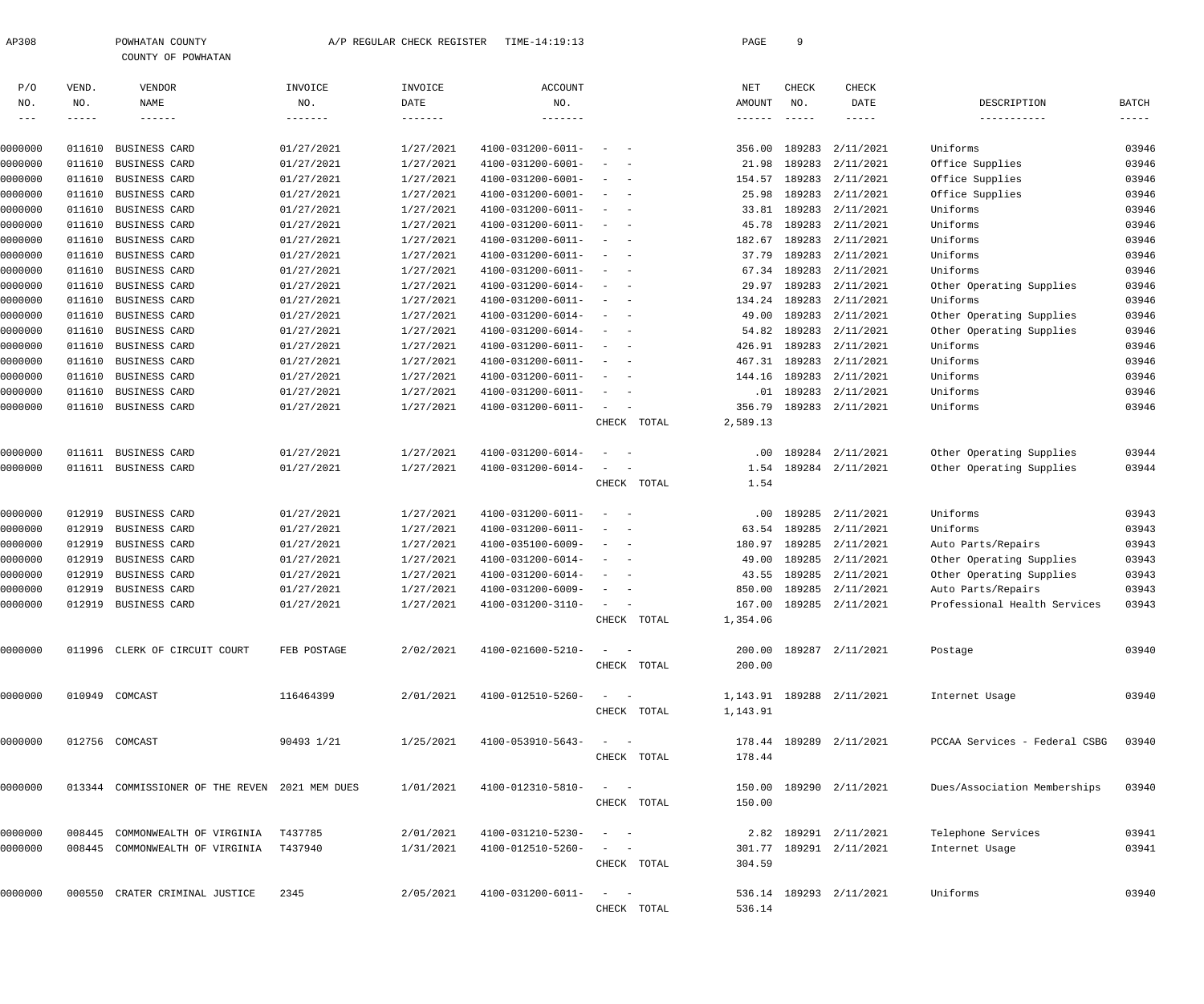| AP308              |                  | POWHATAN COUNTY<br>COUNTY OF POWHATAN                |                        | A/P REGULAR CHECK REGISTER | TIME-14:19:13                          |                                                                                  |             | PAGE           | 10                        |                                      |                                                                  |                           |
|--------------------|------------------|------------------------------------------------------|------------------------|----------------------------|----------------------------------------|----------------------------------------------------------------------------------|-------------|----------------|---------------------------|--------------------------------------|------------------------------------------------------------------|---------------------------|
| P/O                | VEND.            | VENDOR                                               | INVOICE                | INVOICE                    | <b>ACCOUNT</b>                         |                                                                                  |             | NET            | CHECK                     | CHECK                                |                                                                  |                           |
| NO.                | NO.              | <b>NAME</b>                                          | NO.                    | DATE                       | NO.                                    |                                                                                  |             | AMOUNT         | NO.                       | DATE                                 | DESCRIPTION                                                      | BATCH                     |
| $- - -$            | -----            | $- - - - - - -$                                      | -------                |                            | $- - - - - - - -$                      |                                                                                  |             |                | $\qquad \qquad - - - - -$ | $------$                             | -----------                                                      | $\qquad \qquad - - - - -$ |
| 0000000            | 013909           |                                                      | FS21-10435             | 2/02/2021                  | 4100-031210-3320-                      |                                                                                  |             | 300.00         |                           | 189294 2/11/2021                     | Maintenance and Service Contra                                   | 03940                     |
| 0000000            | 013909           | DC GROUP, INC<br>DC GROUP, INC                       | FS21-10436             | 2/02/2021                  | 4100-031210-3320-                      | $\overline{\phantom{a}}$<br>$\sim$                                               |             | 700.00         |                           | 189294 2/11/2021                     | Maintenance and Service Contra                                   | 03940                     |
| 0000000            | 013909           | DC GROUP, INC                                        | FS21-10437             | 2/02/2021                  | 4100-031210-3320-                      | $\overline{\phantom{a}}$                                                         |             | 900.00         |                           | 189294 2/11/2021                     | Maintenance and Service Contra                                   | 03940                     |
| 0000000            | 013909           | DC GROUP, INC                                        | FS21-10438             | 2/02/2021                  | 4100-031210-3320-                      | $\overline{\phantom{a}}$                                                         |             | 600.00         |                           | 189294 2/11/2021                     | Maintenance and Service Contra                                   | 03940                     |
| 0000000            | 013909           | DC GROUP, INC                                        | FS21-10439             | 2/02/2021                  | 4100-031210-3320-                      | $\overline{\phantom{a}}$                                                         |             | 600.00         |                           | 189294 2/11/2021                     | Maintenance and Service Contra                                   | 03940                     |
| 0000000            |                  | 013909 DC GROUP, INC                                 | FS21-10440             | 2/02/2021                  | 4100-031210-3320-                      | $\sim$                                                                           |             | 600.00         |                           | 189294 2/11/2021                     | Maintenance and Service Contra                                   | 03940                     |
|                    |                  |                                                      |                        |                            |                                        |                                                                                  | CHECK TOTAL | 3,700.00       |                           |                                      |                                                                  |                           |
| 0000000            | 000860           | DOMINION ENERGY VIRGINIA                             | 1223507334 1/21        | 1/04/2021                  | 4100-014300-5110-                      | $\overline{\phantom{a}}$                                                         |             | 140.40         |                           | 189295 2/11/2021                     | Electricity                                                      | 03940                     |
| 0000000            | 000860           | DOMINION ENERGY VIRGINIA                             | 2613832712 1/21        | 1/04/2021                  | 4100-022100-5110-                      | $\overline{\phantom{a}}$                                                         |             | 166.66         |                           | 189295 2/11/2021                     | Electricity                                                      | 03940                     |
| 0000000            | 000860           | DOMINION ENERGY VIRGINIA                             | 8971069334 1/21        | 1/04/2021                  | 4100-014300-5110-                      | $\sim$                                                                           |             | 14.53          |                           | 189295 2/11/2021                     | Electricity                                                      | 03940                     |
|                    |                  |                                                      |                        |                            |                                        |                                                                                  | CHECK TOTAL | 321.59         |                           |                                      |                                                                  |                           |
| 0000000            | 008223           | ELDER, DARRELL                                       | <b>JAN POSTAGE</b>     | 1/29/2021                  | 4100-022100-5210-                      | $\sim$                                                                           |             | 14.60          |                           | 189297 2/11/2021                     | Postage                                                          | 03940                     |
|                    |                  |                                                      |                        |                            |                                        |                                                                                  | CHECK TOTAL | 14.60          |                           |                                      |                                                                  |                           |
|                    |                  |                                                      |                        |                            |                                        |                                                                                  |             |                |                           |                                      |                                                                  |                           |
| 0000000            | 011224           | ELECTRONIC SYSTEMS, INC.                             | IN1754887              | 1/29/2021                  | 4100-035100-3320-                      | $\overline{\phantom{a}}$                                                         |             | 62.50          |                           | 189298 2/11/2021                     | Landscaping - Animal Control                                     | 03942                     |
| 0000000            | 011224           | ELECTRONIC SYSTEMS, INC.                             | IN1754887              | 1/29/2021                  | 4100-014300-3320-                      | $\overline{\phantom{a}}$<br>$\overline{\phantom{0}}$                             |             | 14.00          |                           | 189298 2/11/2021                     | Maintenance and Service Contra                                   | 03942                     |
| 0000000            | 011224           | ELECTRONIC SYSTEMS, INC.                             | IN1754887              | 1/29/2021                  | 4100-012100-3320-                      | $\overline{\phantom{a}}$                                                         |             | 14.00          |                           | 189298 2/11/2021                     | Maintenance & Service Contract                                   | 03942                     |
| 0000000            | 011224           | ELECTRONIC SYSTEMS, INC.                             | IN1754887              | 1/29/2021<br>1/29/2021     | 4100-012310-3320-                      | $\overline{\phantom{a}}$<br>$\overline{\phantom{a}}$<br>$\overline{\phantom{a}}$ |             | 153.00         |                           | 189298 2/11/2021                     | Maintenance & Service Contract                                   | 03942                     |
| 0000000<br>0000000 | 011224<br>011224 | ELECTRONIC SYSTEMS, INC.<br>ELECTRONIC SYSTEMS, INC. | IN1754887<br>IN1754887 | 1/29/2021                  | 4100-013200-3320-<br>4100-012200-3320- | $\overline{\phantom{a}}$                                                         |             | 31.25<br>31.25 |                           | 189298 2/11/2021<br>189298 2/11/2021 | Maintenance & Service Contract<br>Maintenance & Service Contract | 03942<br>03942            |
| 0000000            | 011224           | ELECTRONIC SYSTEMS, INC.                             | IN1754887              | 1/29/2021                  | 4100-012220-3320-                      | $\overline{\phantom{m}}$<br>$\overline{\phantom{0}}$                             |             | 31.25          |                           | 189298 2/11/2021                     | Maintenance and service contra                                   | 03942                     |
| 0000000            | 011224           | ELECTRONIC SYSTEMS, INC.                             | IN1754887              | 1/29/2021                  | 4100-071110-3320-                      | $\overline{\phantom{a}}$                                                         |             | 14.00          |                           | 189298 2/11/2021                     | General Maintenance                                              | 03942                     |
| 0000000            | 011224           | ELECTRONIC SYSTEMS, INC.                             | IN1754887              | 1/29/2021                  | 4100-014100-3320-                      | $\overline{\phantom{a}}$<br>$\overline{\phantom{a}}$                             |             | 59.25          |                           | 189298 2/11/2021                     | Maintenance & Service Contract                                   | 03942                     |
| 0000000            | 011224           | ELECTRONIC SYSTEMS, INC.                             | IN1754887              | 1/29/2021                  | 4100-031200-3320-                      | $\overline{\phantom{m}}$<br>$\sim$                                               |             | 218.25         |                           | 189298 2/11/2021                     | Maintenance & Service Contract                                   | 03942                     |
| 0000000            | 011224           | ELECTRONIC SYSTEMS, INC.                             | IN1754887              | 1/29/2021                  | 4100-012410-3320-                      | $\overline{\phantom{a}}$                                                         |             | 223.00         |                           | 189298 2/11/2021                     | Maintenance & Service Contract                                   | 03942                     |
| 0000000            | 011224           | ELECTRONIC SYSTEMS, INC.                             | IN1754887              | 1/29/2021                  | 4100-031210-3320-                      | $\overline{\phantom{a}}$<br>$\overline{\phantom{a}}$                             |             | 89.63          |                           | 189298 2/11/2021                     | Maintenance and Service Contra                                   | 03942                     |
| 0000000            | 011224           | ELECTRONIC SYSTEMS, INC.                             | IN1754887              | 1/29/2021                  | 4100-034100-3320-                      | $\overline{\phantom{a}}$                                                         |             | 62.50          |                           | 189298 2/11/2021                     | Maintenance & Service Contract                                   | 03942                     |
| 0000000            |                  | 011224 ELECTRONIC SYSTEMS, INC.                      | IN1754887              | 1/29/2021                  | 4100-021600-8002-                      |                                                                                  |             |                |                           | 31.25 189298 2/11/2021               | Copier Lease                                                     | 03942                     |
| 0000000            | 011224           | ELECTRONIC SYSTEMS, INC.                             | IN1754887              | 1/29/2021                  | 4100-022100-3320-                      | $\overline{\phantom{m}}$<br>$\sim$                                               |             | 31.25          |                           | 189298 2/11/2021                     | Maintenance & Service Contract                                   | 03942                     |
| 0000000            | 011224           | ELECTRONIC SYSTEMS, INC.                             | IN1754887              | 1/29/2021                  | 4100-035100-3320-                      |                                                                                  |             | 12.59          |                           | 189298 2/11/2021                     | Landscaping - Animal Control                                     | 03942                     |
| 0000000            | 011224           | ELECTRONIC SYSTEMS, INC.                             | IN1754887              | 1/29/2021                  | 4100-012310-3320-                      | $\sim$<br>$\sim$ $-$                                                             |             | 409.07         |                           | 189298 2/11/2021                     | Maintenance & Service Contract 03942                             |                           |
| 0000000            | 011224           | ELECTRONIC SYSTEMS, INC.                             | IN1754887              | 1/29/2021                  | 4100-031210-3320-                      | $\sim$<br>$\sim$                                                                 |             | 270.70         |                           | 189298 2/11/2021                     | Maintenance and Service Contra                                   | 03942                     |
| 0000000            | 011224           | ELECTRONIC SYSTEMS, INC.                             | IN1754887              | 1/29/2021                  | 4100-031200-3320-                      | $\overline{\phantom{m}}$<br>$\sim$                                               |             | 4.49           |                           | 189298 2/11/2021                     | Maintenance & Service Contract                                   | 03942                     |
| 0000000            | 011224           | ELECTRONIC SYSTEMS, INC.                             | IN1754887              | 1/29/2021                  | 4100-013200-3320-                      | $\sim$<br>$\sim$                                                                 |             | 804.14         |                           | 189298 2/11/2021                     | Maintenance & Service Contract                                   | 03942                     |
| 0000000            | 011224           | ELECTRONIC SYSTEMS, INC.                             | IN1754887              | 1/29/2021                  | 4100-012410-3320-                      | $\sim$<br>$\sim$                                                                 |             | 15.60          |                           | 189298 2/11/2021                     | Maintenance & Service Contract                                   | 03942                     |
| 0000000            | 011224           | ELECTRONIC SYSTEMS, INC.                             | IN1756273              | 2/01/2021                  | 4100-035100-3320-                      | $\overline{\phantom{m}}$<br>$\sim$                                               |             | 62.50          |                           | 189298 2/11/2021                     | Landscaping - Animal Control                                     | 03942                     |
| 0000000            | 011224           | ELECTRONIC SYSTEMS, INC.                             | IN1756273              | 2/01/2021                  | 4100-014300-3320-                      | $\sim$<br>$\sim$ $-$                                                             |             | 14.00          |                           | 189298 2/11/2021                     | Maintenance and Service Contra                                   | 03942                     |
| 0000000            | 011224           | ELECTRONIC SYSTEMS, INC.                             | IN1756273              | 2/01/2021                  | 4100-012100-3320-                      | $\overline{\phantom{m}}$<br>$\sim$                                               |             | 14.00          |                           | 189298 2/11/2021                     | Maintenance & Service Contract                                   | 03942                     |
| 0000000            | 011224           | ELECTRONIC SYSTEMS, INC.                             | IN1756273              | 2/01/2021                  | 4100-012310-3320-                      | $\sim$<br>$\sim$                                                                 |             | 153.00         |                           | 189298 2/11/2021                     | Maintenance & Service Contract                                   | 03942                     |
| 0000000            | 011224           | ELECTRONIC SYSTEMS, INC.                             | IN1756273              | 2/01/2021                  | 4100-013200-3320-                      | $\sim$<br>$\sim$ $-$                                                             |             | 31.25          |                           | 189298 2/11/2021                     | Maintenance & Service Contract                                   | 03942                     |
| 0000000            | 011224           | ELECTRONIC SYSTEMS, INC.                             | IN1756273              | 2/01/2021                  | 4100-031210-3320-                      | $\overline{\phantom{m}}$<br>$\sim$                                               |             | 89.63          |                           | 189298 2/11/2021                     | Maintenance and Service Contra                                   | 03942                     |
| 0000000            | 011224           | ELECTRONIC SYSTEMS, INC.                             | IN1756273              | 2/01/2021                  | 4100-012200-3320-                      | $\sim$<br>$\sim$                                                                 |             | 31.25          |                           | 189298 2/11/2021                     | Maintenance & Service Contract                                   | 03942                     |
| 0000000            | 011224           | ELECTRONIC SYSTEMS, INC.                             | IN1756273              | 2/01/2021                  | 4100-012220-3320-                      | $\sim$<br>$\sim$ $-$                                                             |             | 31.25          |                           | 189298 2/11/2021                     | Maintenance and service contra                                   | 03942                     |
| 0000000            | 011224           | ELECTRONIC SYSTEMS, INC.                             | IN1756273              | 2/01/2021                  | 4100-071110-3320-                      | $\overline{\phantom{m}}$<br>$\sim$                                               |             | 14.00          |                           | 189298 2/11/2021                     | General Maintenance                                              | 03942                     |
| 0000000            | 011224           | ELECTRONIC SYSTEMS, INC.                             | IN1756273              | 2/01/2021                  | 4100-014100-3320-                      | $\sim$<br>$\sim$                                                                 |             | 59.25          |                           | 189298 2/11/2021                     | Maintenance & Service Contract                                   | 03942                     |
| 0000000            | 011224           | ELECTRONIC SYSTEMS, INC.                             | IN1756273              | 2/01/2021                  | 4100-031200-3320-                      | $\overline{\phantom{m}}$<br>$\sim$                                               |             | 218.25         |                           | 189298 2/11/2021                     | Maintenance & Service Contract                                   | 03942                     |
| 0000000            | 011224           | ELECTRONIC SYSTEMS, INC.                             | IN1756273              | 2/01/2021                  | 4100-034100-3320-                      | $\sim$<br>$\sim$                                                                 |             | 62.50          |                           | 189298 2/11/2021                     | Maintenance & Service Contract                                   | 03942                     |
| 0000000            | 011224           | ELECTRONIC SYSTEMS, INC.                             | IN1756273              | 2/01/2021                  | 4100-012410-3320-                      | $\sim$<br>$\sim$ $-$                                                             |             | 223.00         |                           | 189298 2/11/2021                     | Maintenance & Service Contract                                   | 03942                     |
| 0000000            |                  | 011224 ELECTRONIC SYSTEMS, INC.                      | IN1756273              | 2/01/2021                  | 4100-021600-8002-                      | $\alpha = 1, \ldots, n-1$                                                        |             |                |                           | 31.25 189298 2/11/2021               | Copier Lease                                                     | 03942                     |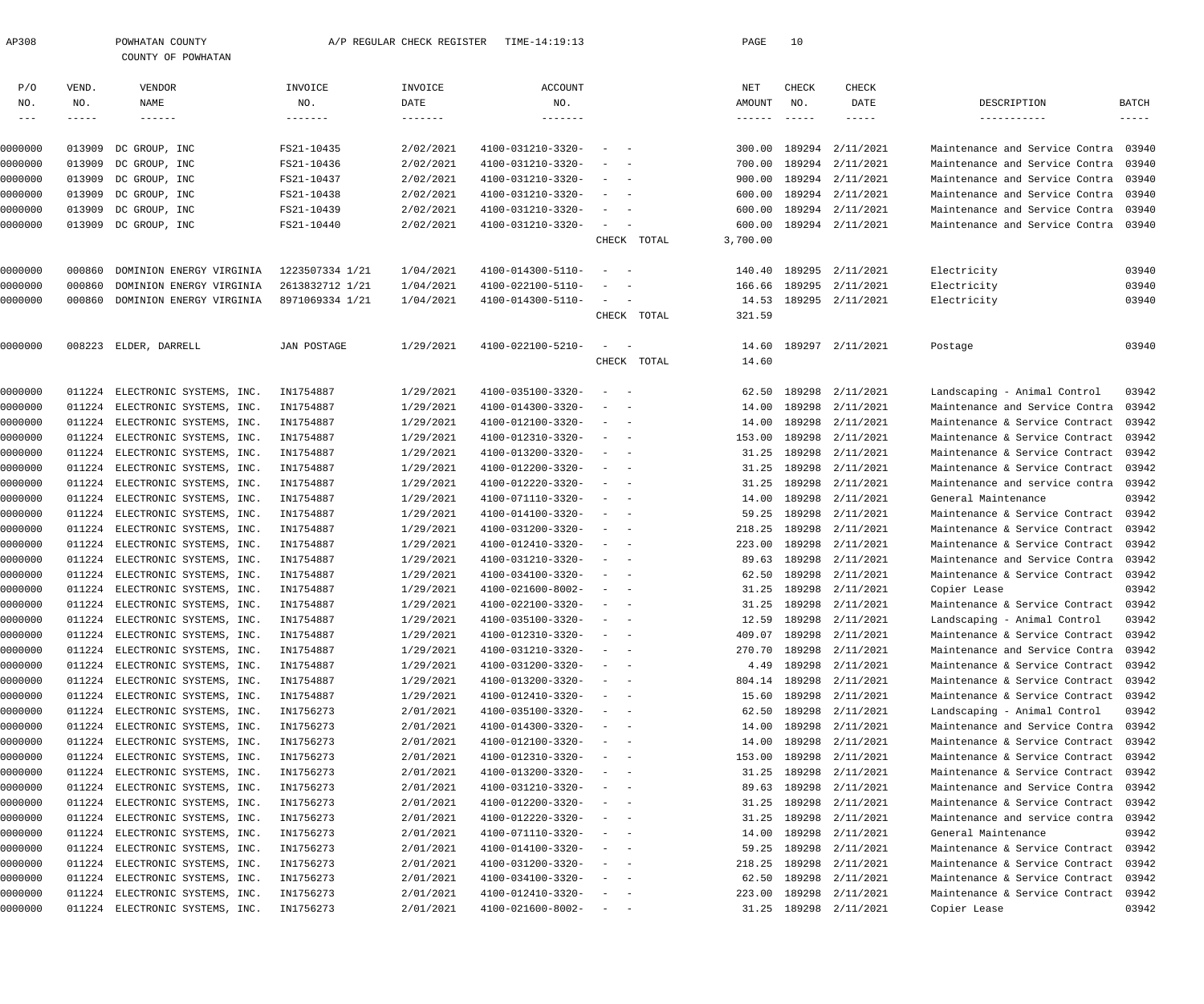| AP308                          |              | POWHATAN COUNTY<br>COUNTY OF POWHATAN                          |                      | A/P REGULAR CHECK REGISTER | TIME-14:19:13                |                                        |             | PAGE               | 11                        |                           |                                                     |              |
|--------------------------------|--------------|----------------------------------------------------------------|----------------------|----------------------------|------------------------------|----------------------------------------|-------------|--------------------|---------------------------|---------------------------|-----------------------------------------------------|--------------|
| P/O<br>NO.                     | VEND.<br>NO. | VENDOR<br><b>NAME</b>                                          | INVOICE<br>NO.       | INVOICE<br>DATE            | <b>ACCOUNT</b><br>NO.        |                                        |             | NET<br>AMOUNT      | CHECK<br>NO.              | CHECK<br>DATE             | DESCRIPTION                                         | <b>BATCH</b> |
| $\qquad \qquad - -$<br>0000000 |              | $\qquad \qquad - - - - - -$<br>011224 ELECTRONIC SYSTEMS, INC. | -------<br>IN1756273 | 2/01/2021                  | -------<br>4100-022100-3320- |                                        |             | ------<br>31.25    | $\qquad \qquad - - - - -$ | -----<br>189298 2/11/2021 | -----------<br>Maintenance & Service Contract 03942 | -----        |
|                                |              |                                                                |                      |                            |                              |                                        | CHECK TOTAL | 3,649.35           |                           |                           |                                                     |              |
| 0000000                        |              | 006074 EVIDENT, INC.                                           | 176400A              | 1/25/2021                  | 4100-031200-6014-            | $\equiv$<br>$\sim$ $-$                 | CHECK TOTAL | 307.28<br>307.28   |                           | 189299 2/11/2021          | Other Operating Supplies                            | 03940        |
| 0000000                        |              | 005075 GREENE, FLOYD, JR.                                      | 32                   | 2/04/2021                  | 4100-031210-3320-            | $\equiv$<br>$\sim$                     | CHECK TOTAL | 120.00             |                           | 120.00 189301 2/11/2021   | Maintenance and Service Contra                      | 03940        |
| 0000000                        |              | 012508 HEALTH EQUITY INC                                       | OWT1OKN              | 1/06/2021                  | 4100-012220-2313-            | $\equiv$<br>$\sim$                     | CHECK TOTAL | 168.30             |                           | 168.30 189302 2/11/2021   | HSA and FSA Admin Fees                              | 03940        |
| 0000000                        |              | 013549 HOSTED BACKBONE, LLC                                    | HB17-9263            | 2/01/2021                  | 4100-012510-5260-            | $\equiv$<br>$\sim$                     | CHECK TOTAL | 1,975.00           |                           | 1,975.00 189303 2/11/2021 | Internet Usage                                      | 03940        |
| 0000000                        |              | 000120 JAMES RIVER AIR                                         | C231250              | 2/01/2021                  | 4100-031210-3320-            | $\equiv$<br>$\sim$                     | CHECK TOTAL | 1,400.00           |                           | 1,400.00 189304 2/11/2021 | Maintenance and Service Contra 03940                |              |
| 0000000                        |              | 011354 MATTHEW BENDER & CO, INC. 23689943                      |                      | 1/19/2021                  | 4100-031200-5810-            | $\equiv$<br>$\sim$                     | CHECK TOTAL | 40.44              |                           | 40.44 189306 2/11/2021    | Dues/Association Memberships                        | 03940        |
| 0000000                        |              | 013176 MIDWEST TAPE, LLC                                       | 99905616             | 1/18/2021                  | 4100-073100-6012-            | $\overline{\phantom{0}}$               |             |                    |                           | 56.23 189307 2/11/2021    | Books & Subscriptions                               | 03940        |
| 0000000                        |              | 013176 MIDWEST TAPE, LLC                                       | 99969294             | 2/01/2021                  | 4100-073100-6012-            |                                        | CHECK TOTAL | 131.18<br>187.41   |                           | 189307 2/11/2021          | Books & Subscriptions                               | 03940        |
| 0000000                        |              | 013913 NUCKOLS, NATHAN                                         | 375-2020             | 2/04/2021                  | 3100-013030-0008-            | $\equiv$<br>$\sim$                     | CHECK TOTAL | 375.00             |                           | 375.00 189309 2/11/2021   | Building Permits                                    | 03941        |
| 0000000                        |              | 009281 OVERDRIVE, INC.                                         | 01369CO21005657      | 1/06/2021                  | 4100-073100-6012-            |                                        |             |                    |                           | 25.98 189310 2/11/2021    | Books & Subscriptions                               | 03941        |
| 0000000                        |              | 009281 OVERDRIVE, INC.                                         | 01369CO21008100      | 1/08/2021                  | $4100 - 073100 - 6012 - -$   |                                        |             |                    |                           | 97.94 189310 2/11/2021    | Books & Subscriptions                               | 03941        |
| 0000000                        | 009281       | OVERDRIVE, INC.                                                | 01369CO21008107      | 1/08/2021                  | 4100-073100-6012-            |                                        |             |                    |                           | 734.91 189310 2/11/2021   | Books & Subscriptions                               | 03941        |
| 0000000                        | 009281       | OVERDRIVE, INC.                                                | 01369CO21009860      | 1/11/2021                  | 4100-073100-6012-            |                                        |             | 181.97             |                           | 189310 2/11/2021          | Books & Subscriptions                               | 03941        |
| 0000000                        | 009281       | OVERDRIVE, INC.                                                | 01369CO21010041      | 1/11/2021                  | 4100-073100-6012-            | $\equiv$<br>$\sim$                     |             | 424.98             |                           | 189310 2/11/2021          | Books & Subscriptions                               | 03941        |
| 0000000                        | 009281       | OVERDRIVE, INC.                                                | 01369CO21034057      | 1/29/2021                  | 4100-073100-6012-            | $\equiv$<br>$\sim$ $-$                 |             | 46.65              |                           | 189310 2/11/2021          | Books & Subscriptions                               | 03941        |
| 0000000                        | 009281       | OVERDRIVE, INC.                                                | 01369CO21034190      | 1/29/2021                  | 4100-073100-6012-            | $\equiv$<br>$\sim$ $-$                 |             | 398.87             |                           | 189310 2/11/2021          | Books & Subscriptions                               | 03941        |
| 0000000                        | 009281       | OVERDRIVE, INC.                                                | 01369CO21034241      | 1/29/2021                  | 4100-073100-6012-            | $\equiv$<br>$\sim$                     |             | 416.93             |                           | 189310 2/11/2021          | Books & Subscriptions                               | 03941        |
| 0000000                        | 009281       | OVERDRIVE, INC.                                                | 01369CO21034242      | 1/29/2021                  | 4100-073100-6012-            | $\equiv$<br>$\sim$                     |             | 375.40             |                           | 189310 2/11/2021          | Books & Subscriptions                               | 03941        |
| 0000000                        |              | 009281 OVERDRIVE, INC.                                         | 01369CO21034329      | 1/29/2021                  | 4100-073100-6012-            | $\sim$<br>$\sim$ $-$                   | CHECK TOTAL | 687.93<br>3,391.56 |                           | 189310 2/11/2021          | Books & Subscriptions                               | 03941        |
|                                |              |                                                                |                      |                            |                              |                                        |             |                    |                           |                           |                                                     |              |
| 0000000                        | 009281       | OVERDRIVE, INC.                                                | 01369DA20424311      | 11/26/2020                 | 4100-073100-6012-            | $\equiv$<br>$\sim$ $-$                 |             |                    |                           | 15.99 189311 2/11/2021    | Books & Subscriptions                               | 03941        |
| 0000000                        |              | 009281 OVERDRIVE, INC.                                         | 01369DA20431686      | 12/01/2020                 | 4100-073100-6012-            | $\sim$                                 |             | 42.99              |                           | 189311 2/11/2021          | Books & Subscriptions                               | 03941        |
|                                |              |                                                                |                      |                            |                              |                                        | CHECK TOTAL | 58.98              |                           |                           |                                                     |              |
| 0000000                        | 001250       | POWHATAN AUTO & TRACTOR                                        | 626939               | 1/20/2021                  | 4100-014300-6014-            | $\overline{\phantom{a}}$<br>$\sim$ $-$ |             |                    |                           | 86.54 189312 2/11/2021    | Other Operating Supplies                            | 03941        |
| 0000000                        | 001250       | POWHATAN AUTO & TRACTOR                                        | 627576               | 1/25/2021                  | 4100-031200-6009-            | $\overline{\phantom{0}}$               |             | 25.58              |                           | 189312 2/11/2021          | Auto Parts/Repairs                                  | 03941        |
| 0000000                        |              | 001250 POWHATAN AUTO & TRACTOR                                 | 627785               | 1/27/2021                  | 4100-031200-6009-            | $\sim$ 100 $\mu$<br>$\sim$             |             |                    |                           | 146.97 189312 2/11/2021   | Auto Parts/Repairs                                  | 03941        |
|                                |              |                                                                |                      |                            |                              |                                        | CHECK TOTAL | 259.09             |                           |                           |                                                     |              |
| 0000000                        |              | 009612 POWHATAN COLLISION AND                                  | 5426                 | 2/04/2021                  | 4100-035100-6009-            | $\sim$<br>$\sim$                       |             |                    |                           | 215.00 189313 2/11/2021   | Auto Parts/Repairs                                  | 03941        |
|                                |              |                                                                |                      |                            |                              |                                        | CHECK TOTAL | 215.00             |                           |                           |                                                     |              |
|                                |              |                                                                |                      |                            |                              |                                        |             |                    |                           |                           |                                                     |              |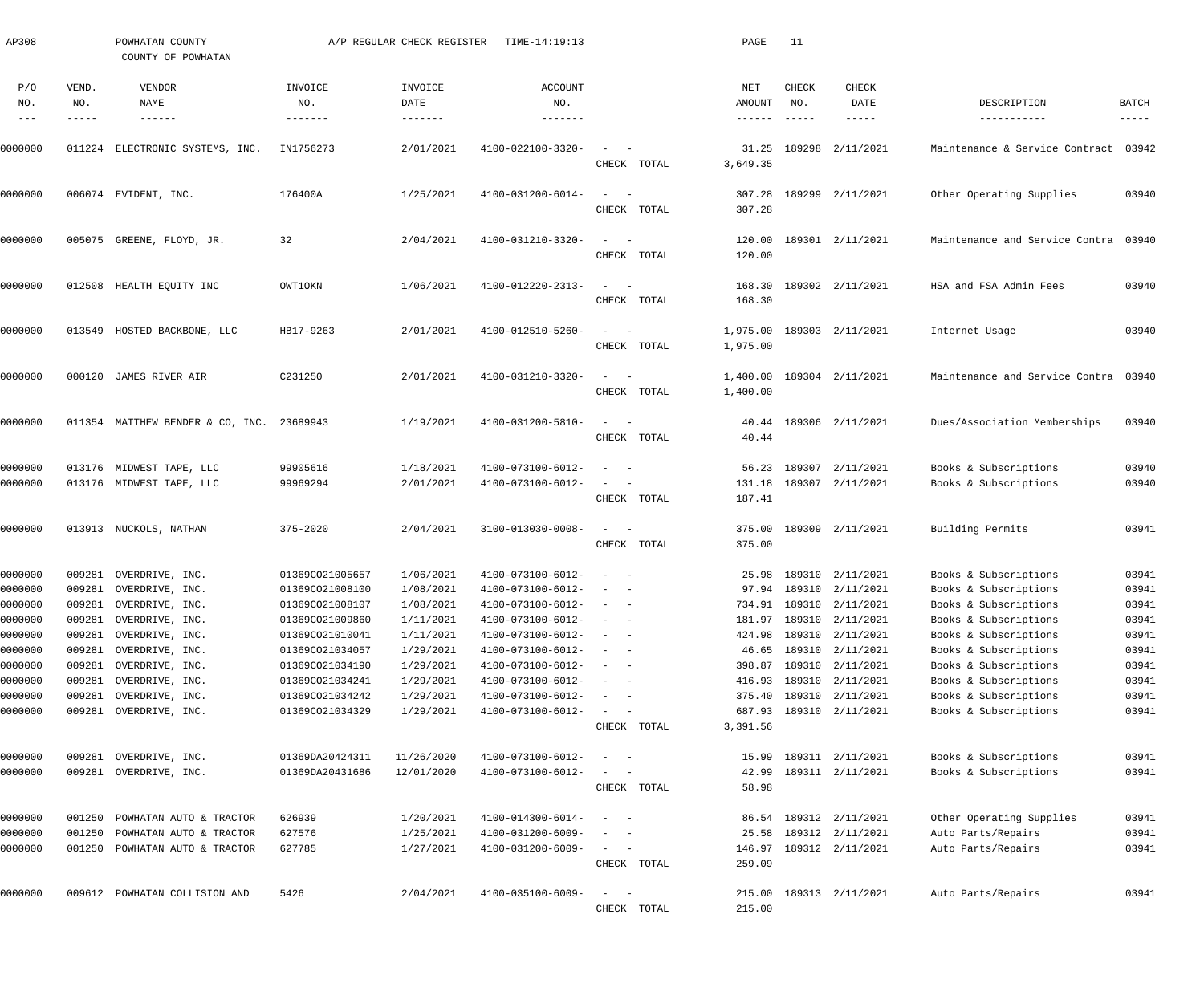| AP308   |        | POWHATAN COUNTY<br>COUNTY OF POWHATAN     |                       | A/P REGULAR CHECK REGISTER | TIME-14:19:13           |                                    |             | PAGE             | 12            |                           |                                |             |
|---------|--------|-------------------------------------------|-----------------------|----------------------------|-------------------------|------------------------------------|-------------|------------------|---------------|---------------------------|--------------------------------|-------------|
| P/O     | VEND.  | VENDOR                                    | INVOICE               | INVOICE                    | ACCOUNT                 |                                    |             | NET              | CHECK         | <b>CHECK</b>              |                                |             |
| NO.     | NO.    | NAME                                      | NO.                   | DATE                       | NO.                     |                                    |             | AMOUNT           | NO.           | DATE                      | DESCRIPTION<br>-----------     | BATCH       |
|         | -----  | $- - - - - - -$                           | -------               | $- - - - - - -$            | $- - - - - - -$         |                                    |             | $- - - - - -$    | $- - - - - -$ | $------$                  |                                | $- - - - -$ |
| 0000000 |        | 012064 POWHATAN COUNTY TREASURER 192 1/21 |                       | 1/22/2021                  | 4100-035100-5140-       |                                    |             | 210.62           |               | 189314 2/11/2021          | Sewer                          | 03941       |
|         |        |                                           |                       |                            |                         |                                    | CHECK TOTAL | 210.62           |               |                           |                                |             |
|         |        |                                           |                       |                            |                         |                                    |             |                  |               |                           |                                | 03941       |
| 0000000 |        | 009518 QUARLES PETROLEUM, INC.            | CT-1331880            | 1/31/2021                  | 4100-031200-6008-       |                                    | CHECK TOTAL | 220.85<br>220.85 |               | 189315 2/11/2021          | Gas/Grease/Oil                 |             |
|         |        |                                           |                       |                            |                         |                                    |             |                  |               |                           |                                |             |
| 0000000 | 000780 | QUILL CORPORATION                         | 14006808              | 1/21/2021                  | 4100-012200-6001-       |                                    |             | 18.49            |               | 189316 2/11/2021          | Office Supplies                | 03941       |
| 0000000 |        | 000780 QUILL CORPORATION                  | 14030419              | 1/22/2021                  | 4100-012200-6001-       |                                    |             | 39.98            |               | 189316 2/11/2021          | Office Supplies                | 03941       |
|         |        |                                           |                       |                            |                         |                                    | CHECK TOTAL | 58.47            |               |                           |                                |             |
| 0000000 |        | 012958 RIVER RUN ANIMAL HOSPITAL JAN 2021 |                       | 1/30/2021                  | 4100-035100-3110-       | $\sim$ $-$                         |             | 1,322.47         |               | 189317 2/11/2021          | Professional Health Services   | 03941       |
|         |        |                                           |                       |                            |                         |                                    | CHECK TOTAL | 1,322.47         |               |                           |                                |             |
|         |        |                                           |                       |                            |                         |                                    |             |                  |               |                           |                                |             |
| 0000000 |        | 008654 SEAY'S TOWING                      | TOW 1282021           | 1/28/2021                  | 4100-031200-6014-       | $\sim$ $-$                         |             | 169.00           |               | 189318 2/11/2021          | Other Operating Supplies       | 03941       |
|         |        |                                           |                       |                            |                         |                                    | CHECK TOTAL | 169.00           |               |                           |                                |             |
|         |        |                                           |                       |                            | 4100-031210-3310-       |                                    |             |                  |               |                           |                                |             |
| 0000000 |        | 001940 STANDBY SYSTEMS, INC.              | 01210050              | 1/14/2021                  |                         | $\sim$ $-$                         | CHECK TOTAL | 587.01<br>587.01 |               | 189319 2/11/2021          | Repairs and Maintenance        | 03941       |
|         |        |                                           |                       |                            |                         |                                    |             |                  |               |                           |                                |             |
| 0000000 | 013600 | THE BOOKER LAW FIRM                       | 8762040               | 1/28/2021                  | 4100-021200-3150-       | $\sim$                             |             | 120.00           | 189320        | 2/11/2021                 | Outside Counsel                | 03940       |
| 0000000 | 013600 | THE BOOKER LAW FIRM                       | 8885946               | 1/28/2021                  | 4100-021200-3150-       |                                    |             | 240.00           | 189320        | 2/11/2021                 | Outside Counsel                | 03940       |
| 0000000 |        | 013600 THE BOOKER LAW FIRM                | 8885949               | 1/28/2021                  | 4100-021200-3150-       | $\sim$<br>$\sim$ $-$               |             | 120.00           |               | 189320 2/11/2021          | Outside Counsel                | 03940       |
|         |        |                                           |                       |                            |                         |                                    | CHECK TOTAL | 480.00           |               |                           |                                |             |
| 0000000 | 007450 | THOMSON REUTERS -                         | 843774147             | 2/01/2021                  | 4100-021600-3320-       | $\sim$                             |             | 132.08           |               | 189321 2/11/2021          | Maintenance & Service Contract | 03941       |
| 0000000 |        | 007450 THOMSON REUTERS -                  | 843788316             | 2/01/2021                  | 4100-031200-3320-       |                                    |             | 316.68           |               | 189321 2/11/2021          | Maintenance & Service Contract | 03941       |
|         |        |                                           |                       |                            |                         |                                    | CHECK TOTAL | 448.76           |               |                           |                                |             |
|         |        |                                           |                       |                            |                         |                                    |             |                  |               |                           |                                |             |
| 0000000 |        | 009519 TREASURER                          | DEC QUARTER           | 1/27/2021                  | 4100-021100-5840-       |                                    | CHECK TOTAL | 2,311.98         |               | 2,311.98 189322 2/11/2021 | Court Administrator- Shared    | 03941       |
|         |        |                                           |                       |                            |                         |                                    |             |                  |               |                           |                                |             |
| 0000000 |        | 006501 TREASURER OF VIRGINIA              | $21 - 145C - RMS - 2$ | 2/01/2021                  | 4100-021600-6021-       |                                    |             | 4,086.80         |               | 189323 2/11/2021          | Record Books                   | 03941       |
|         |        |                                           |                       |                            |                         |                                    | CHECK TOTAL | 4,086.80         |               |                           |                                |             |
| 0000000 |        | 011193 VERIZON                            | 13574714 1/21         | 1/27/2021                  | $100 - 000100 - 0006 -$ | $\overline{\phantom{m}}$<br>$\sim$ |             | 126.43           |               | 189324 2/11/2021          | Due from Other Agencies        | 03941       |
| 0000000 | 011193 | VERIZON                                   | 13574714 1/21         | 1/27/2021                  | 4100-012310-5230-       | $\overline{\phantom{m}}$<br>$\sim$ |             | 53.63            |               | 189324 2/11/2021          | Telephone Services             | 03941       |
| 0000000 |        | 011193 VERIZON                            | 13574714 1/21         | 1/27/2021                  | 4100-012510-5230-       | $\overline{\phantom{m}}$<br>$\sim$ |             | 45.55            |               | 189324 2/11/2021          | Telephone Services             | 03941       |
| 0000000 |        | 011193 VERIZON                            | 13574714 1/21         | 1/27/2021                  | 4100-014100-5230-       | $\sim$<br>$\overline{\phantom{0}}$ |             | 223.24           |               | 189324 2/11/2021          | Telephone Services             | 03941       |
| 0000000 | 011193 | VERIZON                                   | 13574714 1/21         | 1/27/2021                  | 4100-014300-5230-       | $\overline{\phantom{a}}$<br>$\sim$ |             | 88.02            |               | 189324 2/11/2021          | Telephone Services             | 03941       |
| 0000000 | 011193 | VERIZON                                   | 13574714 1/21         | 1/27/2021                  | 4100-021200-5230-       | $\overline{\phantom{m}}$<br>- -    |             | 47.20            |               | 189324 2/11/2021          | Telephone Services             | 03941       |
| 0000000 | 011193 | VERIZON                                   | 13574714 1/21         | 1/27/2021                  | 4100-031200-5230-       | $\sim$<br>$\overline{\phantom{0}}$ |             | 169.94           |               | 189324 2/11/2021          | Telephone Services             | 03941       |
| 0000000 | 011193 | VERIZON                                   | 13574714 1/21         | 1/27/2021                  | 4100-031710-5230-       | $\sim$<br>$\sim$                   |             | 52.40            |               | 189324 2/11/2021          | Telephone Services             | 03941       |
| 0000000 | 011193 | VERIZON                                   | 13574714 1/21         | 1/27/2021                  | 4100-021200-5230-       | $\overline{\phantom{m}}$<br>- -    |             | 15.75            |               | 189324 2/11/2021          | Telephone Services             | 03941       |
| 0000000 | 011193 | VERIZON                                   | 13574714 1/21         | 1/27/2021                  | 4100-031210-5230-       | $\sim$<br>$\overline{\phantom{0}}$ |             | 51.37            |               | 189324 2/11/2021          | Telephone Services             | 03941       |
| 0000000 | 011193 | VERIZON                                   | 13574714 1/21         | 1/27/2021                  | 4100-032200-5230-       | $\sim$<br>$\sim$ $-$               |             | 315.92           | 189324        | 2/11/2021                 | Telephone Services             | 03941       |
| 0000000 | 011193 | VERIZON                                   | 13574714 1/21         | 1/27/2021                  | 4100-032200-5260-       | $\overline{\phantom{m}}$<br>- -    |             | 212.58           |               | 189324 2/11/2021          | Internet                       | 03941       |
| 0000000 |        | 011193 VERIZON                            | 13574714 1/21         | 1/27/2021                  | 4100-032210-5230-       | $\sim$<br>$\sim$                   |             | 112.61           |               | 189324 2/11/2021          | Telephone Services             | 03941       |
| 0000000 |        | 011193 VERIZON                            | 13574714 1/21         | 1/27/2021                  | 4100-035500-5230-       | $\sim$<br>$\sim$ $-$               |             | 46.58            | 189324        | 2/11/2021                 | Telephone Services             | 03941       |
| 0000000 |        | 011193 VERIZON                            | 13574714 1/21         | 1/27/2021                  | 4100-071110-5230-       | $\sim$<br>$\sim$ $-$               |             | 49.05            |               | 189324 2/11/2021          | Telephone Services             | 03941       |
| 0000000 |        | 011193 VERIZON                            | 13574714 1/21         | 1/27/2021                  | 4100-073100-5230-       | $\sim$<br>$\sim$                   |             | 107.58           |               | 189324 2/11/2021          | Telephone Services             | 03941       |
| 0000000 |        | 011193 VERIZON                            | 63108448 1/21         | 1/27/2021                  | 4100-031200-5230-       | $\sim$ $ -$                        |             |                  |               | 70.64 189324 2/11/2021    | Telephone Services             | 03941       |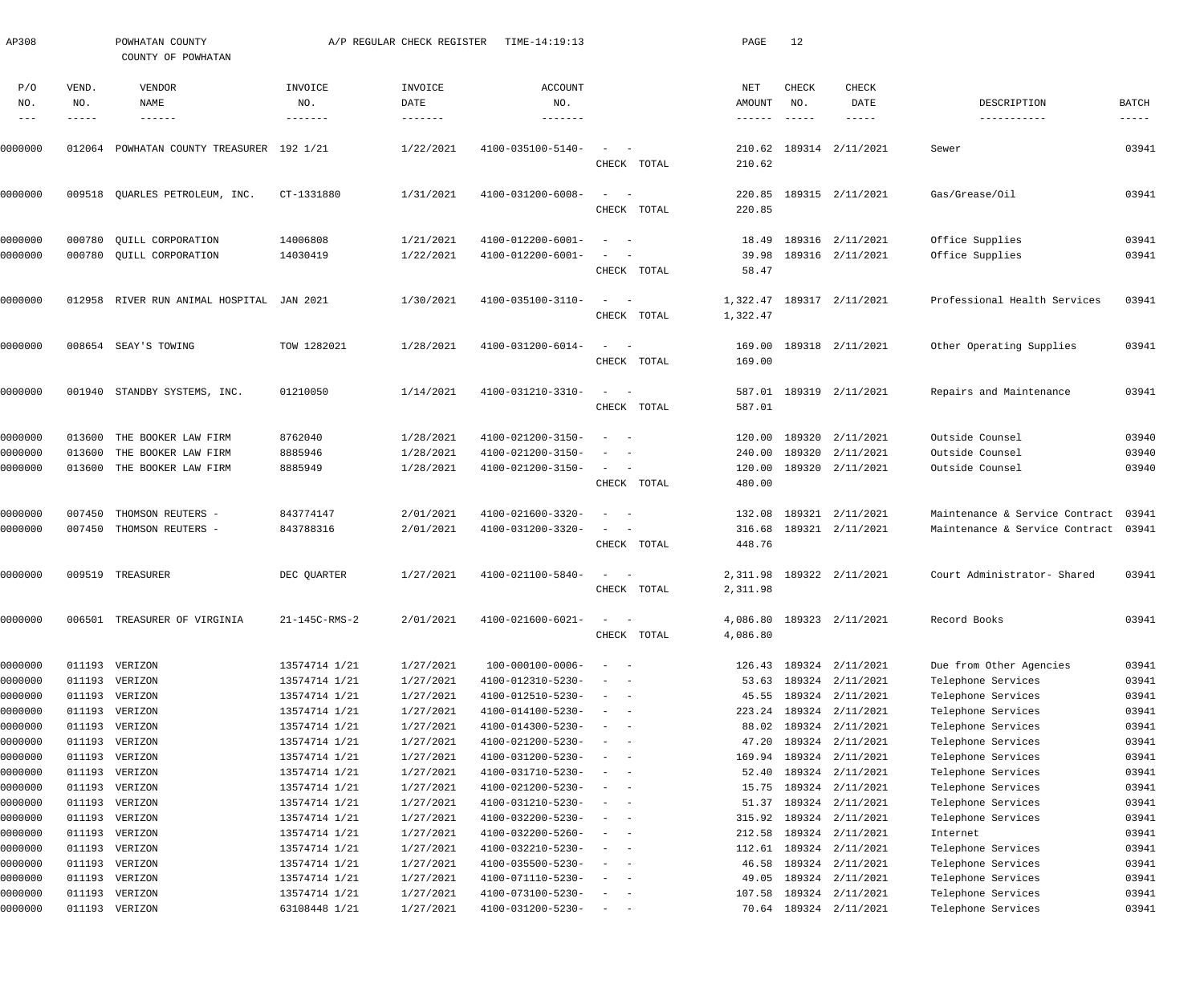| AP308                      |                  | POWHATAN COUNTY<br>COUNTY OF POWHATAN    |                          | A/P REGULAR CHECK REGISTER | TIME-14:19:13                          |                                                                                                                                         | PAGE            | 13                        |                                            |                                                |                |
|----------------------------|------------------|------------------------------------------|--------------------------|----------------------------|----------------------------------------|-----------------------------------------------------------------------------------------------------------------------------------------|-----------------|---------------------------|--------------------------------------------|------------------------------------------------|----------------|
| P/O                        | VEND.            | VENDOR                                   | INVOICE                  | INVOICE                    | <b>ACCOUNT</b>                         |                                                                                                                                         | NET             | CHECK                     | CHECK                                      |                                                |                |
| NO.                        | NO.              | NAME                                     | NO.                      | DATE                       | NO.                                    |                                                                                                                                         | AMOUNT          | NO.                       | DATE                                       | DESCRIPTION                                    | BATCH          |
| $\qquad \qquad - \qquad -$ | $- - - - - -$    | $\qquad \qquad - - - - - -$              | -------                  | -------                    | -------                                |                                                                                                                                         | $- - - - - - -$ | $\qquad \qquad - - - - -$ | $- - - - - -$                              | -----------                                    | -----          |
| 0000000                    | 011193           | VERIZON                                  | 63108448 1/21            | 1/27/2021                  | 4100-031210-5230-                      |                                                                                                                                         | 531.44          | 189324                    | 2/11/2021                                  | Telephone Services                             | 03941          |
| 0000000                    |                  | 011193 VERIZON                           | 9241422421 1/21          | 1/24/2021                  | 4100-032220-5230-                      |                                                                                                                                         | 91.50           |                           | 189324 2/11/2021                           | Telephone System                               | 03941          |
|                            |                  |                                          |                          |                            |                                        | CHECK TOTAL                                                                                                                             | 2,411.43        |                           |                                            |                                                |                |
| 0000000                    |                  | 013459 VERIZON                           | 9871935464               | 1/23/2021                  | 4100-031200-5250-                      | $\sim$<br>$\overline{\phantom{a}}$                                                                                                      | 2,251.05        |                           | 189325 2/11/2021                           | Cell Phones                                    | 03941          |
|                            |                  |                                          |                          |                            |                                        | CHECK TOTAL                                                                                                                             | 2,251.05        |                           |                                            |                                                |                |
| 0000000                    | 011187           | VERIZON BUSINESS                         | 07018216                 | 1/10/2021                  | 100-000100-0006-                       | $\overline{\phantom{a}}$                                                                                                                | 6.80            |                           | 189326 2/11/2021                           | Due from Other Agencies                        | 03941          |
| 0000000                    | 011187           | VERIZON BUSINESS                         | 07018216                 | 1/10/2021                  | 4100-012510-5240-                      |                                                                                                                                         | 56.21           |                           | 189326 2/11/2021                           | Long Distance                                  | 03941          |
|                            |                  |                                          |                          |                            |                                        | CHECK TOTAL                                                                                                                             | 63.01           |                           |                                            |                                                |                |
| 0000000                    | 006870           | VIRGINIA LAWYERS WEEKLY                  | 3444973                  | 11/11/2020                 | 4100-012210-6012-                      | $\sim$<br>$\sim$ $-$                                                                                                                    | 429.00          |                           | 189327 2/11/2021                           | Books & Subscriptions                          | 03940          |
|                            |                  |                                          |                          |                            |                                        | CHECK TOTAL                                                                                                                             | 429.00          |                           |                                            |                                                |                |
| 0000000                    |                  | 010158 VIRGINIA LIBRARY                  | 2021 DUES                | 2/04/2021                  | 4100-073100-5810-                      | $\sim$<br>$\sim$ $-$                                                                                                                    | 331.00          |                           | 189328 2/11/2021                           | Dues/Association Memberships                   | 03941          |
|                            |                  |                                          |                          |                            |                                        | CHECK TOTAL                                                                                                                             | 331.00          |                           |                                            |                                                |                |
| 0000000                    | 012630 VVAN      |                                          | CONF REG                 | 2/02/2021                  | 4100-031710-5540-                      | $\frac{1}{2} \left( \frac{1}{2} \right) \left( \frac{1}{2} \right) \left( \frac{1}{2} \right) \left( \frac{1}{2} \right)$               | 275.00          |                           | 189330 2/11/2021                           | Travel - Convention & Educatio 03941           |                |
|                            |                  |                                          |                          |                            |                                        | CHECK TOTAL                                                                                                                             | 275.00          |                           |                                            |                                                |                |
| 0000000                    |                  | 011698 WESTWOOD PHARMACY                 | 26634                    | 1/11/2021                  | 4100-033400-3845-                      | $\sim$<br>$\sim$ $-$                                                                                                                    | 9.19            |                           | 189331 2/11/2021                           | Detention of Adults - Health C 03941           |                |
|                            |                  |                                          |                          |                            |                                        | CHECK TOTAL                                                                                                                             | 9.19            |                           |                                            |                                                |                |
| 0000000                    | 006175           | ADAMS OIL COMPANY, INC.                  | 43204                    | 1/08/2021                  | 4100-032200-5120-                      | $\overline{\phantom{0}}$                                                                                                                | 14.33           |                           | 189444 2/19/2021                           | Apparatus Fuel                                 | 03948          |
| 0000000                    |                  | 006175 ADAMS OIL COMPANY, INC.           | 102940 12/2020           | 12/31/2020                 | 4100-014500-6008-                      | $\overline{\phantom{a}}$<br>$\sim$                                                                                                      | 37.22           |                           | 189444 2/19/2021                           | Gas/Grease/Oil                                 | 03949          |
|                            |                  |                                          |                          |                            |                                        | CHECK TOTAL                                                                                                                             | 51.55           |                           |                                            |                                                |                |
| 0000000                    |                  | 011434 AGA JANITORIAL SOLUTIONS, 1488    |                          | 2/01/2021                  | 4100-014100-3180-                      | $\sim$<br>$\sim$ $-$                                                                                                                    | 965.00          |                           | 189445 2/19/2021                           | Cleaning Service                               | 03948          |
|                            |                  |                                          |                          |                            |                                        | CHECK TOTAL                                                                                                                             | 965.00          |                           |                                            |                                                |                |
| 0000000                    |                  | 013371 AMERICAN PEST MANAGEMENT, 6189797 |                          | 1/19/2021                  | 4100-032210-3320- -                    |                                                                                                                                         |                 |                           | 110.00 189449 2/19/2021                    | Maintenance & Service Contract 03949           |                |
|                            |                  |                                          |                          |                            |                                        | CHECK TOTAL                                                                                                                             | 110.00          |                           |                                            |                                                |                |
| 0000000                    |                  | 013524 APPLIANCE DOCTOR INC              | 4927                     | 2/02/2021                  | 4100-032210-3310-                      | $\sim$ $  -$                                                                                                                            |                 |                           | 119.00 189450 2/19/2021                    | Repairs & Maintenance                          | 03948          |
|                            |                  |                                          |                          |                            |                                        | CHECK TOTAL                                                                                                                             | 119.00          |                           |                                            |                                                |                |
| 0000000                    | 011479           | ATLANTIC EMERGENCY                       | 7070RIC                  | 2/02/2021                  | 4100-032200-6009-                      | $\frac{1}{2} \left( \frac{1}{2} \right) \left( \frac{1}{2} \right) \left( \frac{1}{2} \right) \left( \frac{1}{2} \right)$               | 855.96          |                           | 189451 2/19/2021                           | Auto Repairs and Parts                         | 03948          |
| 0000000                    | 011479           | ATLANTIC EMERGENCY                       | 7081RIC                  | 2/04/2021                  | 4100-032200-6009-                      | $\overline{\phantom{a}}$                                                                                                                | 118.00          | 189451                    | 2/19/2021                                  | Auto Repairs and Parts                         | 03948          |
| 0000000                    |                  | 011479 ATLANTIC EMERGENCY                | 7095RIC                  | 2/11/2021                  | 4100-032200-6009-                      | $\sim$<br>$\sim$<br>CHECK TOTAL                                                                                                         | 1,778.47        |                           | 804.51 189451 2/19/2021                    | Auto Repairs and Parts                         | 03951          |
|                            |                  |                                          |                          |                            |                                        |                                                                                                                                         |                 |                           |                                            |                                                |                |
| 0000000                    | 007941           | BAKER & TAYLOR                           | H53110361                | 1/18/2021                  | 4100-073100-6012-                      | $\frac{1}{2} \left( \frac{1}{2} \right) \left( \frac{1}{2} \right) \left( \frac{1}{2} \right) \left( \frac{1}{2} \right)$               |                 |                           | 101.39 189452 2/19/2021                    | Books & Subscriptions                          | 03948          |
| 0000000<br>0000000         | 007941<br>007941 | BAKER & TAYLOR<br>BAKER & TAYLOR         | 0003227630<br>5016658886 | 1/21/2021<br>1/05/2021     | 4100-073100-6012-<br>4100-073100-6012- | $\sim$ $-$<br>$\frac{1}{2} \left( \frac{1}{2} \right) \left( \frac{1}{2} \right) \left( \frac{1}{2} \right) \left( \frac{1}{2} \right)$ | 682.01          |                           | 15.11-189452 2/19/2021<br>189452 2/19/2021 | Books & Subscriptions<br>Books & Subscriptions | 03948<br>03948 |
| 0000000                    | 007941           | BAKER & TAYLOR                           | 5016667166               | 1/13/2021                  | 4100-073100-6012-                      | $\frac{1}{2} \left( \frac{1}{2} \right) \left( \frac{1}{2} \right) \left( \frac{1}{2} \right) \left( \frac{1}{2} \right)$               | 131.00          |                           | 189452 2/19/2021                           | Books & Subscriptions                          | 03948          |
| 0000000                    | 007941           | BAKER & TAYLOR                           | 5016672360               | 1/15/2021                  | 4100-073100-6012-                      | $\frac{1}{2} \left( \frac{1}{2} \right) \left( \frac{1}{2} \right) \left( \frac{1}{2} \right) \left( \frac{1}{2} \right)$               | 430.23          |                           | 189452 2/19/2021                           | Books & Subscriptions                          | 03948          |
| 0000000                    | 007941           | BAKER & TAYLOR                           | 5016683630               | 2/15/2021                  | 4100-073100-6012-                      | $\frac{1}{2} \left( \frac{1}{2} \right) \left( \frac{1}{2} \right) \left( \frac{1}{2} \right) \left( \frac{1}{2} \right)$               | 492.83          |                           | 189452 2/19/2021                           | Books & Subscriptions                          | 03948          |
| 0000000                    | 007941           | BAKER & TAYLOR                           | 5016688004               | 1/14/2021                  | 4100-073100-6012-                      | $\frac{1}{2} \left( \frac{1}{2} \right) \left( \frac{1}{2} \right) \left( \frac{1}{2} \right) \left( \frac{1}{2} \right)$               | 66.87           |                           | 189452 2/19/2021                           | Books & Subscriptions                          | 03948          |
| 0000000                    | 007941           | BAKER & TAYLOR                           | 5016699390               | 1/20/2021                  | 4100-073100-6012-                      | $\frac{1}{2} \left( \frac{1}{2} \right) \left( \frac{1}{2} \right) = \frac{1}{2} \left( \frac{1}{2} \right)$                            | 363.94          |                           | 189452 2/19/2021                           | Books & Subscriptions                          | 03948          |
| 0000000                    | 007941           | BAKER & TAYLOR                           | 5016712295               | 1/26/2021                  | 4100-073100-6012-                      | $\frac{1}{2} \left( \frac{1}{2} \right) \left( \frac{1}{2} \right) \left( \frac{1}{2} \right) \left( \frac{1}{2} \right)$               | 682.75          |                           | 189452 2/19/2021                           | Books & Subscriptions                          | 03948          |
| 0000000                    | 007941           | BAKER & TAYLOR                           | 5016717850               | 1/27/2021                  | 4100-073100-6012-                      | $\frac{1}{2}$ and $\frac{1}{2}$ and $\frac{1}{2}$                                                                                       | 380.65          |                           | 189452 2/19/2021                           | Books & Subscriptions                          | 03948          |
|                            |                  |                                          |                          |                            |                                        | CHECK TOTAL                                                                                                                             | 3,316.56        |                           |                                            |                                                |                |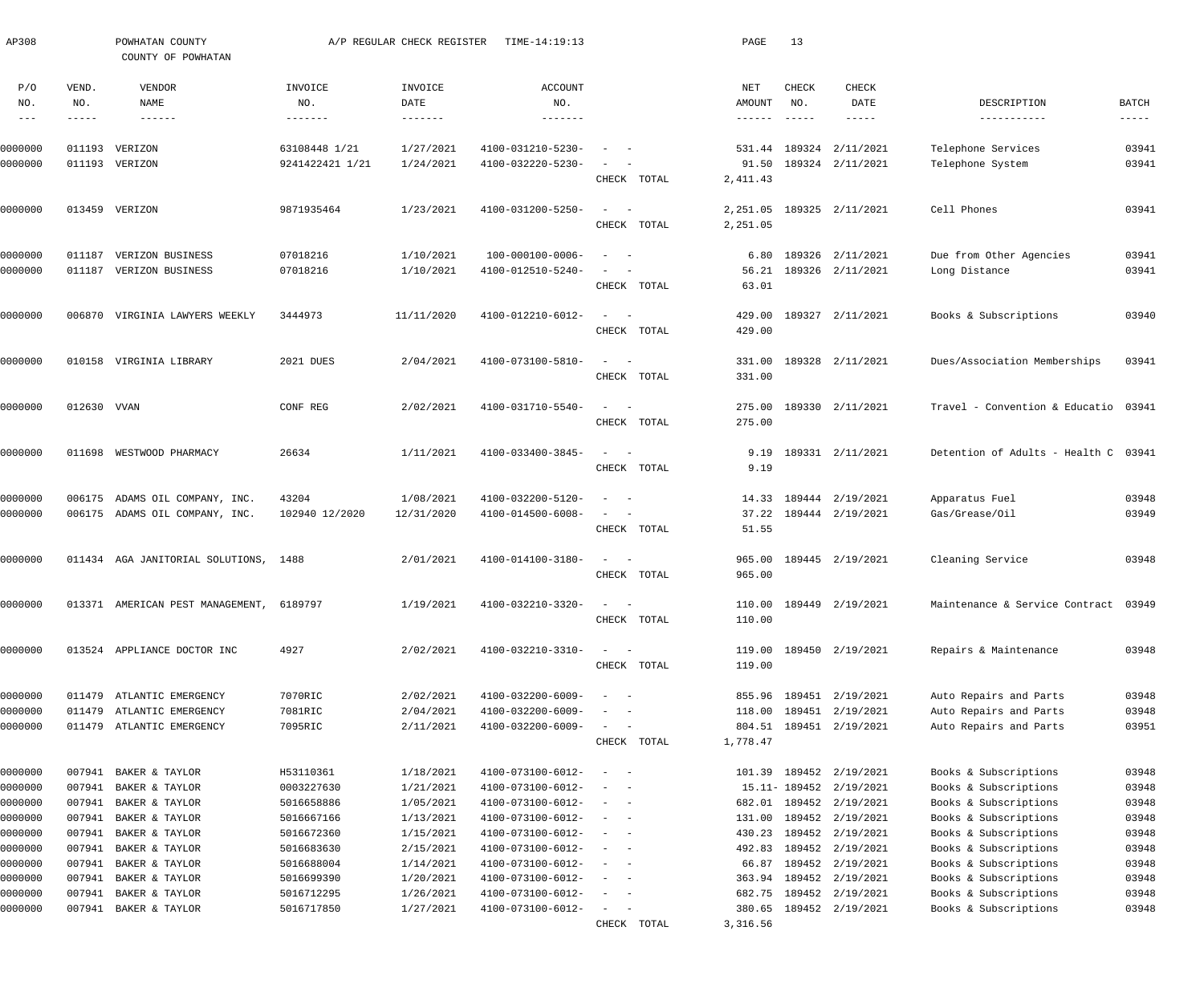| AP308               |              | POWHATAN COUNTY<br>COUNTY OF POWHATAN        |                 | A/P REGULAR CHECK REGISTER | TIME-14:19:13         |                           |             | PAGE            | 14                        |                            |                                      |              |
|---------------------|--------------|----------------------------------------------|-----------------|----------------------------|-----------------------|---------------------------|-------------|-----------------|---------------------------|----------------------------|--------------------------------------|--------------|
| P/O<br>NO.          | VEND.<br>NO. | VENDOR<br><b>NAME</b>                        | INVOICE<br>NO.  | INVOICE<br>DATE            | <b>ACCOUNT</b><br>NO. |                           |             | NET<br>AMOUNT   | <b>CHECK</b><br>NO.       | CHECK<br>DATE              | DESCRIPTION                          | <b>BATCH</b> |
| $\qquad \qquad - -$ | -----        | $- - - - - - -$                              | -------         | $- - - - - - - -$          | $- - - - - - - -$     |                           |             | ------          | $\qquad \qquad - - - - -$ | -----                      | -----------                          | $- - - - -$  |
| 0000000             | 006655       | BLOSSMAN GAS COMPANIES,                      | 15605606        | 1/26/2021                  | 4100-032210-5120-     |                           |             |                 |                           | 723.35 189455 2/19/2021    | Fuel                                 | 03948        |
| 0000000             |              | 006655 BLOSSMAN GAS COMPANIES,               | 15957588        | 2/02/2021                  | 4100-032220-5120-     |                           |             | 21.00           |                           | 189455 2/19/2021           | Fuel                                 | 03949        |
|                     |              |                                              |                 |                            |                       |                           | CHECK TOTAL | 744.35          |                           |                            |                                      |              |
| 0000000             |              | 008276 CENGAGE LEARNING INC. - GA 73568176   |                 | 2/03/2021                  | 4100-073100-6012-     | $\sim$<br>$\sim$ $-$      |             |                 |                           | 446.34 189458 2/19/2021    | Books & Subscriptions                | 03949        |
|                     |              |                                              |                 |                            |                       |                           | CHECK TOTAL | 446.34          |                           |                            |                                      |              |
| 0000000             | 013187       | CENTRAL DISTRICT COR TREA 2020-2021 DUES     |                 | 2/08/2021                  | 4100-012310-5810-     | $\sim$<br>$\sim$ $-$      |             | 150.00          |                           | 189459 2/19/2021           | Dues/Association Memberships         | 03948        |
|                     |              |                                              |                 |                            |                       |                           | CHECK TOTAL | 150.00          |                           |                            |                                      |              |
| 0000000             | 006965       | CINTAS CORPORATION                           | 4074224693      | 1/27/2021                  | 4100-014100-6011-     | $\sim$                    |             |                 |                           | 22.14 189460 2/19/2021     | Uniforms                             | 03948        |
| 0000000             | 006965       | CINTAS CORPORATION                           | 4074224693      | 1/27/2021                  | 4100-014500-6011-     |                           |             |                 |                           | 26.02 189460 2/19/2021     | Uniforms                             | 03948        |
| 0000000             | 006965       | CINTAS CORPORATION                           | 4074224693      | 1/27/2021                  | 4100-014300-6011-     |                           |             | 21.68           |                           | 189460 2/19/2021           | Uniforms                             | 03948        |
| 0000000             | 006965       | CINTAS CORPORATION                           | 4074865464      | 2/03/2021                  | 4100-014300-6011-     |                           |             | 21.68           |                           | 189460 2/19/2021           | Uniforms                             | 03948        |
| 0000000             | 006965       | CINTAS CORPORATION                           | 4074865464      | 2/03/2021                  | 4100-014100-6011-     |                           |             |                 |                           | 22.14 189460 2/19/2021     | Uniforms                             | 03948        |
| 0000000             | 006965       | CINTAS CORPORATION                           | 4074865464      | 2/03/2021                  | 4100-014500-6011-     |                           |             | 26.02           |                           | 189460 2/19/2021           | Uniforms                             | 03948        |
| 0000000             | 006965       | CINTAS CORPORATION                           | 4075504655      | 2/10/2021                  | 4100-014300-6011-     |                           |             | 21.68           |                           | 189460 2/19/2021           | Uniforms                             | 03948        |
| 0000000             | 006965       | CINTAS CORPORATION                           | 4075504655      | 2/10/2021                  | 4100-014100-6011-     |                           |             | 22.14           |                           | 189460 2/19/2021           | Uniforms                             | 03948        |
| 0000000             | 006965       | CINTAS CORPORATION                           | 4075504655      | 2/10/2021                  | 4100-014500-6011-     | $\sim$                    | CHECK TOTAL | 26.02<br>209.52 |                           | 189460 2/19/2021           | Uniforms                             | 03948        |
| 0000000             |              | 007341 CLAWS & PAWS ANIMAL CARE              | 106699          | 12/03/2020                 | 4100-031200-3111-     | $\sim$<br>$\sim$ $-$      |             |                 |                           | 243.15 189461 2/19/2021    | Professional Health Services K 03948 |              |
|                     |              |                                              |                 |                            |                       |                           | CHECK TOTAL | 243.15          |                           |                            |                                      |              |
| 0000000             |              | 013491 COMMONWEALTH DRUG AND ALC 177         |                 | 2/10/2021                  | 4100-012220-3141-     | $\sim$ $-$                |             |                 |                           | 150.00 189462 2/19/2021    | Drug Testing                         | 03948        |
|                     |              |                                              |                 |                            |                       |                           | CHECK TOTAL | 150.00          |                           |                            |                                      |              |
| 0000000             |              | 011861 COMMUNITY LIFE CHURCH                 | 2ND/FINAL PYMT  | 2/08/2021                  | 4100-053910-5647-     |                           | $\sim$      |                 |                           | 15,000.00 189463 2/19/2021 | CSBG - Emergency COVID               | 03948        |
|                     |              |                                              |                 |                            |                       |                           | CHECK TOTAL | 15,000.00       |                           |                            |                                      |              |
|                     |              | 0000000 011751 COMPASS MD                    | 305             | 2/10/2021                  | 4100-032200-3110-     |                           | CHECK TOTAL | 1,716.50        |                           | 1,716.50 189464 2/19/2021  | Health/Vaccinations/Inoculatio 03951 |              |
|                     |              |                                              |                 |                            |                       |                           |             |                 |                           |                            |                                      |              |
| 0000000             |              | 006240 DIAMOND SPRINGS WATER, INC 0000963589 |                 | 2/08/2021                  | 4100-031200-5130-     | $\overline{\phantom{a}}$  |             | 20.97           |                           | 189466 2/19/2021           | Water                                | 03948        |
| 0000000             | 006240       | DIAMOND SPRINGS WATER, INC 0000965089        |                 | 2/05/2021                  | 4100-031200-5130-     |                           |             |                 |                           | 11.95 189466 2/19/2021     | Water                                | 03948        |
| 0000000             | 006240       | DIAMOND SPRINGS WATER, INC 0000963585        |                 | 2/08/2021                  | 4100-014100-5130-     |                           |             |                 |                           | 29.40 189466 2/19/2021     | Water                                | 03949        |
| 0000000             |              | 006240 DIAMOND SPRINGS WATER, INC 0000970217 |                 | 2/05/2021                  | 4100-014100-5130-     | $\sim$                    |             | 11.95           |                           | 189466 2/19/2021           | Water                                | 03949        |
|                     |              |                                              |                 |                            |                       |                           | CHECK TOTAL | 74.27           |                           |                            |                                      |              |
| 0000000             | 000860       | DOMINION ENERGY VIRGINIA                     | 1221667833 2/21 | 2/02/2021                  | 4100-031210-5110-     |                           |             |                 |                           | 248.56 189467 2/19/2021    | Electricity - Communications H       | 03948        |
| 0000000             | 000860       | DOMINION ENERGY VIRGINIA                     | 1223507334 2/21 | 2/02/2021                  | 4100-014300-5110-     |                           |             | 163.86          |                           | 189467 2/19/2021           | Electricity                          | 03948        |
| 0000000             | 000860       | DOMINION ENERGY VIRGINIA                     | 2312285006 1/21 | 1/04/2021                  | 4100-014100-5110-     |                           |             |                 |                           | 360.97 189467 2/19/2021    | Electricity                          | 03948        |
| 0000000             | 000860       | DOMINION ENERGY VIRGINIA                     | 0962041034 2/21 | 2/02/2021                  | 4100-032210-5110-     | $\sim$                    |             |                 |                           | 1,515.74 189467 2/19/2021  | Electricity                          | 03949        |
| 0000000             | 000860       | DOMINION ENERGY VIRGINIA                     | 1552444950 2/21 | 2/02/2021                  | 4100-014100-5110-     | $\overline{\phantom{a}}$  |             |                 |                           | 84.33 189467 2/19/2021     | Electricity                          | 03949        |
| 0000000             | 000860       | DOMINION ENERGY VIRGINIA                     | 2312285006 2/21 | 2/02/2021                  | 4100-014100-5110-     |                           |             | 453.47          |                           | 189467 2/19/2021           | Electricity                          | 03949        |
| 0000000             | 000860       | DOMINION ENERGY VIRGINIA                     | 2322252509 2/21 | 1/04/2021                  | 4100-031200-5110-     | $\sim$                    |             | 421.26          |                           | 189467 2/19/2021           | Electricity                          | 03951        |
| 0000000             |              | 000860 DOMINION ENERGY VIRGINIA              | 2322252509 3/21 | 2/02/2021                  | 4100-031200-5110-     | $\sim$                    |             |                 |                           | 313.32 189467 2/19/2021    | Electricity                          | 03951        |
|                     |              |                                              |                 |                            |                       |                           | CHECK TOTAL | 3,561.51        |                           |                            |                                      |              |
| 0000000             | 000860       | DOMINION ENERGY VIRGINIA                     | 3254440245 2/21 | 2/02/2021                  | 4100-031210-5110-     |                           |             |                 |                           | 120.91 189468 2/19/2021    | Electricity - Communications H       | 03948        |
| 0000000             |              | 000860 DOMINION ENERGY VIRGINIA              | 2346327501 2/21 | 2/02/2021                  | 4100-014100-5110-     | $\alpha = 1, \ldots, n-1$ |             |                 |                           | 1,845.33 189468 2/19/2021  | Electricity                          | 03949        |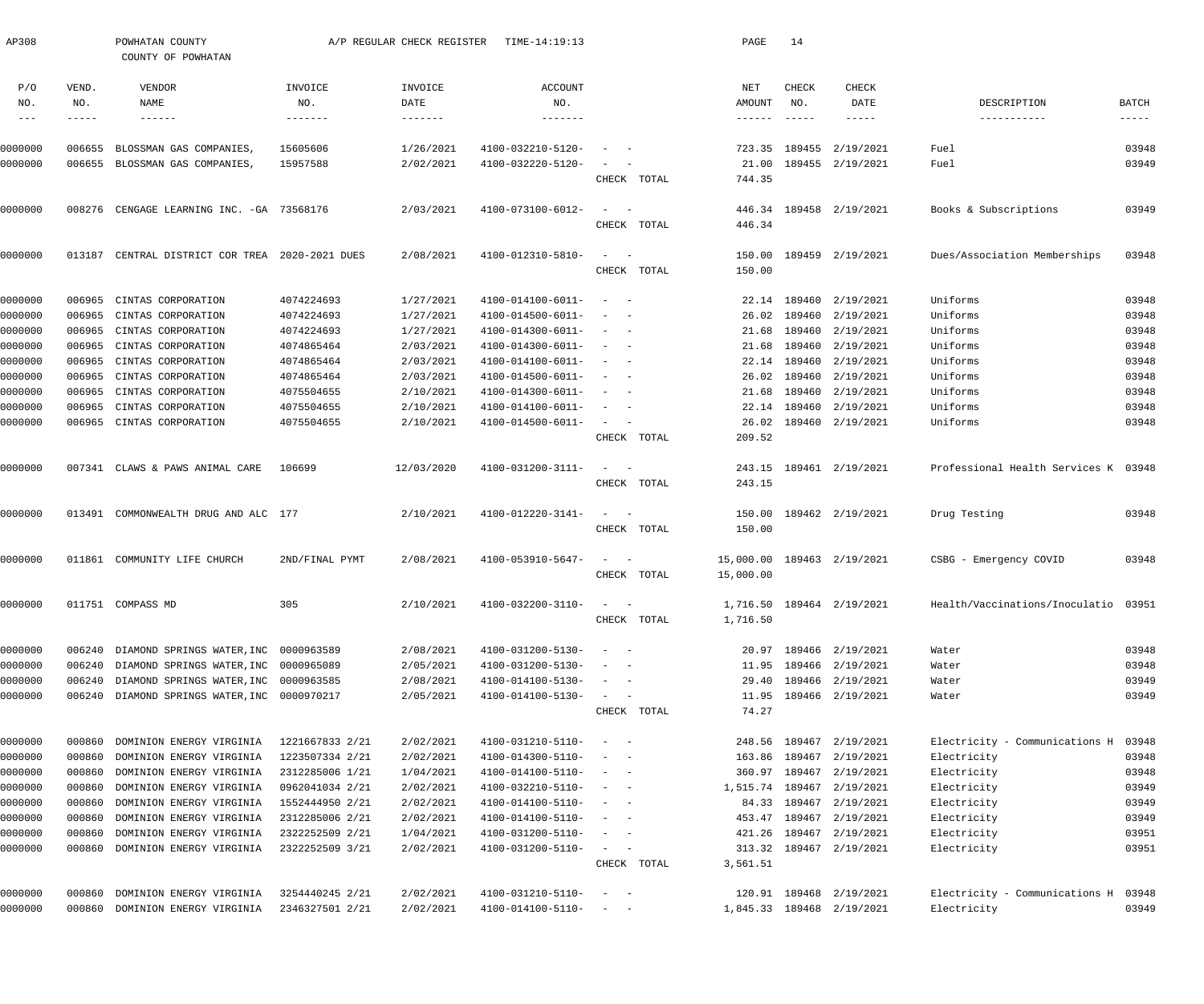|                      |              | COUNTY OF POWHATAN                        |                 |                         |                          |                              |             |                           |                      |                            |                                |                               |
|----------------------|--------------|-------------------------------------------|-----------------|-------------------------|--------------------------|------------------------------|-------------|---------------------------|----------------------|----------------------------|--------------------------------|-------------------------------|
| P/O                  | VEND.        | VENDOR                                    | INVOICE         | INVOICE                 | <b>ACCOUNT</b>           |                              |             | NET                       | CHECK                | <b>CHECK</b>               |                                |                               |
| NO.<br>$\frac{1}{2}$ | NO.<br>----- | NAME<br>$- - - - - - -$                   | NO.<br>-------  | DATE<br>$- - - - - - -$ | NO.<br>--------          |                              |             | AMOUNT<br>$- - - - - - -$ | NO.<br>$- - - - - -$ | DATE<br>$- - - - - -$      | DESCRIPTION<br>-----------     | <b>BATCH</b><br>$- - - - - -$ |
| 0000000              | 000860       | DOMINION ENERGY VIRGINIA                  | 2346327501 2/21 | 2/02/2021               | 4100-031200-5110-        |                              |             | 1,845.33                  | 189468               | 2/19/2021                  | Electricity                    | 03949                         |
| 0000000              | 000860       | DOMINION ENERGY VIRGINIA                  | 2352270009 2/21 | 2/02/2021               | 4100-014100-5110-        |                              |             | 501.20                    | 189468               | 2/19/2021                  | Electricity                    | 03949                         |
| 0000000              | 000860       | DOMINION ENERGY VIRGINIA                  | 2442170003 2/21 | 2/02/2021               | 4100-014100-5110-        |                              |             | 3,262.52                  |                      | 189468 2/19/2021           | Electricity                    | 03949                         |
| 0000000              | 000860       | DOMINION ENERGY VIRGINIA                  | 2462222502 2/21 | 2/02/2021               | 4100-014100-5110-        | $\sim$ $-$                   |             | 4,531.67                  | 189468               | 2/19/2021                  | Electricity                    | 03949                         |
| 0000000              | 000860       | DOMINION ENERGY VIRGINIA                  | 2476067034 2/21 | 2/02/2021               | 4100-014100-5110-        |                              |             | 586.12                    |                      | 189468 2/19/2021           | Electricity                    | 03949                         |
| 0000000              | 000860       | DOMINION ENERGY VIRGINIA                  | 2532167505 2/21 | 2/03/2021               | 4100-014100-5110-        |                              |             | 1,423.34                  |                      | 189468 2/19/2021           | Electricity                    | 03949                         |
| 0000000              | 000860       | DOMINION ENERGY VIRGINIA                  | 2972120006 2/21 | 2/02/2021               | 4100-014100-5110-        |                              |             | 1,848.78                  |                      | 189468 2/19/2021           | Electricity                    | 03949                         |
| 0000000              | 000860       | DOMINION ENERGY VIRGINIA                  | 3496131156 2/21 | 2/02/2021               | 4100-014100-5110-        | $\sim$                       |             | 7.08                      |                      | 189468 2/19/2021           | Electricity                    | 03949                         |
|                      |              |                                           |                 |                         |                          |                              | CHECK TOTAL | 15,972.28                 |                      |                            |                                |                               |
| 0000000              | 000860       | DOMINION ENERGY VIRGINIA                  | 4062035391 2/21 | 2/02/2021               | 4100-031210-5110-        | $\sim$                       |             | 203.53                    |                      | 189469 2/19/2021           | Electricity - Communications H | 03948                         |
| 0000000              | 000860       | DOMINION ENERGY VIRGINIA                  | 4165680929 2/21 | 2/03/2021               | 4100-031210-5110-        |                              |             | 125.17                    | 189469               | 2/19/2021                  | Electricity - Communications H | 03948                         |
| 0000000              | 000860       | DOMINION ENERGY VIRGINIA                  | 5080654493 2/21 | 2/04/2021               | 4100-031210-5110-        |                              |             | 276.74                    |                      | 189469 2/19/2021           | Electricity - Communications H | 03948                         |
| 0000000              | 000860       | DOMINION ENERGY VIRGINIA                  | 6211789810 2/21 | 2/03/2021               | 4100-031210-5110-        |                              |             | 139.74                    |                      | 189469 2/19/2021           | Electricity - Communications H | 03948                         |
| 0000000              | 000860       | DOMINION ENERGY VIRGINIA                  | 3853612319 2/21 | 2/03/2021               | 4100-014100-5110-        |                              |             | 45.46                     | 189469               | 2/19/2021                  | Electricity                    | 03949                         |
| 0000000              | 000860       | DOMINION ENERGY VIRGINIA                  | 4472351701 2/21 | 2/02/2021               | 4100-014100-5110-        |                              |             | 37.67                     |                      | 189469 2/19/2021           | Electricity                    | 03949                         |
| 0000000              | 000860       | DOMINION ENERGY VIRGINIA                  | 4691491015 2/21 | 2/02/2021               | 4100-014600-5110-        |                              |             | 6.59                      | 189469               | 2/19/2021                  | Electricity                    | 03949                         |
| 0000000              | 000860       | DOMINION ENERGY VIRGINIA                  | 5420366014 2/21 | 2/02/2021               | 4100-014100-5110-        |                              |             | 22.88                     | 189469               | 2/19/2021                  | Electricity                    | 03949                         |
| 0000000              | 000860       | DOMINION ENERGY VIRGINIA                  | 6024003557 2/21 | 2/03/2021               | 4100-014100-5110-        | $\sim$                       |             | 69.61                     |                      | 189469 2/19/2021           | Electricity                    | 03949                         |
|                      |              |                                           |                 |                         |                          |                              | CHECK TOTAL | 927.39                    |                      |                            |                                |                               |
| 0000000              | 000860       | DOMINION ENERGY VIRGINIA                  | 8009370571 2/21 | 2/04/2021               | 4100-031210-5110-        |                              |             | 33.63                     |                      | 189470 2/19/2021           | Electricity - Communications H | 03948                         |
| 0000000              | 000860       | DOMINION ENERGY VIRGINIA                  | 8971069334 2/21 | 2/02/2021               | 4100-014300-5110-        |                              |             | 15.53                     |                      | 189470 2/19/2021           | Electricity                    | 03948                         |
| 0000000              | 000860       | DOMINION ENERGY VIRGINIA                  | 7765134072 1/21 | 1/28/2021               | 4100-014100-5110-        | $\sim$<br>$\sim$             |             | 641.82                    |                      | 189470 2/19/2021           | Electricity                    | 03949                         |
|                      |              |                                           |                 |                         |                          |                              | CHECK TOTAL | 690.98                    |                      |                            |                                |                               |
| 0000000              |              | 001910 DUNN GAS COMPANY                   | 72059           | 1/29/2021               | 4100-014100-5120-        |                              |             | 1,249.09                  |                      | 189472 2/19/2021           | Fuel                           | 03948                         |
|                      |              |                                           |                 |                         |                          |                              | CHECK TOTAL | 1,249.09                  |                      |                            |                                |                               |
| 0000000              |              | 006842 EAGLE FIRE INC.                    | IN00001858      | 1/11/2021               | 4100-014100-3310-        |                              |             | 4,727.00                  |                      | 189473 2/19/2021           | Repairs & Maintenance          | 03949                         |
|                      |              |                                           |                 |                         |                          |                              | CHECK TOTAL | 4,727.00                  |                      |                            |                                |                               |
| 0000000              |              | 006510 EMERGENCY SERVICES                 | 465             | 2/01/2021               | $4100 - 035500 - 3140 -$ |                              |             |                           |                      | 13,935.60 189474 2/19/2021 | Professional Services          | 03948                         |
|                      |              |                                           |                 |                         |                          |                              | CHECK TOTAL | 13,935.60                 |                      |                            |                                |                               |
| 0000000              |              | 000338 FIRE PROTECTION EQUIP. CO 00075252 |                 | 1/21/2021               | 4100-032200-3310-        |                              |             | 61.20                     |                      | 189476 2/19/2021           | Equipment Repair               | 03948                         |
|                      |              |                                           |                 |                         |                          |                              | CHECK TOTAL | 61.20                     |                      |                            |                                |                               |
| 0000000              |              | 013190 FP MAILING SOLUTIONS               | RI104739661     | 1/04/2021               | 4100-021600-5210-        |                              |             | 86.85                     |                      | 189478 2/19/2021           | Postage                        | 03948                         |
|                      |              |                                           |                 |                         |                          |                              | CHECK TOTAL | 86.85                     |                      |                            |                                |                               |
| 0000000              |              | 010736 GALLS, LLC                         | 017450681       | 1/18/2021               | 4100-031200-6011-        | $\sim$ $-$                   |             |                           |                      | 177.00 189479 2/19/2021    | Uniforms                       | 03948                         |
| 0000000              |              | 010736 GALLS, LLC                         | 017502726       | 1/25/2021               | 4100-031200-6011-        | $\sim$                       |             | 159.98                    |                      | 189479 2/19/2021           | Uniforms                       | 03948                         |
| 0000000              |              | 010736 GALLS, LLC                         | 017508228       | 1/25/2021               | 4100-031200-6011-        | $\overline{\phantom{0}}$     |             | 28.40                     |                      | 189479 2/19/2021           | Uniforms                       | 03948                         |
| 0000000              |              | 010736 GALLS, LLC                         | 017517628       | 1/26/2021               | 4100-031200-6011-        | $\sim$                       |             | 335.96                    |                      | 189479 2/19/2021           | Uniforms                       | 03948                         |
| 0000000              |              | 010736 GALLS, LLC                         | 017517631       | 1/26/2021               | 4100-031200-6011-        | $\sim$                       |             | 126.99                    |                      | 189479 2/19/2021           | Uniforms                       | 03948                         |
| 0000000              |              | 010736 GALLS, LLC                         | 017517641       | 1/26/2021               | 4100-031200-6011-        |                              |             |                           |                      | 840.43 189479 2/19/2021    | Uniforms                       | 03948                         |
| 0000000              |              | 010736 GALLS, LLC                         | 017518782       | 1/26/2021               | 4100-031200-6011-        | $\sim$                       |             | 97.43                     |                      | 189479 2/19/2021           | Uniforms                       | 03948                         |
| 0000000              |              | 010736 GALLS, LLC                         | 017524206       | 1/27/2020               | 4100-031200-6011-        | $\sim$                       |             | 159.98                    |                      | 189479 2/19/2021           | Uniforms                       | 03948                         |
| 0000000              |              | 010736 GALLS, LLC                         | 017529271       | 1/27/2021               | 4100-031200-6011-        |                              |             |                           |                      | 97.43 189479 2/19/2021     | Uniforms                       | 03948                         |
| 0000000              |              | 010736 GALLS, LLC                         | 017540587       | 1/28/2021               | 4100-031200-6011-        | $\alpha = 1, \ldots, \alpha$ |             |                           |                      | 29.63 189479 2/19/2021     | Uniforms                       | 03948                         |
|                      |              |                                           |                 |                         |                          |                              | CHECK TOTAL | 2,053.23                  |                      |                            |                                |                               |

AP308 POWHATAN COUNTY A/P REGULAR CHECK REGISTER TIME-14:19:13 PAGE 15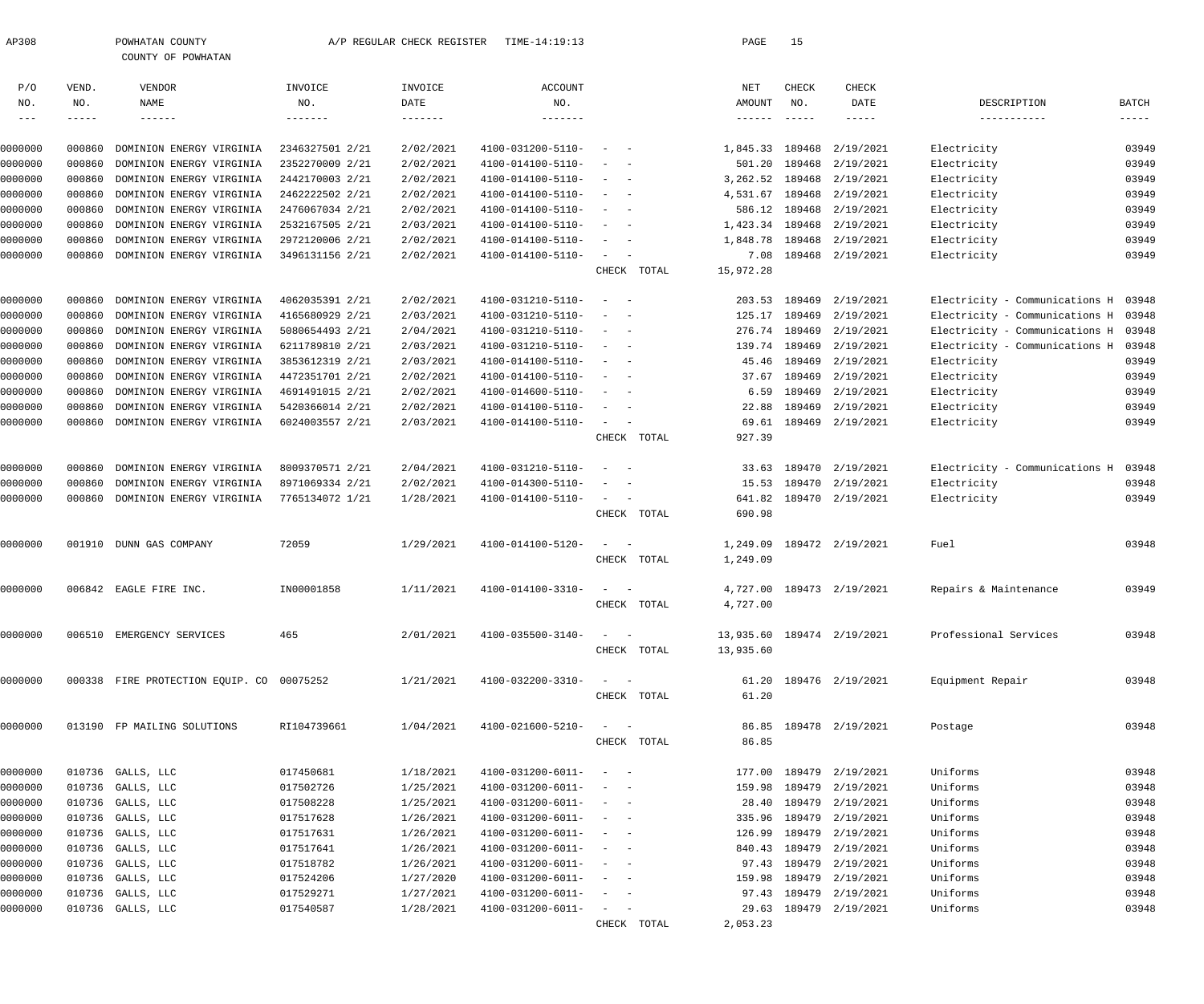| AP308                           |                       | POWHATAN COUNTY<br>COUNTY OF POWHATAN                                                  |                                     | A/P REGULAR CHECK REGISTER | TIME-14:19:13                          |                                                                                                                             | PAGE                       | 16                            |                                       |                                                                  |                      |
|---------------------------------|-----------------------|----------------------------------------------------------------------------------------|-------------------------------------|----------------------------|----------------------------------------|-----------------------------------------------------------------------------------------------------------------------------|----------------------------|-------------------------------|---------------------------------------|------------------------------------------------------------------|----------------------|
| P/O<br>NO.<br>$\qquad \qquad -$ | VEND.<br>NO.<br>----- | VENDOR<br>NAME<br>$\cdots\cdots\cdots\cdots$                                           | INVOICE<br>NO.<br>$- - - - - - - -$ | INVOICE<br>DATE            | <b>ACCOUNT</b><br>NO.<br>-------       |                                                                                                                             | NET<br>AMOUNT<br>------    | CHECK<br>NO.<br>$- - - - - -$ | <b>CHECK</b><br>DATE<br>$- - - - - -$ | DESCRIPTION<br>-----------                                       | BATCH<br>$- - - - -$ |
| 0000000                         |                       | 010736 GALLS, LLC                                                                      | 017550593                           | 1/29/2021                  | 4100-031200-6011-                      | CHECK TOTAL                                                                                                                 | 28.40<br>28.40             | 189480                        | 2/19/2021                             | Uniforms                                                         | 03948                |
| 0000000                         | 006626                | HUGUENOT VOLUNTEER FIRE                                                                | CHRIS CORCORAN                      | 12/20/2020                 | 4100-032200-5815-                      | $\sim$<br>CHECK TOTAL                                                                                                       | 710.66<br>710.66           |                               | 189482 2/19/2021                      | Training/Seminars                                                | 03951                |
| 0000000<br>0000000              | 013917                | INFOUSA MARKETING, INC.<br>013917 INFOUSA MARKETING, INC.                              | 10003810271<br>10003810271A         | 2/05/2021<br>2/05/2021     | 4100-031200-3320-<br>4100-031210-3320- | CHECK TOTAL                                                                                                                 | 347.50<br>347.50<br>695.00 |                               | 189483 2/19/2021<br>189483 2/19/2021  | Maintenance & Service Contract<br>Maintenance and Service Contra | 03948<br>03948       |
| 0000000                         | 010755                | INNOVATIVE TURF                                                                        | 4912                                | 2/04/2021                  | 4100-014600-3320-                      | $\overline{\phantom{a}}$<br>CHECK TOTAL                                                                                     | 1,580.95<br>1,580.95       |                               | 189484 2/19/2021                      | Maintenance/Service Contracts                                    | 03948                |
| 0000000                         |                       | 010811 LAND AND COATES, INC                                                            | 3493856                             | 1/04/2021                  | 4100-032200-3310-                      | $\sim$<br>CHECK TOTAL                                                                                                       | 12.48<br>12.48             |                               | 189485 2/19/2021                      | Equipment Repair                                                 | 03951                |
| 0000000                         | 006629                | LANDSCAPE SUPPLY, INC.                                                                 | 0800990-IN                          | 2/08/2021                  | 4100-014500-3321-                      | $\sim$<br>$\sim$<br>CHECK TOTAL                                                                                             | 232.00<br>232.00           |                               | 189486 2/19/2021                      | Snow Removal                                                     | 03949                |
| 0000000                         |                       | 013918 MAGNET FORENSICS USA INC. SIN038618                                             |                                     | 2/02/2021                  | 4100-031200-3320-                      | $\sim$<br>$\sim$ $-$<br>CHECK TOTAL                                                                                         | 2,964.00<br>2,964.00       |                               | 189487 2/19/2021                      | Maintenance & Service Contract 03948                             |                      |
| 0000000                         |                       | 009552 MANSFIELD OIL COMPANY                                                           | SQ; CD-661864                       | 1/31/2021                  | 4100-032200-5120-                      | $\sim$<br>$\sim$ $-$<br>CHECK TOTAL                                                                                         | 160.36<br>160.36           |                               | 189488 2/19/2021                      | Apparatus Fuel                                                   | 03948                |
| 0000000                         |                       | 011846 MATTHEW BENDER<br>PCARD                                                         | 23689943                            | 1/19/2021                  | 4100-031200-5810-                      | $\sim$<br>$\sim$<br>CHECK TOTAL                                                                                             | 40.44<br>40.44             |                               | 189489 2/19/2021                      | Dues/Association Memberships                                     | 03948                |
| 0000000                         |                       | 011840 MCI COMM SERVICE                                                                | 2DG98147 1/2021                     | 1/17/2021                  | 4100-021100-5230-                      | CHECK TOTAL                                                                                                                 | 36.57<br>36.57             |                               | 189490 2/19/2021                      | Telephone Services                                               | 03948                |
| 0000000                         |                       | 007141 MIDLOTHIAN BUSINESS FORMS 2327                                                  |                                     | 1/27/2021                  | 4100-031200-6001-                      | $\sim$<br>CHECK TOTAL                                                                                                       | 372.10                     |                               | 372.10 189491 2/19/2021               | Office Supplies                                                  | 03948                |
| 0000000                         |                       | 013176 MIDWEST TAPE, LLC                                                               | 99939648                            | 1/25/2021                  | 4100-073100-6012-                      | $\sim$ $  -$<br>CHECK TOTAL                                                                                                 | 18.74                      |                               | 18.74 189492 2/19/2021                | Books & Subscriptions                                            | 03949                |
| 0000000<br>0000000              |                       | 012274 MITEL CLOUD SERVICES, INC 35709298<br>012274 MITEL CLOUD SERVICES, INC 35709298 |                                     | 2/05/2021<br>2/05/2021     | 4100-021100-5230-<br>4100-031200-5230- | $\sim$ $-$                                                                                                                  | 5.51                       | 189493                        | 5.51 189493 2/19/2021<br>2/19/2021    | Telephone Services<br>Telephone Services                         | 03951<br>03951       |
|                                 |                       |                                                                                        |                                     |                            |                                        |                                                                                                                             |                            |                               | 189493 2/19/2021                      |                                                                  |                      |
| 0000000                         |                       | 012274 MITEL CLOUD SERVICES, INC 35709298<br>012274 MITEL CLOUD SERVICES, INC 35709298 |                                     | 2/05/2021                  | 4100-012410-5230-                      |                                                                                                                             | 5.51                       |                               | 189493 2/19/2021                      | Telephone Services                                               | 03951                |
| 0000000                         |                       | 012274 MITEL CLOUD SERVICES, INC 35709298                                              |                                     | 2/05/2021<br>2/05/2021     | 4100-012520-5230-<br>4100-021100-5230- |                                                                                                                             | 5.51                       |                               | 189493 2/19/2021                      | Telephone Services<br>Telephone Services                         | 03951<br>03951       |
| 0000000                         |                       |                                                                                        |                                     |                            |                                        |                                                                                                                             | 5.51                       |                               |                                       |                                                                  |                      |
| 0000000                         |                       | 012274 MITEL CLOUD SERVICES, INC 35709298                                              |                                     | 2/05/2021                  | 4100-034100-5230-                      |                                                                                                                             | 5.51                       |                               | 189493 2/19/2021                      | Telephone Services                                               | 03951                |
| 0000000                         |                       | 012274 MITEL CLOUD SERVICES, INC 35709298                                              |                                     | 2/05/2021                  | 4100-031200-5230-                      | $\sim$ 100 $\mu$<br>$\overline{\phantom{a}}$<br>CHECK TOTAL                                                                 | 38.57                      |                               | 5.51 189493 2/19/2021                 | Telephone Services                                               | 03951                |
| 0000000                         |                       | 000205 MUNICODE                                                                        | 00349375                            | 10/06/2020                 | 4100-011010-3002-                      | $\frac{1}{2} \left( \frac{1}{2} \right) \left( \frac{1}{2} \right) = \frac{1}{2} \left( \frac{1}{2} \right)$<br>CHECK TOTAL | 1,100.00                   |                               | 1,100.00 189494 2/19/2021             | County Code                                                      | 03948                |
| 0000000                         |                       | 007297 NAFECO, INC.                                                                    | 1073193                             | 2/02/2021                  | 4100-032200-3310-                      | $\omega_{\rm{max}}=1$<br>CHECK TOTAL                                                                                        | 188.00                     |                               | 188.00 189495 2/19/2021               | Equipment Repair                                                 | 03948                |
|                                 |                       |                                                                                        |                                     |                            |                                        |                                                                                                                             |                            |                               |                                       |                                                                  |                      |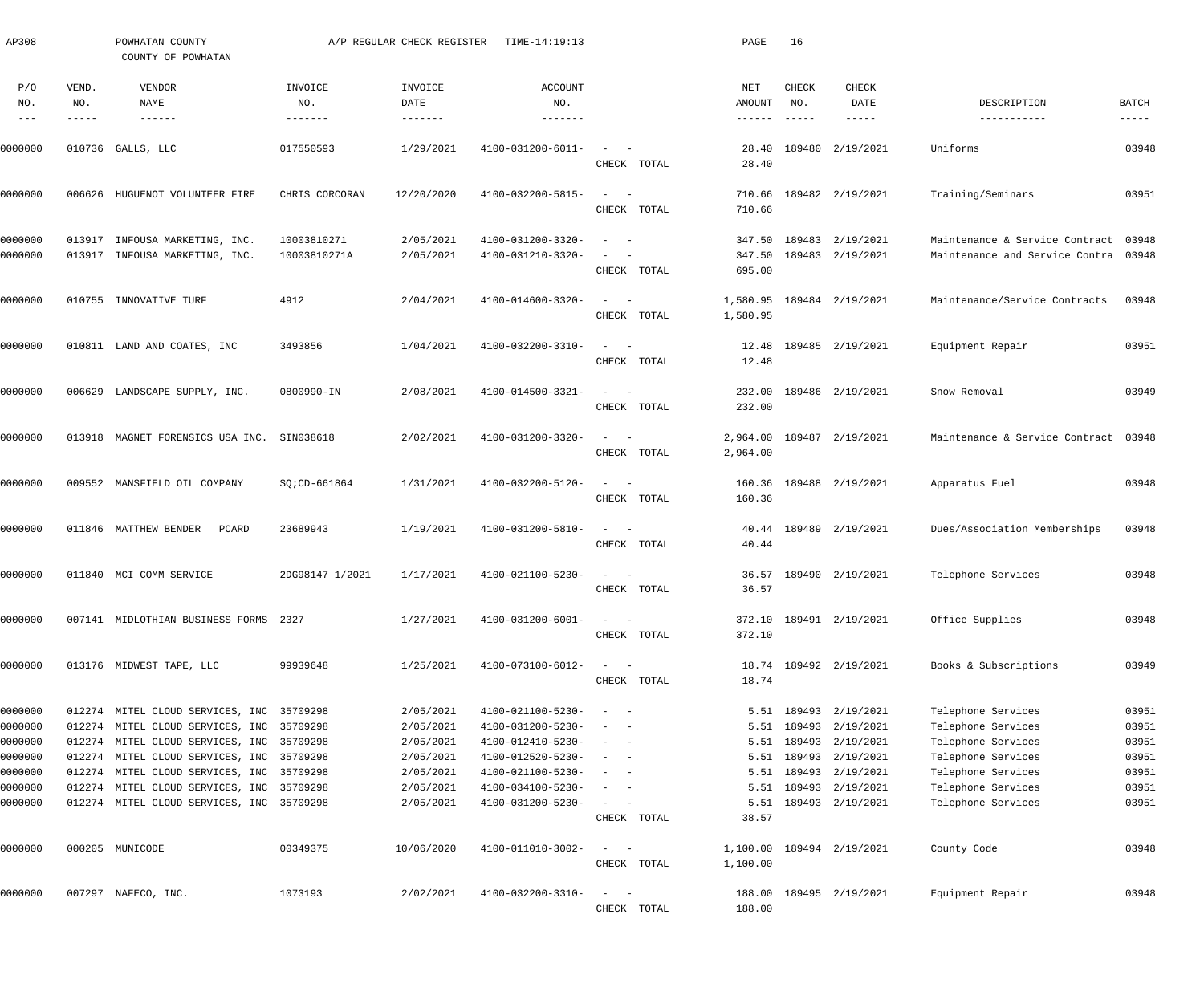| AP308                       |                               | POWHATAN COUNTY<br>COUNTY OF POWHATAN    |                           | A/P REGULAR CHECK REGISTER | TIME-14:19:13                            |                                   | PAGE                             | 17                            |                                |                                      |                                        |
|-----------------------------|-------------------------------|------------------------------------------|---------------------------|----------------------------|------------------------------------------|-----------------------------------|----------------------------------|-------------------------------|--------------------------------|--------------------------------------|----------------------------------------|
| P/O<br>NO.<br>$\frac{1}{2}$ | VEND.<br>NO.<br>$- - - - - -$ | VENDOR<br>NAME<br>$- - - - - - -$        | INVOICE<br>NO.<br>------- | INVOICE<br>DATE            | <b>ACCOUNT</b><br>NO.<br>$- - - - - - -$ |                                   | NET<br>AMOUNT<br>$- - - - - - -$ | CHECK<br>NO.<br>$- - - - - -$ | CHECK<br>DATE<br>$- - - - - -$ | DESCRIPTION<br>-----------           | BATCH<br>$\cdots \cdots \cdots \cdots$ |
| 0000000                     |                               | 013914 NOWACKI, BEN                      | <b>ACTIVE VOLUNTER</b>    | 2/03/2021                  | 4100-032200-6018-                        | $\sim$<br>CHECK TOTAL             | 450.50<br>450.50                 |                               | 189497 2/19/2021               | Volunteer Incentive Payments         | 03948                                  |
| 0000000                     |                               | 000375 PIEDMONT REGIONAL JAIL            | 3554                      | 1/31/2021                  | 4100-033400-3841-                        | $\sim$<br>$\sim$<br>CHECK TOTAL   | 44,308.00<br>44,308.00           |                               | 189498 2/19/2021               | Detention of Adults                  | 03951                                  |
| 0000000                     |                               | 007431 PIPER, MARK D.                    | PAINT                     | 2/08/2021                  | 4100-014400-6001-                        | $\sim$<br>CHECK TOTAL             | 47.00<br>47.00                   |                               | 189499 2/19/2021               | Stationery/Office Supplies           | 03949                                  |
| 0000000                     | 001250                        | POWHATAN AUTO & TRACTOR                  | 625271                    | 1/06/2021                  | 4100-032200-6009-                        |                                   | 41.16                            |                               | 189500 2/19/2021               | Auto Repairs and Parts               | 03948                                  |
| 0000000                     | 001250                        | POWHATAN AUTO & TRACTOR                  | 626776                    | 1/18/2021                  | 4100-032200-6009-                        |                                   | 26.63                            |                               | 189500 2/19/2021               | Auto Repairs and Parts               | 03948                                  |
| 0000000                     | 001250                        | POWHATAN AUTO & TRACTOR                  | 627313                    | 1/22/2021                  | 4100-032200-6009-                        |                                   | 491.97                           |                               | 189500 2/19/2021               | Auto Repairs and Parts               | 03948                                  |
| 0000000                     | 001250                        | POWHATAN AUTO & TRACTOR                  | 627334                    | 1/22/2021                  | 4100-032200-6009-                        | $\overline{\phantom{0}}$          |                                  |                               | 81.00-189500 2/19/2021         | Auto Repairs and Parts               | 03948                                  |
|                             |                               |                                          |                           |                            |                                          | CHECK TOTAL                       | 478.76                           |                               |                                |                                      |                                        |
| 0000000                     | 012064                        | POWHATAN COUNTY TREASURER 113 1/2021     |                           | 1/22/2021                  | 4100-032220-5130-                        | $\sim$                            | 307.59                           |                               | 189502 2/19/2021               | Water                                | 03948                                  |
| 0000000                     | 012064                        | POWHATAN COUNTY TREASURER 113 1/2021     |                           | 1/22/2021                  | 4100-032220-5140-                        |                                   | 307.59                           |                               | 189502 2/19/2021               | Sewer                                | 03948                                  |
| 0000000                     | 012064                        | POWHATAN COUNTY TREASURER 150 1/2021     |                           | 1/22/2021                  | 4100-032200-5140-                        | $\sim$                            | 122.86                           |                               | 189502 2/19/2021               | Sewer                                | 03948                                  |
| 0000000                     | 012064                        | POWHATAN COUNTY TREASURER 152 1/2021     |                           | 1/22/2021                  | 4100-014100-5140-                        | $\overline{\phantom{a}}$          | 95.36                            |                               | 189502 2/19/2021               | Sewer                                | 03948                                  |
| 0000000                     | 012064                        | POWHATAN COUNTY TREASURER 153 1/2021     |                           | 1/22/2021                  | 4100-032200-5140-                        | $\sim$                            | 149.04                           |                               | 189502 2/19/2021               | Sewer                                | 03948                                  |
| 0000000                     | 012064                        | POWHATAN COUNTY TREASURER 161 1/2021     |                           | 1/22/2021                  | 4100-031200-5140-                        | $\sim$                            | 245.06                           |                               | 189502 2/19/2021               | Sewer                                | 03948                                  |
| 0000000                     | 012064                        | POWHATAN COUNTY TREASURER 161 1/2021     |                           | 1/22/2021                  | 4100-014100-5140-                        |                                   | 245.05                           |                               | 189502 2/19/2021               | Sewer                                | 03948                                  |
| 0000000                     | 012064                        | POWHATAN COUNTY TREASURER 162 1/2021     |                           | 1/22/2021                  | 4100-031200-5140-                        | $\sim$                            | 16.18                            |                               | 189502 2/19/2021               | Sewer                                | 03948                                  |
| 0000000                     | 012064                        | POWHATAN COUNTY TREASURER 162 1/2021     |                           | 1/22/2021                  | 4100-014100-5140-                        | $\overline{\phantom{a}}$          | 16.17                            |                               | 189502 2/19/2021               | Sewer                                | 03948                                  |
| 0000000                     | 012064                        | POWHATAN COUNTY TREASURER 193 1/21       |                           | 1/22/2021                  | 4100-014100-5140-                        | $\sim$                            | 145.68                           |                               | 189502 2/19/2021               | Sewer                                | 03948                                  |
| 0000000                     | 012064                        | POWHATAN COUNTY TREASURER 94 1/2021      |                           | 1/22/2021                  | 4100-014100-5140-                        | $\sim$                            | 315.20                           |                               | 189502 2/19/2021               | Sewer                                | 03948                                  |
|                             |                               |                                          |                           |                            |                                          | CHECK TOTAL                       | 1,965.78                         |                               |                                |                                      |                                        |
| 0000000                     | 000780                        | QUILL CORPORATION                        | 14306078                  | 2/02/2021                  | 4100-014400-6001-                        |                                   | 42.99                            |                               | 189504 2/19/2021               | Stationery/Office Supplies           | 03949                                  |
| 0000000                     |                               | 000780 OUILL CORPORATION                 | 14066751                  | 1/25/2021                  | 4100-012200-6001-                        |                                   |                                  |                               | 35.98 189504 2/19/2021         | Office Supplies                      | 03951                                  |
|                             |                               |                                          |                           |                            |                                          | CHECK TOTAL                       | 78.97                            |                               |                                |                                      |                                        |
| 0000000                     |                               | 000620 R. C. GOODWYN & SONS, INC 0943411 |                           | 1/19/2021                  | 4100-014100-3310-                        | $\sim$<br>$\sim$                  | 10.99                            |                               | 189505 2/19/2021               | Repairs & Maintenance                | 03948                                  |
| 0000000                     |                               | 000620 R. C. GOODWYN & SONS, INC 0943412 |                           | 1/19/2021                  | 4100-035100-3310-                        |                                   | 9.59                             |                               | 189505 2/19/2021               | Repairs & Maintenance                | 03948                                  |
| 0000000                     |                               | 000620 R. C. GOODWYN & SONS, INC 0943457 |                           | 1/19/2021                  | 4100-014500-6004-                        | $\sim$                            | 19.99                            |                               | 189505 2/19/2021               | Tools and Equipment                  | 03948                                  |
| 0000000                     |                               | 000620 R. C. GOODWYN & SONS, INC 0943457 |                           | 1/19/2021                  | 4100-014500-3190-                        |                                   | 50.68                            |                               | 189505 2/19/2021               | Grounds Maintenance                  | 03948                                  |
| 0000000                     |                               | 000620 R. C. GOODWYN & SONS, INC 0943679 |                           | 1/20/2021                  | 4100-014500-6004-                        |                                   | 8.99                             |                               | 189505 2/19/2021               | Tools and Equipment                  | 03948                                  |
| 0000000                     |                               | 000620 R. C. GOODWYN & SONS, INC 0944047 |                           | 1/22/2021                  | 4100-014100-6004-                        |                                   | 7.99                             |                               | 189505 2/19/2021               | Tools and Equipment                  | 03949                                  |
| 0000000                     |                               | 000620 R. C. GOODWYN & SONS, INC 0944565 |                           | 1/27/2021                  | 4100-014100-3310-                        |                                   | 45.13                            |                               | 189505 2/19/2021               | Repairs & Maintenance                | 03949                                  |
| 0000000                     |                               | 000620 R. C. GOODWYN & SONS, INC 0944645 |                           | 1/27/2021                  | 4100-014100-3310-                        | $\sim$                            | 34.96                            |                               | 189505 2/19/2021               | Repairs & Maintenance                | 03949                                  |
| 0000000                     |                               | 000620 R. C. GOODWYN & SONS, INC 0944689 |                           | 1/28/2021                  | 4100-014100-3310-                        |                                   | 75.53                            |                               | 189505 2/19/2021               | Repairs & Maintenance                | 03949                                  |
| 0000000                     |                               | 000620 R. C. GOODWYN & SONS, INC 0943776 |                           | 1/21/2021                  | 4100-014300-6014-                        |                                   | 5.66                             |                               | 189505 2/19/2021               | Other Operating Supplies             | 03951                                  |
|                             |                               |                                          |                           |                            |                                          | CHECK TOTAL                       | 269.51                           |                               |                                |                                      |                                        |
| 0000000                     | 007325                        | RICHMOND OXYGEN CO.                      | 354703                    | 1/13/2021                  | 4100-032200-3320-                        |                                   | 277.50                           |                               | 189507 2/19/2021               | Maintenance & Service Contract       | 03948                                  |
| 0000000                     |                               | 007325 RICHMOND OXYGEN CO.               | 354703                    | 1/13/2021                  | 4100-032200-3320-                        |                                   | 50.00                            |                               | 189507 2/19/2021               | Maintenance & Service Contract 03948 |                                        |
|                             |                               |                                          |                           |                            |                                          | CHECK TOTAL                       | 327.50                           |                               |                                |                                      |                                        |
| 0000000                     | 012509                        | RICHMOND SUBURBAN NEWS                   | 10001167448-1230          | 12/30/2020                 | 4100-081100-3600-                        | $\hspace{0.1cm}$ $\hspace{0.1cm}$ | 175.50                           |                               | 189508 2/19/2021               | Advertising                          | 03948                                  |
| 0000000                     | 012509                        | RICHMOND SUBURBAN NEWS                   | 100011695620106           | 1/06/2021                  | 4100-012320-3600-                        |                                   | 146.25                           |                               | 189508 2/19/2021               | Advertising                          | 03948                                  |
| 0000000                     | 012509                        | RICHMOND SUBURBAN NEWS                   | 100011746270106           | 1/15/2020                  | 4100-012320-3600-                        |                                   | 25.00                            |                               | 189508 2/19/2021               | Advertising                          | 03948                                  |
|                             |                               |                                          |                           |                            |                                          | CHECK TOTAL                       | 346.75                           |                               |                                |                                      |                                        |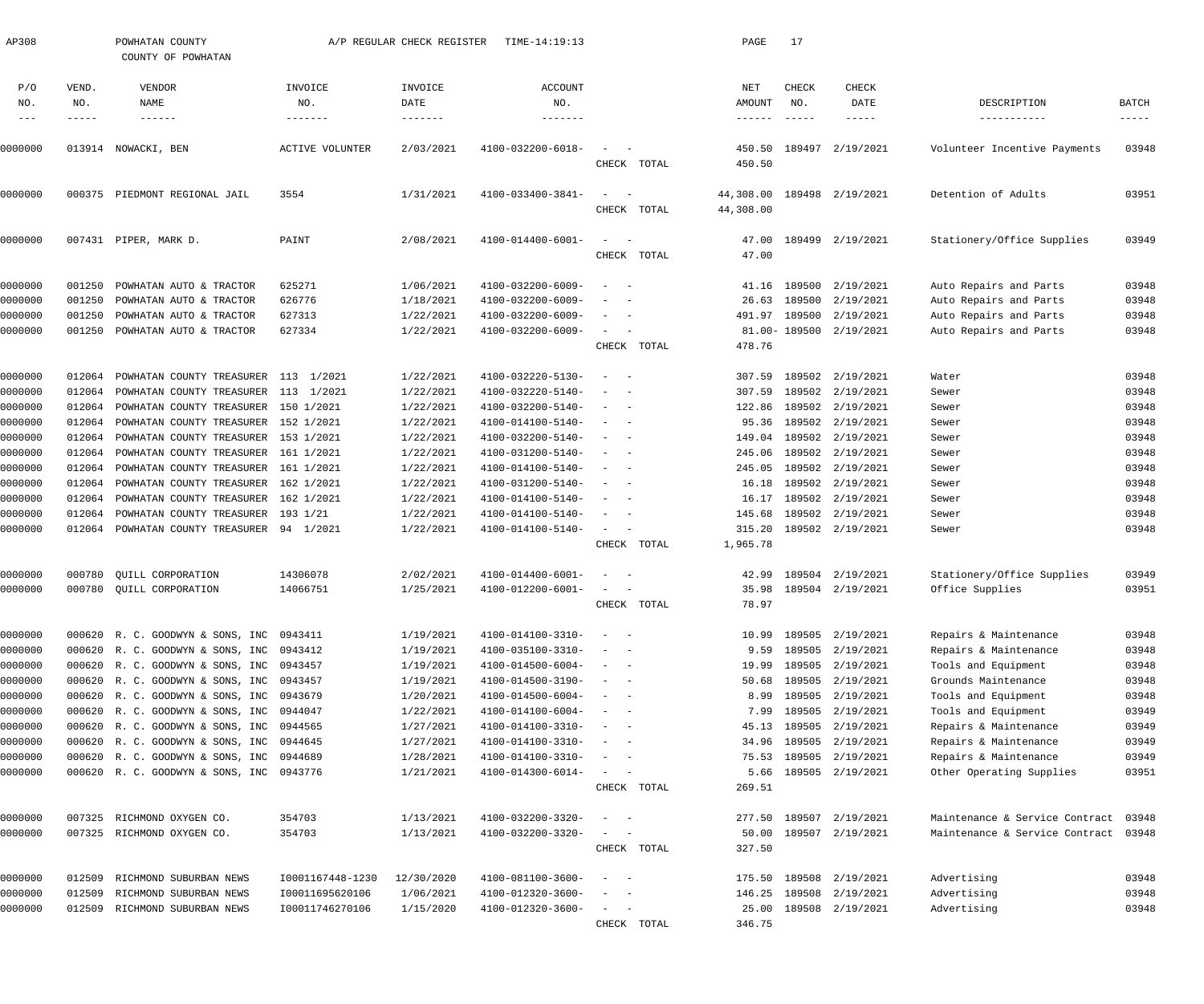| AP308         |        | POWHATAN COUNTY<br>COUNTY OF POWHATAN |                 | A/P REGULAR CHECK REGISTER | TIME-14:19:13            |                     |             | PAGE            | 18            |                           |                                      |               |
|---------------|--------|---------------------------------------|-----------------|----------------------------|--------------------------|---------------------|-------------|-----------------|---------------|---------------------------|--------------------------------------|---------------|
| P/O           | VEND.  | VENDOR                                | INVOICE         | INVOICE                    | <b>ACCOUNT</b>           |                     |             | NET             | CHECK         | <b>CHECK</b>              |                                      |               |
| NO.           | NO.    | NAME                                  | NO.             | DATE                       | NO.                      |                     |             | AMOUNT          | NO.           | DATE                      | DESCRIPTION                          | <b>BATCH</b>  |
| $\frac{1}{2}$ | -----  | $- - - - - - -$                       | $- - - - - - -$ | $- - - - - - - -$          |                          |                     |             | $- - - - - - -$ | $\frac{1}{2}$ | $- - - - -$               | -----------                          | $- - - - - -$ |
| 0000000       | 006253 | SALISBURY TIRE & SERVICE              | 0120368         | 2/05/2021                  | 4100-014500-3319-        |                     |             | 60.22           | 189509        | 2/19/2021                 | Equipment Repairs and Maintena       | 03949         |
|               |        |                                       |                 |                            |                          |                     | CHECK TOTAL | 60.22           |               |                           |                                      |               |
| 0000000       | 006594 | SOUTHSIDE ELECTRIC COOP               | 63504017 2/21   | 2/04/2021                  | 4100-031210-5110-        |                     |             |                 |               | 160.14 189512 2/19/2021   | Electricity - Communications H 03951 |               |
|               |        |                                       |                 |                            |                          |                     | CHECK TOTAL | 160.14          |               |                           |                                      |               |
| 0000000       | 010756 | SPECTATOR ENTERPRISES                 | 1507            | 1/31/2021                  | 4100-014500-3321-        |                     |             | 540.00          |               | 189513 2/19/2021          | Snow Removal                         | 03948         |
|               |        |                                       |                 |                            |                          |                     | CHECK TOTAL | 540.00          |               |                           |                                      |               |
| 0000000       | 013682 | STAPLES BUSINESS CREDIT               | 188943474-0-1   | 1/13/2021                  | 4100-021600-6001-        |                     |             | 64.65           |               | 189514 2/19/2021          | Office Supplies                      | 03948         |
| 0000000       | 013682 | STAPLES BUSINESS CREDIT               | 188943474-0-3   | 1/13/2021                  | 4100-021600-6001-        |                     |             | 31.20           |               | 189514 2/19/2021          | Office Supplies                      | 03948         |
| 0000000       | 013682 | STAPLES BUSINESS CREDIT               | 7321618358-0-1  | 1/04/2021                  | 4100-021600-6001-        | $\sim$              |             | 190.36          |               | 189514 2/19/2021          | Office Supplies                      | 03948         |
| 0000000       | 013682 | STAPLES BUSINESS CREDIT               | 7321618358-0-2  | 1/08/2021                  | 4100-021600-6001-        | $\sim$              |             |                 |               | 7.10 189514 2/19/2021     | Office Supplies                      | 03948         |
| 0000000       | 013682 | STAPLES BUSINESS CREDIT               | 7321618358-0-3  | 1/04/2021                  | 4100-021600-6001-        | $\sim$              |             | 34.99           |               | 189514 2/19/2021          | Office Supplies                      | 03948         |
| 0000000       | 013682 | STAPLES BUSINESS CREDIT               | 7322081099-0-1  | 1/08/2021                  | 4100-021600-6001-        | $\sim$              |             | 827.17          |               | 189514 2/19/2021          | Office Supplies                      | 03948         |
| 0000000       | 013682 | STAPLES BUSINESS CREDIT               | 7322301767-0-1  | 1/12/2021                  | 4100-073100-6001-        | $\sim$              |             | 118.94          |               | 189514 2/19/2021          | Office Supplies                      | 03948         |
| 0000000       | 013682 | STAPLES BUSINESS CREDIT               | 7322438589-0-1  | 1/13/2021                  | 4100-021600-6001-        | $\sim$              |             |                 |               | 26.94 189514 2/19/2021    | Office Supplies                      | 03948         |
| 0000000       | 013682 | STAPLES BUSINESS CREDIT               | 7322562828-0-1  | 1/22/2021                  | 4100-073100-6001-        | $\sim$              |             | 70.25           |               | 189514 2/19/2021          | Office Supplies                      | 03948         |
| 0000000       | 013682 | STAPLES BUSINESS CREDIT               | 7319974667-0-2  | 2/02/2021                  | 4100-083500-6001-        | $\sim$              |             | 8.95            |               | 189514 2/19/2021          | Office Supplies                      | 03951         |
|               |        |                                       |                 |                            |                          |                     | CHECK TOTAL | 1,380.55        |               |                           |                                      |               |
| 0000000       | 013682 | STAPLES BUSINESS CREDIT               | 7323105604-0-1  | 1/22/2021                  | $4100 - 034100 - 6001 -$ |                     |             |                 |               | 120.11 189515 2/19/2021   | Office Supplies                      | 03948         |
| 0000000       | 013682 | STAPLES BUSINESS CREDIT               | 7323352865-0-1  | 1/26/2021                  | 4100-034100-6001-        | $\sim$              |             |                 |               | 23.63 189515 2/19/2021    | Office Supplies                      | 03948         |
| 0000000       | 013682 | STAPLES BUSINESS CREDIT               | 7323977958-0-1  | 2/03/2021                  | 4100-013200-6001-        | $\sim$              |             |                 |               | 55.45 189515 2/19/2021    | Office Supplies                      | 03948         |
| 0000000       | 013682 | STAPLES BUSINESS CREDIT               | 7322944771-0-1  | 1/20/2021                  | 4100-031200-6001-        | $\sim$              |             | 56.07           |               | 189515 2/19/2021          | Office Supplies                      | 03951         |
| 0000000       | 013682 | STAPLES BUSINESS CREDIT               | 7323220372-0-1  | 1/25/2021                  | 4100-022100-6001-        | $\sim$              |             | 147.69          |               | 189515 2/19/2021          | Office Supplies                      | 03951         |
| 0000000       | 013682 | STAPLES BUSINESS CREDIT               | 732322320-0-1   | 2/02/2021                  | 4100-022100-6001-        | $\sim$              |             | 25.80           |               | 189515 2/19/2021          | Office Supplies                      | 03951         |
| 0000000       | 013682 | STAPLES BUSINESS CREDIT               | 7323557236-0-1  | 1/28/2021                  | 4100-012200-6001-        |                     |             |                 |               | 114.51 189515 2/19/2021   | Office Supplies                      | 03951         |
|               |        |                                       |                 |                            |                          |                     |             |                 |               |                           |                                      |               |
| 0000000       | 013682 | STAPLES BUSINESS CREDIT               | 7323557236-0-2  | 2/03/2021                  | 4100-012200-6001-        | $\sim$ $-$<br>CHECK | TOTAL       | 608.82          |               | 65.56 189515 2/19/2021    | Office Supplies                      | 03951         |
|               |        |                                       |                 |                            |                          |                     |             |                 |               |                           |                                      |               |
| 0000000       |        | 008346 SYCOM TECHNOLOGIES             | AT61899         | 1/23/2021                  | 4100-012510-3320-        | $\sim$ $  -$        | CHECK TOTAL | 1,495.00        |               | 1,495.00 189517 2/19/2021 | Maintenance & Service Contract 03951 |               |
|               |        |                                       |                 |                            |                          |                     |             |                 |               |                           |                                      |               |
| 0000000       |        | 011188 TECH FIRE & SAFETY             | 1801            | 1/05/2021                  | 4100-032200-6011-        | $\sim$ $  -$        |             |                 |               | 27.00 189518 2/19/2021    | Protective Gear/Uniforms             | 03951         |
|               |        |                                       |                 |                            |                          |                     | CHECK TOTAL | 27.00           |               |                           |                                      |               |
| 0000000       |        | 008565 TRACTOR SUPPLY CREDIT          | 200886335       | 1/04/2021                  | 4100-031200-6022-        | $\qquad \qquad -$   |             |                 |               | 60.98 189519 2/19/2021    | Dog Food & Supplies K9               | 03951         |
| 0000000       | 008565 | TRACTOR SUPPLY CREDIT                 | 200889796       | 1/15/2021                  | 4100-031200-6022-        |                     |             |                 |               | 4.99 189519 2/19/2021     | Dog Food & Supplies K9               | 03951         |
| 0000000       | 008565 | TRACTOR SUPPLY CREDIT                 | 200890218       | 1/15/2021                  | 4100-031200-6022-        | $\qquad \qquad -$   |             |                 |               | 66.97 189519 2/19/2021    | Dog Food & Supplies K9               | 03951         |
| 0000000       |        | 008565 TRACTOR SUPPLY CREDIT          | 20893527        | 1/27/2021                  | 4100-031200-6022-        | $\sim$ $  -$        |             |                 |               | 61.99 189519 2/19/2021    | Dog Food & Supplies K9               | 03951         |
|               |        |                                       |                 |                            |                          |                     | CHECK TOTAL | 194.93          |               |                           |                                      |               |
| 0000000       |        | 006501 TREASURER OF VIRGINIA          | 21-POWPC-0385   | 10/19/2020                 | 4100-021600-8101-        | $\sim$ $  -$        |             |                 |               | 200.00 189520 2/19/2021   | Capital Outlay                       | 03951         |
|               |        |                                       |                 |                            |                          |                     | CHECK TOTAL | 200.00          |               |                           |                                      |               |
| 0000000       |        | 006721 UNIVERSITY OF VIRGINIA         | 207             | 1/21/2021                  | 4100-012410-5540-        | $\qquad \qquad -$   |             |                 |               | 25.00 189521 2/19/2021    | Conferences & Training               | 03951         |
|               |        |                                       |                 |                            |                          |                     | CHECK TOTAL | 25.00           |               |                           |                                      |               |
|               |        |                                       |                 |                            |                          |                     |             |                 |               |                           |                                      |               |
| 0000000       |        | 012843 URBINE, AUSTIN CECIL           | TRUCK CO OP     | 2/02/2021                  | 4100-032200-5815-        | $\sim$ $  -$        |             |                 |               | 150.00 189522 2/19/2021   | Training/Seminars                    | 03948         |
|               |        |                                       |                 |                            |                          |                     | CHECK TOTAL | 150.00          |               |                           |                                      |               |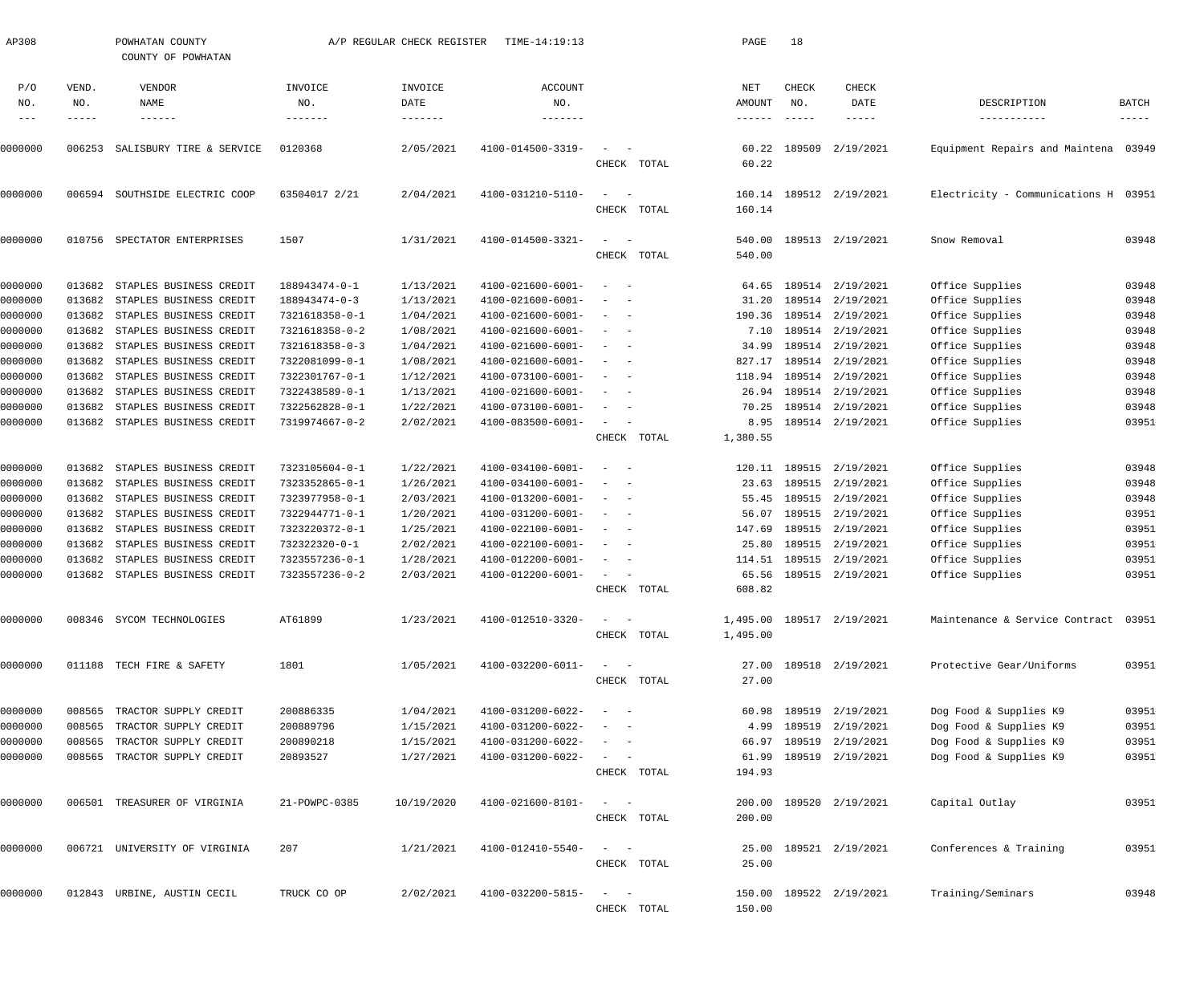| AP308                           |                       | POWHATAN COUNTY<br>COUNTY OF POWHATAN               |                           | A/P REGULAR CHECK REGISTER           | TIME-14:19:13                          |                                                                 | PAGE                             | 19                                        |                                                            |                                                      |                       |
|---------------------------------|-----------------------|-----------------------------------------------------|---------------------------|--------------------------------------|----------------------------------------|-----------------------------------------------------------------|----------------------------------|-------------------------------------------|------------------------------------------------------------|------------------------------------------------------|-----------------------|
| P/O<br>NO.<br>$\qquad \qquad -$ | VEND.<br>NO.<br>----- | VENDOR<br>NAME<br>------                            | INVOICE<br>NO.<br>------- | INVOICE<br>DATE<br>$- - - - - - - -$ | ACCOUNT<br>NO.<br>-------              |                                                                 | NET<br>AMOUNT<br>$- - - - - - -$ | CHECK<br>NO.<br>$\qquad \qquad - - - - -$ | CHECK<br>DATE<br>$------$                                  | DESCRIPTION<br>-----------                           | <b>BATCH</b><br>----- |
| 0000000                         |                       | 013919 VERIZON                                      | 914891786 01/21           | 1/31/2021                            | 4100-021100-5230-                      | $\overline{\phantom{a}}$<br>CHECK TOTAL                         | 59.89<br>59.89                   |                                           | 189524 2/19/2021                                           | Telephone Services                                   | 03951                 |
| 0000000<br>0000000              | 009768<br>009768      | WAMPLER EANES APPRAISAL<br>WAMPLER EANES APPRAISAL  | $#01-22$<br>#01-22        | 2/02/2021<br>2/02/2021               | 100-000200-0009-<br>4100-012320-3160-  | $\sim$ $-$<br>$\overline{\phantom{m}}$<br>CHECK TOTAL           | 20, 211.30                       |                                           | 2, 245.70 - 189526 2/19/2021<br>22,457.00 189526 2/19/2021 | Retainage Payable<br>Reassessment Services           | 03949<br>03949        |
| 0000000                         | 011181                | WELLS FARGO FINANCIAL                               | 5013602335                | 1/25/2021                            | 4100-021600-8002-                      | $\sim$<br>$\sim$ $-$<br>CHECK TOTAL                             | 260.72<br>260.72                 |                                           | 189527 2/19/2021                                           | Copier Lease                                         | 03951                 |
| 0000000<br>0000000              | 012458                | WIMMER, WILLIE<br>012458 WIMMER, WILLIE             | 1830<br>1847              | 2/03/2020<br>2/10/2021               | 4100-032200-6009-<br>4100-032200-6009- | $\sim$ $-$<br>$\sim$<br>CHECK TOTAL                             | 525.00<br>300.00<br>825.00       |                                           | 189528 2/19/2021<br>189528 2/19/2021                       | Auto Repairs and Parts<br>Auto Repairs and Parts     | 03948<br>03951        |
| 0000000                         |                       | 012063 WINDSTREAM                                   | 012272474 1/21            | 1/27/2021                            | 4100-012510-5230-                      | $\sim$<br>$\sim$ $-$<br>CHECK TOTAL                             | 741.63<br>741.63                 |                                           | 189529 2/19/2021                                           | Telephone Services                                   | 03951                 |
| 0000000<br>0000000              | 007755                | WITMER PUBLIC SAFETY<br>007755 WITMER PUBLIC SAFETY | E1924041<br>E1988080      | 2/20/2020<br>9/04/2020               | 4100-032200-6011-<br>4100-032200-6011- | $\sim$ $-$<br>$\overline{\phantom{m}}$<br>$\sim$<br>CHECK TOTAL | 666.00<br>313.41<br>979.41       |                                           | 189530 2/19/2021<br>189530 2/19/2021                       | Protective Gear/Uniforms<br>Protective Gear/Uniforms | 03951<br>03951        |
| 0000000                         |                       | 006005 WORK ENVIRONMENT                             | 6673                      | 2/03/2021                            | 4100-014100-3310-                      | $\sim$<br>$\sim$ $-$<br>CHECK TOTAL                             | 790.00<br>790.00                 |                                           | 189531 2/19/2021                                           | Repairs & Maintenance                                | 03948                 |
| 0000000                         |                       | 012098 AMERICAN FAMILY CARE-                        | 3294                      | 2/08/2021                            | 4100-012220-3141-                      | $\sim$ $  -$<br>CHECK TOTAL                                     | 139.00<br>139.00                 |                                           | 189552 2/25/2021                                           | Drug Testing                                         | 03953                 |
| 0000000                         |                       | 006655 BLOSSMAN GAS COMPANIES,                      | 16062698                  | 2/14/2021                            | 4100-035100-5120-                      | $\sim$ $  -$<br>CHECK TOTAL                                     | 480.12                           |                                           | 480.12 189553 2/25/2021                                    | Fuel                                                 | 03953                 |
| 0000000                         |                       | 013923 BREEDEN, CADEN                               | FIRE AWARDS               | 2/19/2021                            | $4100 - 032200 - 6018 - - -$           | CHECK TOTAL                                                     | 600.75                           |                                           | 600.75 189555 2/25/2021                                    | Volunteer Incentive Payments                         | 03953                 |
| 0000000                         |                       | 000540 CENTRAL VIRGINIA WASTE                       | 26243                     | 1/31/2021                            | 4100-014300-3176-                      | $\alpha$ and $\alpha$ and $\alpha$<br>CHECK TOTAL               | 100.00                           |                                           | 100.00 189556 2/25/2021                                    | Recycling Pulls                                      | 03953                 |
| 0000000                         |                       | 013927 CHALLENGE DISCOVERY OUTDO 89045120998        |                           | 2/20/2021                            | 4100-032200-5815-                      | $\sim$ $ \sim$ $  -$<br>CHECK TOTAL                             | 300.00                           |                                           | 300.00 189557 2/25/2021                                    | Training/Seminars                                    | 03953                 |
| 0000000                         |                       | 013674 CROWN ATLANTIC COMPANY LL 33894021           |                           | 3/01/2021                            | 4100-031210-5421-                      | $\alpha$ and $\alpha$ and $\alpha$<br>CHECK TOTAL               | 2,183.60                         |                                           | 2,183.60 189563 2/25/2021                                  | Rent - Towers                                        | 03953                 |
| 0000000                         |                       | 006240 DIAMOND SPRINGS WATER, INC 0000930977        |                           | 1/28/2021                            | 4100-014300-5130-                      | $\alpha = 1, \ldots, n-1$<br>CHECK TOTAL                        | 29.40                            |                                           | 29.40 189564 2/25/2021                                     | Water                                                | 03953                 |
| 0000000                         |                       | 000860 DOMINION ENERGY VIRGINIA 9206227754 1/21     |                           | 1/25/2021                            | 4100-031210-5110-                      | $\alpha = 1, \ldots, n-1$<br>CHECK TOTAL                        | 128.86                           |                                           | 128.86 189565 2/25/2021                                    | Electricity - Communications H 03953                 |                       |
| 0000000                         |                       | 013290 GLOBAL SIGNAL ACQUISITION 33852103           |                           | 3/01/2021                            | 4100-031210-5421-                      | $\alpha = 1, \ldots, n-1$<br>CHECK TOTAL                        | 1,030.00                         |                                           | 1,030.00 189571 2/25/2021                                  | Rent - Towers                                        | 03953                 |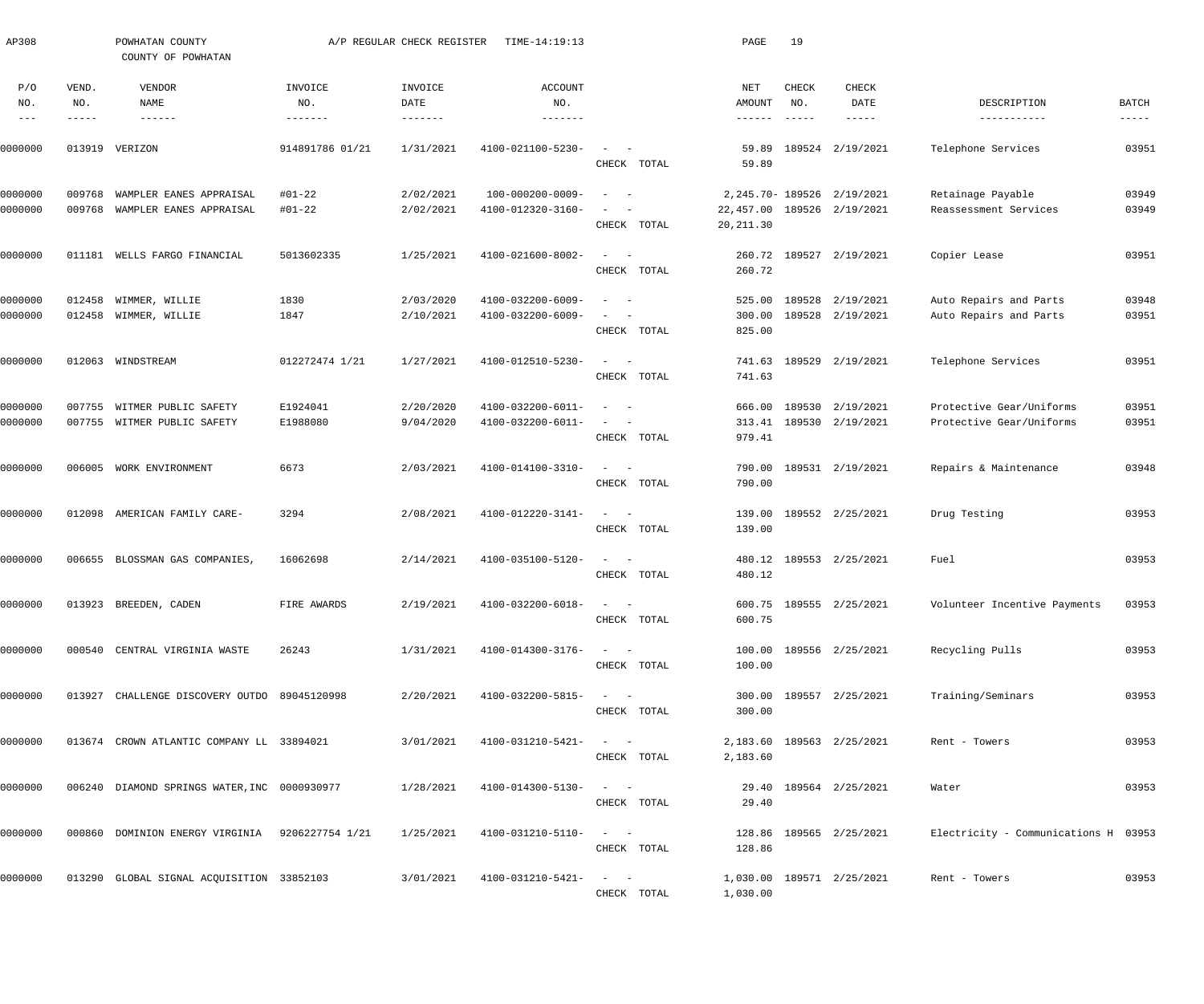| AP308                                          | POWHATAN COUNTY<br>COUNTY OF POWHATAN                            |                                                    | A/P REGULAR CHECK REGISTER             | TIME-14:19:13                                                          |                                                                                                                                                                                                | PAGE                             | 20                            |                                                                              |                                                                            |                                                                                                                                                                                                                                                                                                                                                                                                                                                                                                 |
|------------------------------------------------|------------------------------------------------------------------|----------------------------------------------------|----------------------------------------|------------------------------------------------------------------------|------------------------------------------------------------------------------------------------------------------------------------------------------------------------------------------------|----------------------------------|-------------------------------|------------------------------------------------------------------------------|----------------------------------------------------------------------------|-------------------------------------------------------------------------------------------------------------------------------------------------------------------------------------------------------------------------------------------------------------------------------------------------------------------------------------------------------------------------------------------------------------------------------------------------------------------------------------------------|
| P/O<br>VEND.<br>NO.<br>NO.<br>$- - -$<br>----- | VENDOR<br>NAME<br>$- - - - - - -$                                | INVOICE<br>NO.                                     | INVOICE<br>DATE<br>$- - - - - - - - -$ | ACCOUNT<br>NO.                                                         |                                                                                                                                                                                                | NET<br>AMOUNT<br>$- - - - - - -$ | CHECK<br>NO.<br>$- - - - - -$ | CHECK<br>DATE<br>-----                                                       | DESCRIPTION<br>-----------                                                 | BATCH<br>$\begin{tabular}{cccccc} - & - & - & - & - \\ & - & - & - & - \\ & - & - & - & - \\ & - & - & - & - \\ & - & - & - & - \\ & - & - & - & - \\ & - & - & - & - \\ & - & - & - & - \\ & - & - & - & - \\ & - & - & - & - \\ & - & - & - & - \\ & - & - & - & - \\ & - & - & - & - \\ & - & - & - & - \\ & - & - & - & - \\ & - & - & - & - \\ & - & - & - & - \\ & - & - & - & - \\ & - & - & - & - \\ & - & - & - & - \\ & - & - & - & - \\ & - & - & - & - \\ & - & - & - & - & - \\ &$ |
| 0000000<br>006763                              | GREENBERG AND ASSOCIATES,                                        | 1516                                               | 2/11/2021                              | 4100-032200-5308-                                                      | CHECK TOTAL                                                                                                                                                                                    | 450.00                           |                               | 450.00 189574 2/25/2021                                                      | Insurance                                                                  | 03953                                                                                                                                                                                                                                                                                                                                                                                                                                                                                           |
| 0000000                                        | 013925 KINYOUN, TONYA                                            | FIRE AWARDS                                        | 2/19/2021                              | 4100-032200-6018-                                                      | $\frac{1}{2} \left( \frac{1}{2} \right) \left( \frac{1}{2} \right) = \frac{1}{2} \left( \frac{1}{2} \right)$<br>CHECK TOTAL                                                                    | 600.75                           |                               | 600.75 189576 2/25/2021                                                      | Volunteer Incentive Payments                                               | 03953                                                                                                                                                                                                                                                                                                                                                                                                                                                                                           |
| 0000000                                        | 011354 MATTHEW BENDER & CO, INC. 23689250                        |                                                    | 1/19/2021                              | 4100-011010-3002-                                                      | $\frac{1}{2} \left( \frac{1}{2} \right) \left( \frac{1}{2} \right) \left( \frac{1}{2} \right) \left( \frac{1}{2} \right)$<br>CHECK TOTAL                                                       | 40.44                            |                               | 40.44 189579 2/25/2021                                                       | County Code                                                                | 03953                                                                                                                                                                                                                                                                                                                                                                                                                                                                                           |
| 0000000                                        | 005050 POWHATAN LOCK SERVICES                                    | 2022                                               | 2/18/2021                              | 4100-031210-3310-                                                      | $\frac{1}{2} \left( \frac{1}{2} \right) \left( \frac{1}{2} \right) = \frac{1}{2} \left( \frac{1}{2} \right)$<br>CHECK TOTAL                                                                    | 129.73                           |                               | 129.73 189582 2/25/2021                                                      | Repairs and Maintenance                                                    | 03953                                                                                                                                                                                                                                                                                                                                                                                                                                                                                           |
| 0000000                                        | 010777 PRESEARCH BACKGROUND                                      | 61730                                              | 1/01/2021                              | 4100-083500-7002-                                                      | $\frac{1}{2} \left( \frac{1}{2} \right) \left( \frac{1}{2} \right) = \frac{1}{2} \left( \frac{1}{2} \right)$<br>CHECK TOTAL                                                                    | 84.65                            |                               | 84.65 189583 2/25/2021                                                       | Criminal History/Background Ch 03953                                       |                                                                                                                                                                                                                                                                                                                                                                                                                                                                                                 |
| 0000000                                        | 007096 SBA TOWERS, INC.                                          | 30529496                                           | 3/01/2021                              | 4100-031210-5421-                                                      | $\frac{1}{2} \left( \frac{1}{2} \right) \left( \frac{1}{2} \right) = \frac{1}{2} \left( \frac{1}{2} \right)$<br>CHECK TOTAL                                                                    | 2,060.02                         |                               | 2,060.02 189585 2/25/2021                                                    | Rent - Towers                                                              | 03953                                                                                                                                                                                                                                                                                                                                                                                                                                                                                           |
| 0000000<br>001320                              | SOUTHERN POLICE                                                  | 204205                                             | 2/16/2021                              | 4100-031200-6011-                                                      | $\frac{1}{2}$ and $\frac{1}{2}$ and $\frac{1}{2}$<br>CHECK TOTAL                                                                                                                               | 175.00                           |                               | 175.00 189586 2/25/2021                                                      | Uniforms                                                                   | 03953                                                                                                                                                                                                                                                                                                                                                                                                                                                                                           |
| 0000000                                        | 006594 SOUTHSIDE ELECTRIC COOP                                   | 63504005 2/21                                      | 2/11/2021                              | 4100-031210-5110-                                                      | $\frac{1}{2}$ and $\frac{1}{2}$ and $\frac{1}{2}$<br>CHECK TOTAL                                                                                                                               | 88.88                            |                               | 88.88 189587 2/25/2021                                                       | Electricity - Communications H 03953                                       |                                                                                                                                                                                                                                                                                                                                                                                                                                                                                                 |
| 0000000<br>013928                              | SWANSON, ALAN                                                    | FIRE AWARDS                                        | 2/19/2021                              | 4100-032200-6018-                                                      | $\frac{1}{2} \left( \frac{1}{2} \right) \left( \frac{1}{2} \right) = \frac{1}{2} \left( \frac{1}{2} \right)$<br>CHECK TOTAL                                                                    | 600.75                           |                               | 600.75 189590 2/25/2021                                                      | Volunteer Incentive Payments                                               | 03953                                                                                                                                                                                                                                                                                                                                                                                                                                                                                           |
| 0000000                                        | 013294 SYDNOR, LEON                                              | REM 2/21                                           | 2/22/2021                              | 4100-032200-5815-                                                      | $\sim$<br>$\sim$ $-$<br>CHECK TOTAL                                                                                                                                                            | 84.78                            |                               | 84.78 189591 2/25/2021                                                       | Training/Seminars                                                          | 03953                                                                                                                                                                                                                                                                                                                                                                                                                                                                                           |
| 0000000<br>0000000<br>0000000                  | 011193 VERIZON<br>011193 VERIZON<br>011193 VERIZON               | 16581077 1/21<br>867318708 01/21<br>990421450 1/21 | 1/31/2021<br>1/27/2021<br>1/22/2021    | $4100 - 031210 - 5232 - - -$<br>4100-031210-5232-<br>4100-031210-5230- | $\frac{1}{2}$ and $\frac{1}{2}$ and $\frac{1}{2}$<br>CHECK TOTAL                                                                                                                               | 1,175.64                         |                               | 959.82 189596 2/25/2021<br>138.40 189596 2/25/2021<br>77.42 189596 2/25/2021 | Wireline 911<br>Wireline 911<br>Telephone Services                         | 03953<br>03953<br>03953                                                                                                                                                                                                                                                                                                                                                                                                                                                                         |
| 0000000                                        | 013390 VERIZON                                                   | M550491706                                         | 2/25/2021                              | 4100-031210-5232-                                                      | $\sim$ $  -$<br>CHECK TOTAL                                                                                                                                                                    | 350.42                           |                               | 350.42 189597 2/25/2021                                                      | Wireline 911                                                               | 03953                                                                                                                                                                                                                                                                                                                                                                                                                                                                                           |
| 0000000<br>0000000<br>012458<br>0000000        | 012458 WIMMER, WILLIE<br>WIMMER, WILLIE<br>012458 WIMMER, WILLIE | 1851<br>1852<br>1853                               | 2/15/2021<br>2/15/2021<br>2/15/2021    | 4100-032200-6009-<br>4100-032200-6009-<br>4100-032200-6009-            | $\frac{1}{2} \left( \frac{1}{2} \right) \left( \frac{1}{2} \right) = \frac{1}{2} \left( \frac{1}{2} \right)$<br>$\sim$ $-$<br>$\frac{1}{2}$ and $\frac{1}{2}$ and $\frac{1}{2}$<br>CHECK TOTAL | 312.98<br>200.00<br>852.98       |                               | 340.00 189600 2/25/2021<br>189600 2/25/2021<br>189600 2/25/2021              | Auto Repairs and Parts<br>Auto Repairs and Parts<br>Auto Repairs and Parts | 03953<br>03953<br>03953                                                                                                                                                                                                                                                                                                                                                                                                                                                                         |
| 0000000                                        | 007755 WITMER PUBLIC SAFETY                                      | E2033053                                           | 2/21/2021                              | 4100-032200-6017-                                                      | $\sim$<br>CHECK TOTAL                                                                                                                                                                          | 117.00                           |                               | 117.00 189601 2/25/2021                                                      | Uniforms - Volunteers                                                      | 03953                                                                                                                                                                                                                                                                                                                                                                                                                                                                                           |

CHECK TYPE TOTAL 363,774.06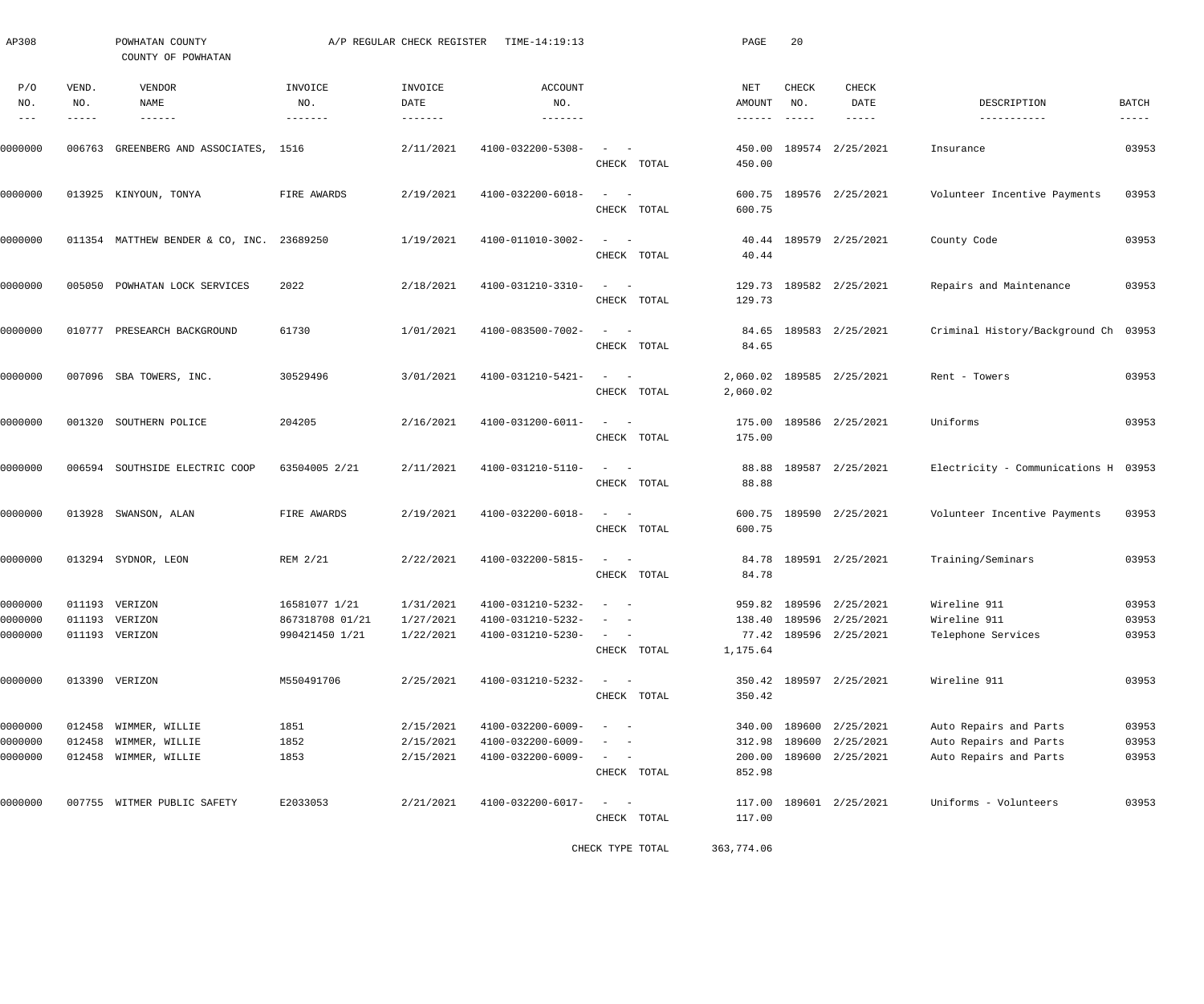| AP308   |        | POWHATAN COUNTY<br>COUNTY OF POWHATAN    |                 | A/P VOID CHECK REGISTER | TIME-14:19:13     |                                | PAGE       | -21    |                         |                              |               |
|---------|--------|------------------------------------------|-----------------|-------------------------|-------------------|--------------------------------|------------|--------|-------------------------|------------------------------|---------------|
| P/O     | VEND.  | VENDOR                                   | INVOICE         | INVOICE                 | ACCOUNT           |                                | NET        | CHECK  | CHECK                   |                              |               |
| NO.     | NO.    | NAME                                     | NO.             | DATE                    | NO.               |                                | AMOUNT     | NO.    | DATE                    | DESCRIPTION                  | BATCH         |
| $-- -$  | -----  | ------                                   | $- - - - - - -$ | -------                 | -------           |                                | -------    | ------ | -----                   | -----------                  | $- - - - - -$ |
| 0000000 | 013187 | CENTRAL DISTRICT COR TREA 2020-2021 DUES |                 | 2/08/2021               | 4100-012310-5810- | $\alpha = 1, \ldots, \alpha$ . |            |        | 150.00-189459 2/19/2021 | Dues/Association Memberships | 00530         |
|         |        |                                          |                 |                         |                   | CHECK TOTAL                    | $150.00 -$ |        |                         |                              |               |
|         |        |                                          |                 |                         |                   | CHECK TYPE TOTAL               | $150.00 -$ |        |                         |                              |               |
|         |        |                                          |                 |                         |                   | FINAL TOTAL                    | 363,624.06 |        |                         |                              |               |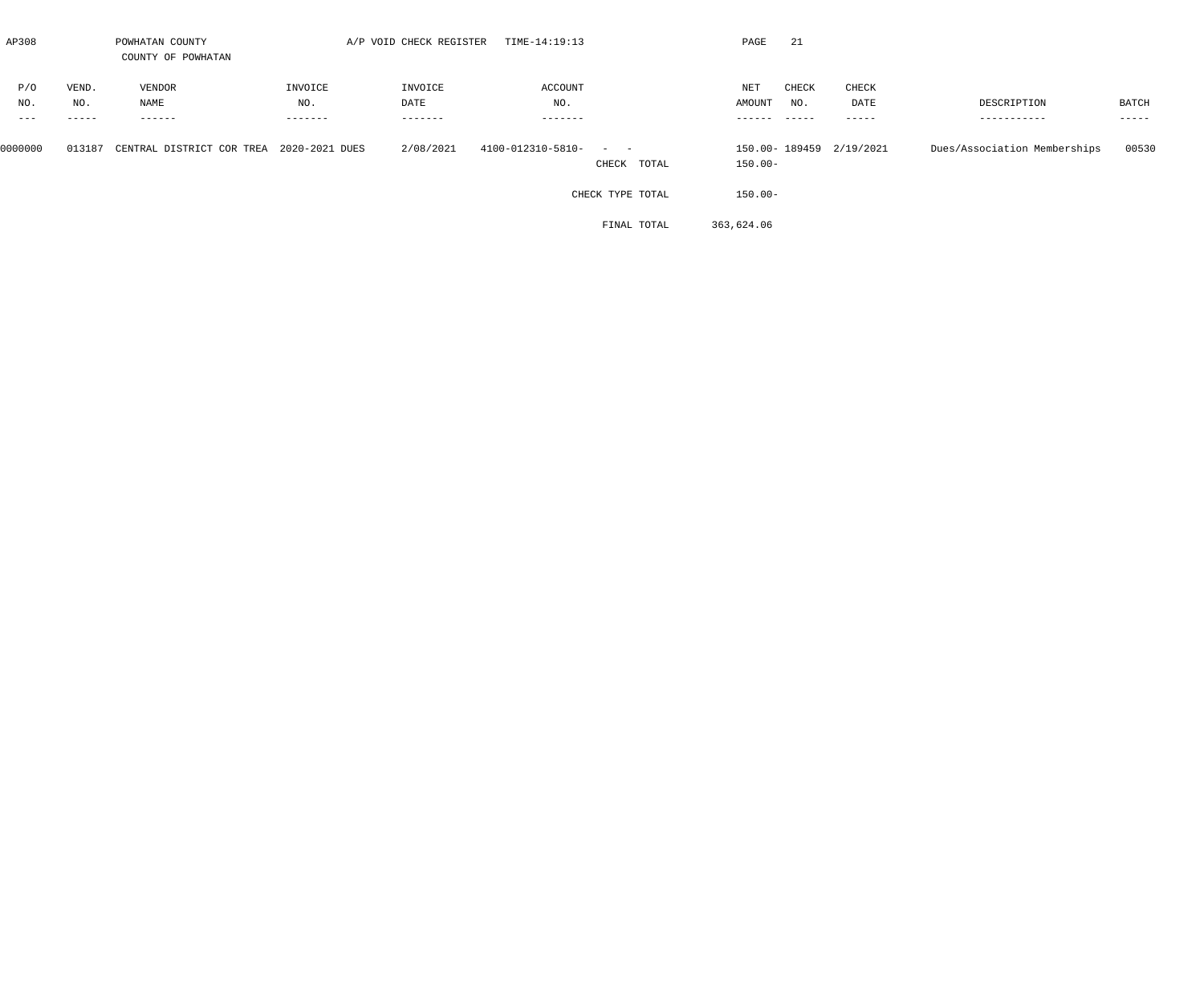| AP308                |                      | POWHATAN COUNTY<br>COUNTY OF POWHATAN      |                        | A/P REGULAR CHECK REGISTER | TIME-14:19:48          |                                                   | PAGE             | 1                    |                             |                                      |                               |
|----------------------|----------------------|--------------------------------------------|------------------------|----------------------------|------------------------|---------------------------------------------------|------------------|----------------------|-----------------------------|--------------------------------------|-------------------------------|
| P/O                  | VEND.                | VENDOR                                     | INVOICE                | INVOICE                    | ACCOUNT                |                                                   | NET              | CHECK                | <b>CHECK</b>                |                                      |                               |
| NO.<br>$\frac{1}{2}$ | NO.<br>$- - - - - -$ | NAME<br>$- - - - - - -$                    | NO.<br>$- - - - - - -$ | DATE                       | NO.<br>$- - - - - - -$ |                                                   | AMOUNT<br>------ | NO.<br>$- - - - - -$ | DATE<br>$- - - - - -$       | DESCRIPTION<br>-----------           | BATCH<br>$\cdots\cdots\cdots$ |
| 0000000              |                      | 009183 AIR, WATER & SOIL LABORAT           | V21000522              | 1/20/2021                  | 4501-043600-3142-      | $\overline{\phantom{a}}$<br>$\sim$                | 53.20            | 189192               | 2/05/2021                   | Professional Services - Sewer        | 03934                         |
| 0000000              |                      | 009183 AIR, WATER & SOIL LABORAT V21000550 |                        | 1/21/2021                  | 4501-043600-3142-      | $\overline{\phantom{a}}$                          | 40.00            | 189192               | 2/05/2021                   | Professional Services - Sewer        | 03934                         |
| 0000000              |                      | 009183 AIR, WATER & SOIL LABORAT V21000553 |                        | 1/21/2021                  | 4501-043500-3140-      | $\overline{\phantom{a}}$<br>$\sim$                | 40.00            |                      | 189192 2/05/2021            | Professional Services - Water        | 03934                         |
| 0000000              |                      | 009183 AIR, WATER & SOIL LABORAT V21000635 |                        | 1/26/2021                  | 4501-043600-3142-      | $\sim$<br>$\overline{\phantom{a}}$<br>CHECK TOTAL | 111.80<br>245.00 |                      | 189192 2/05/2021            | Professional Services - Sewer        | 03934                         |
| 0000000              |                      | 007139 AIRECO SUPPLY INC.                  | 8413724-00             | 1/13/2021                  | 4301-031200-6001-      | $\sim$<br>$\hspace{0.1mm}-\hspace{0.1mm}$         | 295.18           |                      | 189193 2/05/2021            | Public Safety Radio System           | 03934                         |
|                      |                      |                                            |                        |                            |                        | CHECK TOTAL                                       | 295.18           |                      |                             |                                      |                               |
| 0000000              | 006655               | BLOSSMAN GAS COMPANIES,                    | 15776452               | 1/26/2021                  | 4501-043600-5120-      | $\sim$ $-$                                        | 570.57           | 189200               | 2/05/2021                   | Fuel (htg)                           | 03934                         |
| 0000000              | 006655               | BLOSSMAN GAS COMPANIES                     | 15776530               | 1/27/2021                  | 4501-043600-5120-      |                                                   | 478.24           |                      | 189200 2/05/2021            | Fuel (htg)                           | 03934                         |
|                      |                      |                                            |                        |                            |                        | CHECK TOTAL                                       | 1,048.81         |                      |                             |                                      |                               |
| 0000000              | 006365               | BOATWRIGHT CONCRETE INC.                   | DOG PEN PSO            | 1/19/2021                  | 4116-031213-6015-      | $\equiv$<br>$\overline{\phantom{a}}$              | 1,100.00         |                      | 189203 2/05/2021            | K9 Expenses                          | 03936                         |
|                      |                      |                                            |                        |                            |                        | CHECK TOTAL                                       | 1,100.00         |                      |                             |                                      |                               |
| 0000000              | 007296               | BOUND TREE MEDICAL, LLC                    | 83915931               | 1/14/2021                  | 4120-032301-6013-      | $\sim$ $-$                                        | 1,791.59         |                      | 189204 2/05/2021            | Medical Supplies                     | 03930                         |
| 0000000              | 007296               | BOUND TREE MEDICAL, LLC                    | 83919136               | 1/19/2021                  | 4120-032301-6013-      | $\sim$                                            | 217.00           |                      | 189204 2/05/2021            | Medical Supplies                     | 03935                         |
| 0000000              | 007296               | BOUND TREE MEDICAL, LLC                    | 83919137               | 1/19/2021                  | 4120-032301-6013-      | $\sim$<br>$\sim$ $-$                              | 561.17           |                      | 189204 2/05/2021            | Medical Supplies                     | 03935                         |
| 0000000              |                      | 007296 BOUND TREE MEDICAL, LLC             | 83919138               | 1/19/2021                  | 4120-032301-6013-      | $\sim$<br>$\hspace{0.1mm}-\hspace{0.1mm}$         | 261.99           |                      | 189204 2/05/2021            | Medical Supplies                     | 03935                         |
|                      |                      |                                            |                        |                            |                        | CHECK TOTAL                                       | 2,831.75         |                      |                             |                                      |                               |
| 0000000              | 000540               | CENTRAL VIRGINIA WASTE                     | 26221                  | 1/21/2021                  | 4501-043400-3185-      | $\sim$<br>$\sim$                                  | 65.93            |                      | 189207 2/05/2021            | Trash Removal                        | 03934                         |
|                      |                      |                                            |                        |                            |                        | CHECK TOTAL                                       | 65.93            |                      |                             |                                      |                               |
| 0000000              |                      | 006965 CINTAS CORPORATION                  | 4073572651             | 1/20/2021                  | 4501-043400-6011-      | $\sim$ $-$                                        | 14.12            |                      | 189209 2/05/2021            | Uniforms                             | 03934                         |
|                      |                      |                                            |                        |                            |                        | CHECK TOTAL                                       | 14.12            |                      |                             |                                      |                               |
| 0000000              |                      | 013894 D.C. HUMPHRYS CO INC.               | 45001                  | 1/22/2021                  | 4116-012200-0001-      |                                                   |                  |                      | 11, 189.68 189213 2/05/2021 | Cares Act - COVID Expd               | 03933                         |
|                      |                      |                                            |                        |                            |                        | CHECK TOTAL                                       | 11,189.68        |                      |                             |                                      |                               |
| 0000000              |                      | 013889 MARANTO, MICHAEL                    | <b>ACTIVE VOLUNTER</b> | 1/21/2021                  | 4116-032200-0010-      |                                                   |                  |                      | 600.75 189232 2/05/2021     | SAFER Expenses                       | 03930                         |
|                      |                      |                                            |                        |                            |                        | CHECK TOTAL                                       | 600.75           |                      |                             |                                      |                               |
| 0000000              |                      | 013829 RCA LABARATORY SERVICES L INV-01079 |                        | 1/26/2021                  | 4116-012200-0001-      | $\sim$                                            |                  |                      | 2,900.00 189248 2/05/2021   | Cares Act - COVID Expd               | 03933                         |
|                      |                      |                                            |                        |                            |                        | CHECK TOTAL                                       | 2,900.00         |                      |                             |                                      |                               |
| 0000000              |                      | 006679 TREASURER, CHESTERFIELD             | 2015393 12/20          | 1/27/2021                  | 4501-043500-5112-      | $\sim$ 100 $\mu$<br>$\overline{\phantom{a}}$      |                  |                      | 33,628.69 189261 2/05/2021  | Chesterfield Bi-monthly Fees         | 03938                         |
|                      |                      |                                            |                        |                            |                        | CHECK TOTAL                                       | 33,628.69        |                      |                             |                                      |                               |
| 0000000              |                      | 013887 WARREN, REECE MATTHEW               | <b>ACTIVE VOLUNTER</b> | 1/25/2021                  | 4116-032200-0010-      | $\frac{1}{2}$ and $\frac{1}{2}$ and $\frac{1}{2}$ |                  |                      | 600.75 189264 2/05/2021     | SAFER Expenses                       | 03930                         |
|                      |                      |                                            |                        |                            |                        | CHECK TOTAL                                       | 600.75           |                      |                             |                                      |                               |
| 0000000              |                      | 011181 WELLS FARGO FINANCIAL               | 5013541660             | 1/20/2021                  | 4501-043400-3320-      | $\sim$                                            |                  |                      | 257.09 189265 2/05/2021     | Maintenance and Service Contra 03937 |                               |
|                      |                      |                                            |                        |                            |                        | CHECK TOTAL                                       | 257.09           |                      |                             |                                      |                               |
| 0000000              |                      | 009183 AIR, WATER & SOIL LABORAT V21000847 |                        | 2/04/2021                  | 4501-043600-3142-      | $\sim$ $-$                                        | 40.00            |                      | 189269 2/11/2021            | Professional Services - Sewer        | 03940                         |
| 0000000              |                      | 009183 AIR, WATER & SOIL LABORAT V21000848 |                        | 2/04/2021                  | 4501-043600-3142-      |                                                   | 40.00            |                      | 189269 2/11/2021            | Professional Services - Sewer        | 03940                         |
|                      |                      |                                            |                        |                            |                        | CHECK TOTAL                                       | 80.00            |                      |                             |                                      |                               |
| 0000000              |                      | 011931 ALTAIRIS TECHNOLOGY                 | 44-POWA                | 1/10/2021                  | 4301-031200-6001-      | $\sim$<br>$\sim$ $-$                              |                  |                      | 20.00 189271 2/11/2021      | Public Safety Radio System           | 03940                         |
|                      |                      |                                            |                        |                            |                        | CHECK TOTAL                                       | 20.00            |                      |                             |                                      |                               |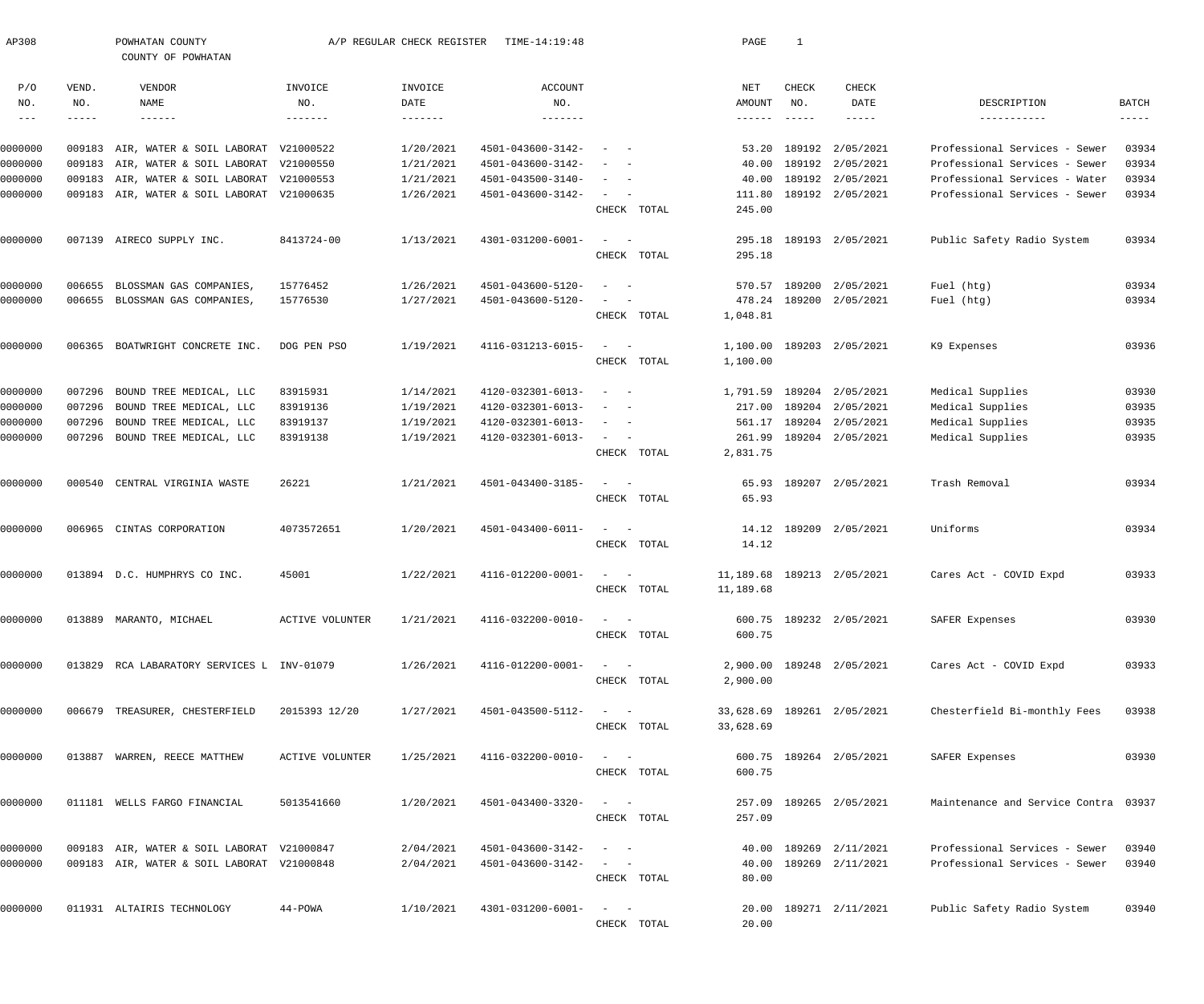| 308 | POWHATAN COUNTY |  |                    |  |  |  |  |  |  |  |
|-----|-----------------|--|--------------------|--|--|--|--|--|--|--|
|     |                 |  | COUNTY OF POWHATAN |  |  |  |  |  |  |  |

| P/O        | VEND.       | VENDOR                                   | INVOICE    | INVOICE    | ACCOUNT                      |                                                                                                                           |             | NET             | CHECK         | CHECK                     |                                |                        |
|------------|-------------|------------------------------------------|------------|------------|------------------------------|---------------------------------------------------------------------------------------------------------------------------|-------------|-----------------|---------------|---------------------------|--------------------------------|------------------------|
| NO.        | NO.         | NAME                                     | NO.        | DATE       | NO.                          |                                                                                                                           |             | AMOUNT          | NO.           | DATE                      | DESCRIPTION                    | BATCH                  |
| $--\,$ $-$ | $- - - - -$ | $- - - - - - -$                          |            |            | $- - - - - - -$              |                                                                                                                           |             | $- - - - - - -$ | $- - - - - -$ | $--- - - -$               | -----------                    | $\cdots \cdots \cdots$ |
|            |             |                                          |            |            |                              |                                                                                                                           |             |                 |               |                           |                                |                        |
| 0000000    | 008668      | BANK OF AMERICA                          | 01/05/2021 | 1/05/2021  | 4116-012200-0001-            |                                                                                                                           |             | 20.00           |               | 189274 2/11/2021          | Cares Act - COVID Expd         | 03947                  |
| 0000000    | 008668      | BANK OF AMERICA                          | 01/05/2021 | 1/05/2021  | 4116-012200-0001-            |                                                                                                                           |             | 647.05          |               | 189274 2/11/2021          | Cares Act - COVID Expd         | 03947                  |
| 0000000    | 008668      | BANK OF AMERICA                          | 01/05/2021 | 1/05/2021  | 4116-012200-0001-            |                                                                                                                           |             | 63.06           |               | 189274 2/11/2021          | Cares Act - COVID Expd         | 03947                  |
| 0000000    | 008668      | BANK OF AMERICA                          | 01/05/2021 | 1/05/2021  | 4116-012200-0001-            |                                                                                                                           |             | 137.00          |               | 189274 2/11/2021          | Cares Act - COVID Expd         | 03947                  |
| 0000000    | 008668      | BANK OF AMERICA                          | 01/05/2021 | 1/05/2021  | 4116-012200-0001-            |                                                                                                                           |             | 80.18           |               | 189274 2/11/2021          | Cares Act - COVID Expd         | 03947                  |
| 0000000    | 008668      | BANK OF AMERICA                          | 01/05/2021 | 1/05/2021  | 4116-012200-0001-            |                                                                                                                           |             | 107.96          |               | 189274 2/11/2021          | Cares Act - COVID Expd         | 03947                  |
| 0000000    | 008668      | BANK OF AMERICA                          | 01/05/2021 | 1/05/2021  | 4116-012200-0001-            |                                                                                                                           |             | 92.30           |               | 189274 2/11/2021          | Cares Act - COVID Expd         | 03947                  |
| 0000000    | 008668      | BANK OF AMERICA                          | 01/05/2021 | 1/05/2021  | 4116-012200-0001-            |                                                                                                                           |             | 35.51           |               | 189274 2/11/2021          | Cares Act - COVID Expd         | 03947                  |
| 0000000    | 008668      | BANK OF AMERICA                          | 01/05/2021 | 1/05/2021  | 4116-012200-0001-            |                                                                                                                           |             | 52.04           |               | 189274 2/11/2021          | Cares Act - COVID Expd         | 03947                  |
| 0000000    | 008668      | BANK OF AMERICA                          | 01/05/2021 | 1/05/2021  | 4116-012200-0001-            |                                                                                                                           |             | 91.97           |               | 189274 2/11/2021          | Cares Act - COVID Expd         | 03947                  |
| 0000000    | 008668      | BANK OF AMERICA                          | 01/05/2021 | 1/05/2021  | 4116-012200-0001-            |                                                                                                                           |             | 42.88           |               | 189274 2/11/2021          | Cares Act - COVID Expd         | 03947                  |
| 0000000    | 008668      | BANK OF AMERICA                          | 01/05/2021 | 1/05/2021  | 4116-012200-0001-            |                                                                                                                           |             | 130.80          |               | 189274 2/11/2021          | Cares Act - COVID Expd         | 03947                  |
| 0000000    | 008668      | BANK OF AMERICA                          | 01/05/2021 | 1/05/2021  | 4116-012200-0001-            |                                                                                                                           |             | 212.00          |               | 189274 2/11/2021          | Cares Act - COVID Expd         | 03947                  |
| 0000000    | 008668      | BANK OF AMERICA                          | 01/05/2021 | 1/05/2021  | 4116-012200-0001-            |                                                                                                                           |             | 35.29           |               | 189274 2/11/2021          | Cares Act - COVID Expd         | 03947                  |
| 0000000    | 008668      | BANK OF AMERICA                          | 01/05/2021 | 1/05/2021  | 4116-012200-0001-            |                                                                                                                           |             | 238.50          |               | 189274 2/11/2021          | Cares Act - COVID Expd         | 03947                  |
| 0000000    | 008668      | BANK OF AMERICA                          | 01/05/2021 | 1/05/2021  | 4116-012200-0001-            |                                                                                                                           |             | 105.89          |               | 189274 2/11/2021          | Cares Act - COVID Expd         | 03947                  |
| 0000000    | 008668      | BANK OF AMERICA                          | 01/05/2021 | 1/05/2021  | 4116-012200-0001-            |                                                                                                                           |             | 104.07          |               | 189274 2/11/2021          | Cares Act - COVID Expd         | 03947                  |
| 0000000    | 008668      | BANK OF AMERICA                          | 01/05/2021 | 1/05/2021  | 4116-012200-0001-            |                                                                                                                           |             | 296.21          |               | 189274 2/11/2021          | Cares Act - COVID Expd         | 03947                  |
| 0000000    | 008668      | BANK OF AMERICA                          | 01/05/2021 | 1/05/2021  | 4116-035500-0013-            |                                                                                                                           |             | 249.00          |               | 189274 2/11/2021          | VA Wireless E911PSAP Training  | 03947                  |
| 0000000    | 008668      | BANK OF AMERICA                          | 01/05/2021 | 1/05/2021  | 4116-012200-0001-            |                                                                                                                           |             | 339.51          |               | 189274 2/11/2021          | Cares Act - COVID Expd         | 03947                  |
| 0000000    | 008668      | BANK OF AMERICA                          | 01/05/2021 | 1/05/2021  | 4116-012200-0001-            |                                                                                                                           |             | 220.66          |               | 189274 2/11/2021          | Cares Act - COVID Expd         | 03947                  |
| 0000000    | 008668      | BANK OF AMERICA                          | 01/05/2021 | 1/05/2021  | 4120-032300-8215-            |                                                                                                                           |             |                 |               | 101.92 189274 2/11/2021   | Capital Outlay                 | 03947                  |
| 0000000    | 008668      | BANK OF AMERICA                          | 01/05/2021 | 1/05/2021  | 4301-012510-8304-            |                                                                                                                           |             | 259.96          |               | 189274 2/11/2021          | PC Replacement                 | 03947                  |
| 0000000    | 008668      | BANK OF AMERICA                          | 01/05/2021 | 1/05/2021  | 4301-012510-8304-            |                                                                                                                           |             | 259.96          |               | 189274 2/11/2021          | PC Replacement                 | 03947                  |
| 0000000    | 008668      | BANK OF AMERICA                          | 01/05/2021 | 1/05/2021  | 4301-012510-8304-            |                                                                                                                           |             | 71.60           |               | 189274 2/11/2021          | PC Replacement                 | 03947                  |
| 0000000    | 008668      | BANK OF AMERICA                          | 01/05/2021 | 1/05/2021  | 4301-012510-8304-            |                                                                                                                           |             | 50.99           |               | 189274 2/11/2021          | PC Replacement                 | 03947                  |
| 0000000    | 008668      | BANK OF AMERICA                          | 01/05/2021 | 1/05/2021  | 4301-014100-0001-            |                                                                                                                           |             | 219.90          |               | 189274 2/11/2021          | Skaggs Road Office Renovations | 03947                  |
| 0000000    | 008668      | BANK OF AMERICA                          | 01/05/2021 | 1/05/2021  | 4301-014100-0001-            |                                                                                                                           |             | 159.98          |               | 189274 2/11/2021          | Skaggs Road Office Renovations | 03947                  |
| 0000000    | 008668      | BANK OF AMERICA                          | 01/05/2021 | 1/05/2021  | 4301-014100-0002-            |                                                                                                                           |             | 98.97           |               | 189274 2/11/2021          | Courthouse and Village Lightin | 03947                  |
| 0000000    | 008668      | BANK OF AMERICA                          | 01/05/2021 | 1/05/2021  | 4301-014100-0001-            |                                                                                                                           |             | 441.00          |               | 189274 2/11/2021          | Skaggs Road Office Renovations | 03947                  |
| 0000000    | 008668      | BANK OF AMERICA                          | 01/05/2021 | 1/05/2021  | 4501-043400-6100-            |                                                                                                                           |             | 164.99          |               | 189274 2/11/2021          | Personal Protective Equipment  | 03947                  |
| 0000000    | 008668      | BANK OF AMERICA                          | 01/05/2021 | 1/05/2021  | 4501-043400-6100-            |                                                                                                                           |             | 24.08           |               | 189274 2/11/2021          | Personal Protective Equipment  | 03947                  |
| 0000000    | 008668      | BANK OF AMERICA                          | 01/05/2021 | 1/05/2021  | 4501-043500-6014-            | $\overline{\phantom{a}}$                                                                                                  |             |                 |               | 769.80 189274 2/11/2021   | Other Operating Supplies       | 03947                  |
| 0000000    |             | 008668 BANK OF AMERICA                   | 01/05/2021 | 1/05/2021  | $4501 - 043500 - 3310 - - -$ |                                                                                                                           |             |                 |               | 10.85 189274 2/11/2021    | Repairs and Maintenance        | 03947                  |
| 0000000    |             | 008668 BANK OF AMERICA                   | 01/05/2021 | 1/05/2021  | 4501-043600-3310-            | $\frac{1}{2} \left( \frac{1}{2} \right) \left( \frac{1}{2} \right) \left( \frac{1}{2} \right) \left( \frac{1}{2} \right)$ |             |                 |               | 79.95 189274 2/11/2021    | Repairs and Maintenance        | 03947                  |
| 0000000    |             | 008668 BANK OF AMERICA                   | 01/05/2021 | 1/05/2021  | 4501-043400-5810-            |                                                                                                                           |             |                 |               | 80.00 189274 2/11/2021    | Dues/Association Membership    | 03947                  |
| 0000000    |             | 008668 BANK OF AMERICA                   | 01/05/2021 | 1/05/2021  | 4501-043400-5810-            | $\alpha = 1, \ldots, \alpha$                                                                                              |             |                 |               | 80.00 189274 2/11/2021    | Dues/Association Membership    | 03947                  |
|            |             |                                          |            |            |                              |                                                                                                                           | CHECK TOTAL | 6,175.83        |               |                           |                                |                        |
|            |             |                                          |            |            |                              |                                                                                                                           |             |                 |               |                           |                                |                        |
| 0000000    |             | 013911 BLAST INTERMEDIATE UNIT 1 2100974 |            | 1/22/2021  | 4301-012510-0003-            | $\mathcal{L}_{\mathcal{A}}$ , and $\mathcal{L}_{\mathcal{A}}$                                                             | CHECK TOTAL | 6,350.00        |               | 6,350.00 189277 2/11/2021 | ERP Replacement                | 03940                  |
|            |             |                                          |            |            |                              |                                                                                                                           |             |                 |               |                           |                                |                        |
| 0000000    |             | 006655 BLOSSMAN GAS COMPANIES,           | 15180832   | 12/02/2020 | $4501 - 043600 - 5120 - - -$ |                                                                                                                           |             |                 |               | 307.63 189278 2/11/2021   | Fuel (htg)                     | 03940                  |
| 0000000    |             | 006655 BLOSSMAN GAS COMPANIES,           | 15653175   | 1/13/2021  | 4501-043600-5120-            |                                                                                                                           |             |                 |               | 730.39 189278 2/11/2021   | Fuel (htg)                     | 03940                  |
| 0000000    |             | 006655 BLOSSMAN GAS COMPANIES,           | 15713301   | 1/19/2021  | 4501-043600-5120-            |                                                                                                                           |             |                 |               | 632.13 189278 2/11/2021   | Fuel (htg)                     | 03940                  |
| 0000000    |             | 006655 BLOSSMAN GAS COMPANIES,           | 15713400   | 2/01/2021  | 4501-043600-5120-            |                                                                                                                           |             |                 |               | 585.40 189278 2/11/2021   | Fuel (htg)                     | 03940                  |
| 0000000    |             | 006655 BLOSSMAN GAS COMPANIES,           | 15869976   | 2/02/2021  | 4501-043600-5120-            | $\sim$ $ -$                                                                                                               |             |                 |               | 618.50 189278 2/11/2021   | Fuel (htg)                     | 03940                  |
| 0000000    |             | 006655 BLOSSMAN GAS COMPANIES,           | 15870079   | 2/03/2021  | 4501-043600-5120-            | $\alpha = 1, \ldots, \alpha$                                                                                              |             |                 |               | 523.07 189278 2/11/2021   | Fuel (htg)                     | 03940                  |
|            |             |                                          |            |            |                              |                                                                                                                           | CHECK TOTAL | 3,397.12        |               |                           |                                |                        |
|            |             |                                          |            |            |                              |                                                                                                                           |             |                 |               |                           |                                |                        |
| 0000000    |             | 009991 BMS DIRECT                        | 347        | 2/03/2021  | 4501-043400-5210-            | $\mathcal{L}(\mathcal{L})$ and $\mathcal{L}(\mathcal{L})$                                                                 |             |                 |               | 600.00 189279 2/11/2021   | Postage                        | 03940                  |
|            |             |                                          |            |            |                              |                                                                                                                           | CHECK TOTAL | 600.00          |               |                           |                                |                        |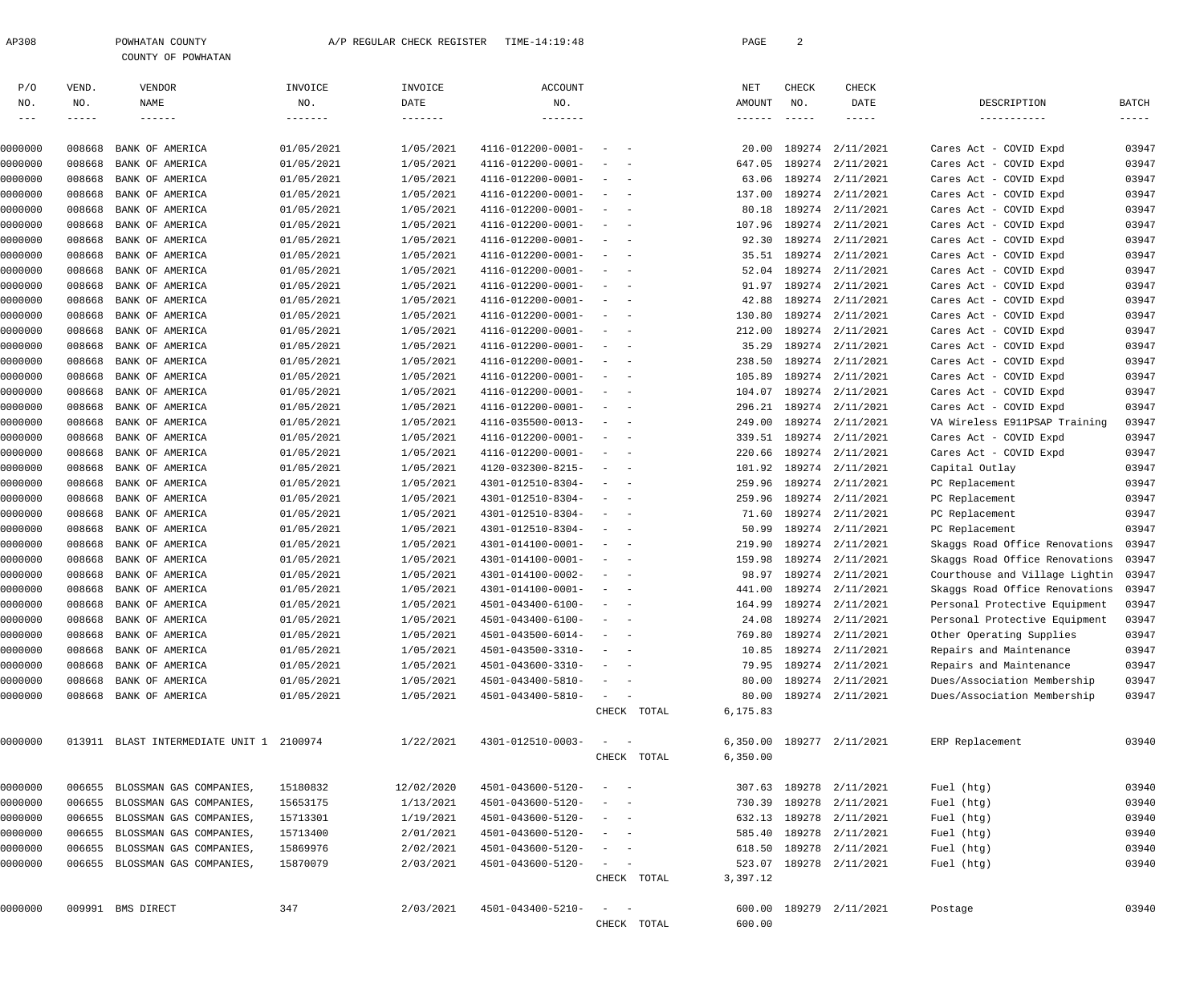| AP308      |              | POWHATAN COUNTY<br>COUNTY OF POWHATAN   |                 | A/P REGULAR CHECK REGISTER | TIME-14:19:48     |                                        |             | PAGE              | $\overline{3}$ |                            |                                |               |
|------------|--------------|-----------------------------------------|-----------------|----------------------------|-------------------|----------------------------------------|-------------|-------------------|----------------|----------------------------|--------------------------------|---------------|
| P/O<br>NO. | VEND.<br>NO. | VENDOR<br>NAME                          | INVOICE<br>NO.  | INVOICE<br>DATE            | ACCOUNT<br>NO.    |                                        |             | NET<br>AMOUNT     | CHECK<br>NO.   | <b>CHECK</b><br>DATE       | DESCRIPTION                    | BATCH         |
| $---$      | -----        | ------                                  | -------         | $- - - - - - -$            | -------           |                                        |             | ------            |                | -----                      |                                | $- - - - - -$ |
| 0000000    | 011439       | BUSINESS CARD                           | 01/27/2021      | 1/27/2021                  | 4116-031201-5540- |                                        |             | 209.08            | 189282         | 2/11/2021                  | Triad Expenses                 | 03945         |
| 0000000    | 011439       | BUSINESS CARD                           | 01/27/2021      | 1/27/2021                  | 4116-031212-6015- |                                        |             | 10.70             |                | 189282 2/11/2021           | Ancillary Expenses             | 03945         |
|            |              |                                         |                 |                            |                   |                                        | CHECK TOTAL | 219.78            |                |                            |                                |               |
| 0000000    | 011610       | BUSINESS CARD                           | 01/27/2021      | 1/27/2021                  | 4116-031212-6015- | $\sim$                                 |             | 12.58             | 189283         | 2/11/2021                  | Ancillary Expenses             | 03946         |
| 0000000    | 011610       | BUSINESS CARD                           | 01/27/2021      | 1/27/2021                  | 4116-031212-6015- |                                        |             | 61.96             | 189283         | 2/11/2021                  | Ancillary Expenses             | 03946         |
| 0000000    | 011610       | BUSINESS CARD                           | 01/27/2021      | 1/27/2021                  | 4116-031212-6015- |                                        |             | 32.76             | 189283         | 2/11/2021                  | Ancillary Expenses             | 03946         |
| 0000000    | 011610       | BUSINESS CARD                           | 01/27/2021      | 1/27/2021                  | 4116-031212-6015- |                                        |             | 130.12            | 189283         | 2/11/2021                  | Ancillary Expenses             | 03946         |
| 0000000    | 011610       | BUSINESS CARD                           | 01/27/2021      | 1/27/2021                  | 4301-012500-8301- | $\overline{\phantom{a}}$               |             | 850.15            | 189283         | 2/11/2021                  | Sheriff's Vehicles             | 03946         |
|            |              |                                         |                 |                            |                   |                                        | CHECK TOTAL | 1,087.57          |                |                            |                                |               |
| 0000000    | 011611       | BUSINESS CARD                           | 01/27/2021      | 1/27/2021                  | 4116-031212-6015- | $\overline{\phantom{a}}$               |             | 78.07             |                | 189284 2/11/2021           | Ancillary Expenses             | 03944         |
|            |              |                                         |                 |                            |                   |                                        | CHECK TOTAL | 78.07             |                |                            |                                |               |
| 0000000    | 012919       | BUSINESS CARD                           | 01/27/2021      | 1/27/2021                  | 4116-031201-5540- |                                        |             | 26.26             | 189285         | 2/11/2021                  | Triad Expenses                 | 03943         |
| 0000000    | 012919       | BUSINESS CARD                           | 01/27/2021      | 1/27/2021                  | 4116-031201-5540- |                                        |             | 3,881.46          | 189285         | 2/11/2021                  | Triad Expenses                 | 03943         |
| 0000000    |              | 012919 BUSINESS CARD                    | 01/27/2021      | 1/27/2021                  | 4116-031212-6015- | $\overline{\phantom{a}}$               | CHECK TOTAL | 19.13<br>3,926.85 | 189285         | 2/11/2021                  | Ancillary Expenses             | 03943         |
|            |              |                                         |                 |                            |                   |                                        |             |                   |                |                            |                                |               |
| 0000000    |              | 008723 CAS SEVERN                       | 3005897         | 1/21/2021                  | 4301-012510-0003- | $\overline{\phantom{a}}$               |             | 43,175.00         |                | 189286 2/11/2021           | ERP Replacement                | 03940         |
|            |              |                                         |                 |                            |                   |                                        | CHECK TOTAL | 43,175.00         |                |                            |                                |               |
| 0000000    | 012449       | CONSOLIDATED PIPE &                     | 6210046-000-000 | 1/20/2021                  | 4501-043600-3310- | $\overline{\phantom{a}}$               |             | 769.80            |                | 189292 2/11/2021           | Repairs and Maintenance        | 03940         |
|            |              |                                         |                 |                            |                   |                                        | CHECK TOTAL | 769.80            |                |                            |                                |               |
| 0000000    | 000860       | DOMINION ENERGY VIRGINIA                | 0998223150 1/21 | 1/04/2021                  | 4501-043600-5110- |                                        |             | 158.33            | 189295         | 2/11/2021                  | Electricity                    | 03940         |
| 0000000    | 000860       | DOMINION ENERGY VIRGINIA                | 1875198911 1/21 | 1/04/2021                  | 4501-043500-5110- |                                        |             | 41.69             | 189295         | 2/11/2021                  | Electricity                    | 03940         |
| 0000000    | 000860       | DOMINION ENERGY VIRGINIA                | 2907028530 1/21 | 1/04/2021                  | 4501-043400-5110- |                                        |             | 35.29             | 189295         | 2/11/2021                  | Electricity                    | 03940         |
| 0000000    | 000860       | DOMINION ENERGY VIRGINIA                | 3085476897 1/21 | 1/04/2021                  | 4501-043600-5110- |                                        |             | 363.28            | 189295         | 2/11/2021                  | Electricity                    | 03940         |
| 0000000    | 000860       | DOMINION ENERGY VIRGINIA                | 9052426195 1/21 | 1/04/2021                  | 4501-043600-5110- | CHECK                                  | TOTAL       | 727.31            |                | 128.72 189295 2/11/2021    | Electricity                    | 03940         |
|            |              |                                         |                 |                            |                   |                                        |             |                   |                |                            |                                |               |
| 0000000    | 010925       | DUNBAR MILBY WILLIAMS                   | 80361           | 1/25/2021                  | 4301-014300-0001- | $\sim$                                 |             |                   |                | 1,039.50 189296 2/11/2021  | Roof Replacement               | 03940         |
|            |              |                                         |                 |                            |                   |                                        | CHECK TOTAL | 1,039.50          |                |                            |                                |               |
| 0000000    | 011224       | ELECTRONIC SYSTEMS, INC.                | IN1754887       | 1/29/2021                  | 4501-043400-3320- |                                        |             | 45.25             |                | 189298 2/11/2021           | Maintenance and Service Contra | 03942         |
| 0000000    | 011224       | ELECTRONIC SYSTEMS, INC.                | IN1754887       | 1/29/2021                  | 4501-043400-3320- |                                        |             | 84.79             | 189298         | 2/11/2021                  | Maintenance and Service Contra | 03942         |
| 0000000    |              | 011224 ELECTRONIC SYSTEMS, INC.         | IN1756273       | 2/01/2021                  | 4501-043400-3320- | $\sim$                                 |             | 45.25             |                | 189298 2/11/2021           | Maintenance and Service Contra | 03942         |
|            |              |                                         |                 |                            |                   |                                        | CHECK TOTAL | 175.29            |                |                            |                                |               |
| 0000000    |              | 008314 FREE CLINIC OF POWHATAN          | REIMB FC        | 8/20/2020                  | 4301-014100-0001- | $\overline{\phantom{a}}$<br>$\sim$ $-$ |             |                   |                | 9,014.75 189300 2/11/2021  | Skaggs Road Office Renovations | 03940         |
| 0000000    |              | 008314 FREE CLINIC OF POWHATAN          | REIMB FREE CLIN | 9/01/2020                  | 4301-014100-0001- |                                        |             | 8,164.00          |                | 189300 2/11/2021           | Skaggs Road Office Renovations | 03940         |
|            |              |                                         |                 |                            |                   |                                        | CHECK TOTAL | 17,178.75         |                |                            |                                |               |
| 0000000    |              | 013802 KEYSTONE INFORMATION SYST 207845 |                 | 12/31/2020                 | 4301-012510-0003- |                                        |             |                   |                | 11,760.00 189305 2/11/2021 | ERP Replacement                | 03940         |
| 0000000    | 013802       | KEYSTONE INFORMATION SYST               | 207846          | 12/31/2020                 | 4301-012510-0003- |                                        |             | 4,480.00          | 189305         | 2/11/2021                  | ERP Replacement                | 03940         |
| 0000000    | 013802       | KEYSTONE INFORMATION SYST               | 207847          | 12/31/2020                 | 4301-012510-0003- |                                        |             | 3,080.00          | 189305         | 2/11/2021                  | ERP Replacement                | 03940         |
| 0000000    | 013802       | KEYSTONE INFORMATION SYST 207848        |                 | 12/31/2020                 | 4301-012510-0003- |                                        |             | 10,640.00         | 189305         | 2/11/2021                  | ERP Replacement                | 03940         |
| 0000000    | 013802       | KEYSTONE INFORMATION SYST               | 207849          | 12/31/2020                 | 4301-012510-0003- | $\sim$                                 |             | 2,786.00          | 189305         | 2/11/2021                  | ERP Replacement                | 03940         |
| 0000000    | 013802       | KEYSTONE INFORMATION SYST 207850        |                 | 12/31/2020                 | 4301-012510-0003- | $\sim$                                 |             | 2,800.00          |                | 189305 2/11/2021           | ERP Replacement                | 03940         |
|            |              |                                         |                 |                            |                   |                                        | CHECK TOTAL | 35,546.00         |                |                            |                                |               |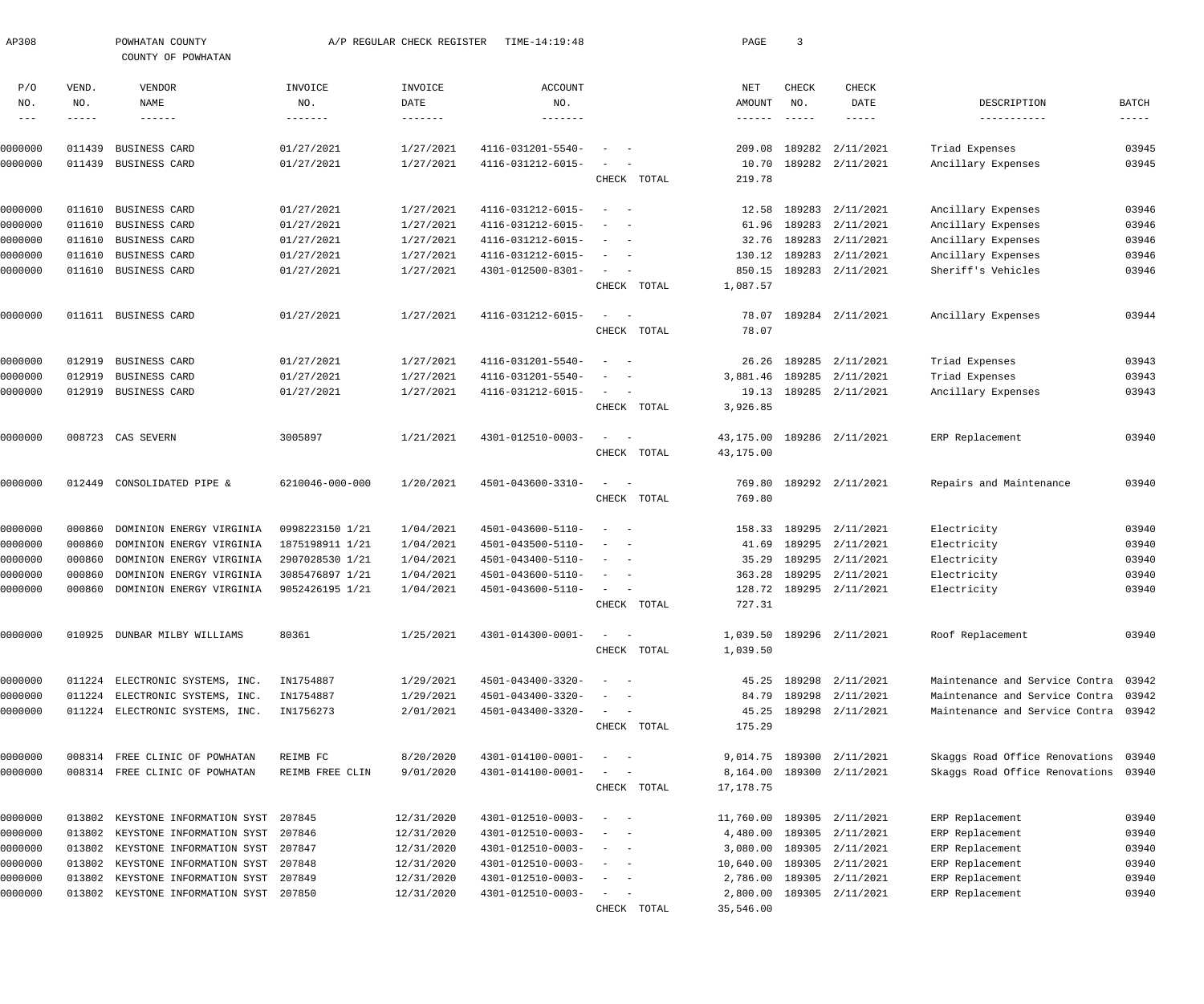| AP308      |              | POWHATAN COUNTY<br>COUNTY OF POWHATAN           |                        | A/P REGULAR CHECK REGISTER | TIME-14:19:48                |                                                         |             | PAGE                   | $\overline{4}$            |                           |                                      |               |
|------------|--------------|-------------------------------------------------|------------------------|----------------------------|------------------------------|---------------------------------------------------------|-------------|------------------------|---------------------------|---------------------------|--------------------------------------|---------------|
| P/O<br>NO. | VEND.<br>NO. | VENDOR<br>NAME                                  | INVOICE<br>NO.         | INVOICE<br>DATE            | ACCOUNT<br>NO.               |                                                         |             | NET<br>AMOUNT          | <b>CHECK</b><br>NO.       | CHECK<br>DATE             | DESCRIPTION                          | BATCH         |
| $--\,-$    | -----        | $- - - - - - -$                                 | -------                | $- - - - - - - -$          | $- - - - - - -$              |                                                         |             | $- - - - - - -$        | $\qquad \qquad - - - - -$ | $- - - - - -$             | -----------                          | $- - - - - -$ |
| 0000000    | 013062       | MOUNTAIN VALLEY TOWER SER 4199                  |                        | 1/08/2021                  | 4301-031200-6001-            | $\sim$<br>CHECK TOTAL                                   |             | 17,100.00<br>17,100.00 |                           | 189308 2/11/2021          | Public Safety Radio System           | 03940         |
| 0000000    | 001250       | POWHATAN AUTO & TRACTOR                         | 628088                 | 1/29/2021                  | 4501-043400-6014-            | $\sim$<br>$\sim$ $-$<br>CHECK TOTAL                     |             | 25.44                  |                           | 25.44 189312 2/11/2021    | Other Operating Supplies             | 03941         |
| 0000000    |              | 011193 VERIZON                                  | 13574714 1/21          | 1/27/2021                  | 4501-043400-5230-            | CHECK TOTAL                                             |             | 50.02<br>50.02         |                           | 189324 2/11/2021          | Telephone System                     | 03941         |
| 0000000    | 007415       | VIRGINIA UTILITY                                | 01210353               | 1/31/2021                  | 4501-043500-3140-            |                                                         |             | 22.05                  | 189329                    | 2/11/2021                 | Professional Services - Water        | 03941         |
| 0000000    |              | 007415 VIRGINIA UTILITY                         | 01210353               | 1/31/2021                  | 4501-043600-3142-            | CHECK TOTAL                                             |             | 22.05<br>44.10         |                           | 189329 2/11/2021          | Professional Services - Sewer        | 03941         |
| 0000000    | 009183       | AIR, WATER & SOIL LABORAT V21000671             |                        | 1/27/2021                  | 4501-043600-3142-            | $\sim$                                                  |             |                        |                           | 133.60 189446 2/19/2021   | Professional Services - Sewer        | 03948         |
| 0000000    | 009183       | AIR, WATER & SOIL LABORAT V21000688             |                        | 1/28/2021                  | 4501-043600-3142-            |                                                         |             | 40.00                  |                           | 189446 2/19/2021          | Professional Services - Sewer        | 03948         |
| 0000000    | 009183       | AIR, WATER & SOIL LABORAT V21000689             |                        | 1/28/2021                  | 4501-043600-3142-            |                                                         |             | 40.00                  |                           | 189446 2/19/2021          | Professional Services - Sewer        | 03948         |
| 0000000    | 009183       | AIR, WATER & SOIL LABORAT V21000992             |                        | 2/09/2021                  | 4501-043600-3142-            |                                                         |             | 395.40                 |                           | 189446 2/19/2021          | Professional Services - Sewer        | 03948         |
| 0000000    |              | 009183 AIR, WATER & SOIL LABORAT V21000993      |                        | 2/09/2021                  | 4501-043600-3142-            |                                                         |             | 265.20                 |                           | 189446 2/19/2021          | Professional Services - Sewer        | 03948         |
|            |              |                                                 |                        |                            |                              | CHECK TOTAL                                             |             | 874.20                 |                           |                           |                                      |               |
| 0000000    |              | 013910 ALBERT, GARRETT                          | <b>ACTIVE VOLUNTER</b> | 2/02/2021                  | 4116-032200-0010-            |                                                         |             |                        |                           | 600.75 189447 2/19/2021   | SAFER Expenses                       | 03948         |
|            |              |                                                 |                        |                            |                              | CHECK TOTAL                                             |             | 600.75                 |                           |                           |                                      |               |
| 0000000    |              | 013916 ALLAN MYERS                              | 19125449               | 2/11/2021                  | 501-000200-0003-             | $\sim$ $-$                                              |             |                        |                           | 1,380.00 189448 2/19/2021 | Customer Deposits Payable            | 03948         |
| 0000000    |              | 013916 ALLAN MYERS                              | 19125449               | 2/11/2021                  | 3501-018990-0003-            |                                                         |             |                        |                           | 70.20-189448 2/19/2021    | Water Revenue                        | 03948         |
|            |              |                                                 |                        |                            |                              | CHECK TOTAL                                             |             | 1,309.80               |                           |                           |                                      |               |
| 0000000    |              | 011063 BEAGLE, ANDREW D.                        | <b>ACTIVE AWARD</b>    | 2/03/2021                  | 4116-032200-0010-            |                                                         |             |                        |                           | 600.75 189453 2/19/2021   | SAFER Expenses                       | 03948         |
|            |              |                                                 |                        |                            |                              | CHECK TOTAL                                             |             | 600.75                 |                           |                           |                                      |               |
| 0000000    |              | 013912 BLAIR, HANNAH RENAE                      | ACTIVE VOLUNTER        | 2/03/2021                  | 4116-032200-0010-            |                                                         |             |                        |                           | 600.75 189454 2/19/2021   | SAFER Expenses                       | 03948         |
|            |              |                                                 |                        |                            |                              |                                                         | CHECK TOTAL | 600.75                 |                           |                           |                                      |               |
| 0000000    |              | 007296 BOUND TREE MEDICAL, LLC                  | 83930894               | 1/27/2021                  | 4120-032301-6013-            | $\alpha = 1, \ldots, n-1$                               |             |                        |                           | 586.62 189456 2/19/2021   | Medical Supplies                     | 03948         |
|            |              |                                                 |                        |                            |                              |                                                         | CHECK TOTAL | 586.62                 |                           |                           |                                      |               |
| 0000000    |              | 008686 C.W. WILLIAMS & CO., INC. 633664         |                        | 2/03/2021                  | 4120-032200-8215-            | $\alpha = 1, \ldots, n-1$                               |             |                        |                           | 1,889.75 189457 2/19/2021 | State Dept of Fire Programs Fu 03948 |               |
|            |              |                                                 |                        |                            |                              |                                                         | CHECK TOTAL | 1,889.75               |                           |                           |                                      |               |
| 0000000    |              | 006965 CINTAS CORPORATION                       | 4074224693             | 1/27/2021                  | $4501 - 043400 - 6011 - - -$ |                                                         |             |                        |                           | 14.44 189460 2/19/2021    | Uniforms                             | 03948         |
| 0000000    | 006965       | CINTAS CORPORATION                              | 4074865464             | 2/03/2021                  | 4501-043400-6011-            | $\alpha_{\rm{max}}=1.000$ and $\alpha_{\rm{max}}=0.000$ |             |                        |                           | 14.44 189460 2/19/2021    | Uniforms                             | 03948         |
| 0000000    |              | 006965 CINTAS CORPORATION                       | 4075504655             | 2/10/2021                  | $4501 - 043400 - 6011 - - -$ |                                                         |             |                        |                           | 14.44 189460 2/19/2021    | Uniforms                             | 03948         |
|            |              |                                                 |                        |                            |                              |                                                         | CHECK TOTAL | 43.32                  |                           |                           |                                      |               |
| 0000000    |              | 011751 COMPASS MD                               | 305                    | 2/10/2021                  | 4116-032200-0010-            | $\alpha = 1, \ldots, n-1$                               |             |                        |                           | 1,138.00 189464 2/19/2021 | SAFER Expenses                       | 03951         |
|            |              |                                                 |                        |                            |                              |                                                         | CHECK TOTAL | 1,138.00               |                           |                           |                                      |               |
| 0000000    |              | 007765 COUNTY WASTE & RECYCLING                 | 3598198                | 1/07/2021                  | 4410-053910-5647-            | $\alpha = 1, \ldots, n-1$                               |             |                        |                           | 143.96 189465 2/19/2021   | Curtis Family Grant                  | 03948         |
|            |              |                                                 |                        |                            |                              |                                                         | CHECK TOTAL | 143.96                 |                           |                           |                                      |               |
|            |              |                                                 |                        |                            | 4501-043600-5110- - -        |                                                         |             |                        |                           |                           | Electricity                          | 03948         |
| 0000000    |              | 000860 DOMINION ENERGY VIRGINIA 0998223150 2/21 |                        | 2/02/2021                  |                              |                                                         |             |                        |                           | 157.85 189467 2/19/2021   |                                      |               |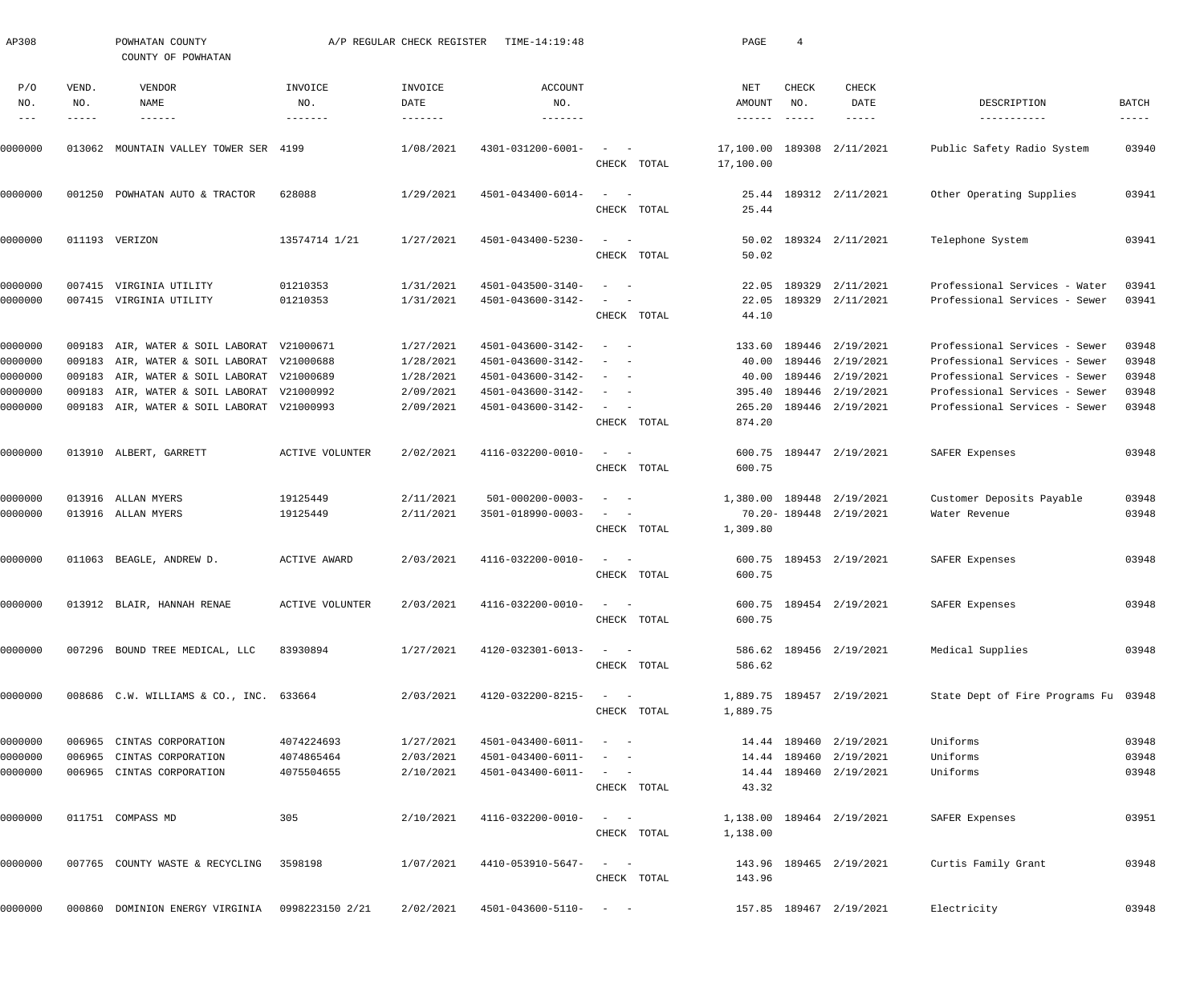| AP308                             |                       | POWHATAN COUNTY<br>COUNTY OF POWHATAN        |                 | A/P REGULAR CHECK REGISTER         | TIME-14:19:48                            |                                                                                                                             | PAGE                             | -5                            |                            |                                      |                      |
|-----------------------------------|-----------------------|----------------------------------------------|-----------------|------------------------------------|------------------------------------------|-----------------------------------------------------------------------------------------------------------------------------|----------------------------------|-------------------------------|----------------------------|--------------------------------------|----------------------|
| P/O<br>NO.<br>$\qquad \qquad - -$ | VEND.<br>NO.<br>----- | VENDOR<br>NAME<br>$- - - - - - -$            | INVOICE<br>NO.  | INVOICE<br>DATE<br>$- - - - - - -$ | <b>ACCOUNT</b><br>NO.<br>$- - - - - - -$ |                                                                                                                             | NET<br>AMOUNT<br>$- - - - - - -$ | CHECK<br>NO.<br>$- - - - - -$ | CHECK<br>DATE<br>-----     | DESCRIPTION<br>-----------           | BATCH<br>$- - - - -$ |
| 0000000                           | 000860                | DOMINION ENERGY VIRGINIA                     | 1875198911 2/21 | 2/02/2021                          | 4501-043500-5110-                        | CHECK TOTAL                                                                                                                 | 26.04<br>183.89                  |                               | 189467 2/19/2021           | Electricity                          | 03948                |
| 0000000                           | 000860                | DOMINION ENERGY VIRGINIA                     | 3085476897 2/21 | 2/02/2021                          | 4501-043600-5110-                        | $\sim$<br>$\sim$ $-$                                                                                                        | 243.72                           |                               | 189468 2/19/2021           | Electricity                          | 03948                |
|                                   |                       |                                              |                 |                                    |                                          | CHECK TOTAL<br>$\sim$                                                                                                       | 243.72                           |                               |                            |                                      | 03948                |
| 0000000                           | 000860                | DOMINION ENERGY VIRGINIA                     | 6656300552 2/21 | 2/03/2021                          | 4501-043500-5110-                        | $\sim$ $-$<br>CHECK TOTAL                                                                                                   | 417.49<br>417.49                 |                               | 189469 2/19/2021           | Electricity                          |                      |
| 0000000                           | 000860                | DOMINION ENERGY VIRGINIA                     | 7897055856 2/21 | 2/03/2021                          | 4501-043600-5110-                        | $\sim$ .<br>$\sim$<br>CHECK TOTAL                                                                                           | 2,917.82                         |                               | 2,917.82 189470 2/19/2021  | Electricity                          | 03948                |
| 0000000                           | 007147                | DRAPER ADEN ASSOCIATES                       | 2021010100      | 1/31/2021                          | 4501-043500-3140-                        | $\overline{\phantom{a}}$                                                                                                    | 750.00                           |                               | 189471 2/19/2021           | Professional Services<br>- Water     | 03948                |
| 0000000                           | 007147                | DRAPER ADEN ASSOCIATES,                      | 2021010100      | 1/31/2021                          | 4501-043600-3142-                        | CHECK TOTAL                                                                                                                 | 1,500.00                         |                               | 750.00 189471 2/19/2021    | Professional Services - Sewer        | 03948                |
| 0000000                           | 006510                | EMERGENCY SERVICES                           | 465             | 2/01/2021                          | 4120-032300-3110-                        | $\sim$<br>$\sim$ $-$<br>CHECK TOTAL                                                                                         | 32,630.85                        |                               | 32,630.85 189474 2/19/2021 | Contract Services-Daytime Cove 03948 |                      |
| 0000000                           |                       | 009639 EMS MANAGEMENT &                      | 41795           | 1/31/2021                          | 4120-032300-5845-                        | $\sim$<br>$\sim$<br>CHECK TOTAL                                                                                             | 1,663.29<br>1,663.29             |                               | 189475 2/19/2021           | EMS Transport Third Party Bill 03948 |                      |
| 0000000                           | 009969                | FIRST CALL ENVIRONMENTAL                     | 1011498         | 10/23/2020                         | 4301-021100-0001-                        | $\sim$<br>$\sim$ $-$<br>CHECK TOTAL                                                                                         | 22,203.67<br>22, 203.67          |                               | 189477 2/19/2021           | Courthouse Expansion Parking         | 03948                |
| 0000000                           | 001183                | HERTZLER TREE SERVICE,                       | TREE SERVICE    | 2/03/2021                          | 4301-014100-0001-                        | $\sim$<br>$\sim$ $-$<br>CHECK TOTAL                                                                                         | 1,900.00<br>1,900.00             |                               | 189481 2/19/2021           | Skaggs Road Office Renovations 03948 |                      |
| 0000000                           | 009543                | NATIONAL SECURITY & DOOR                     | 115863          | 2/04/2021                          | 4301-014100-0001-                        | $\sim$                                                                                                                      |                                  |                               | 1,340.13 189496 2/19/2021  | Skaggs Road Office Renovations       | 03949                |
| 0000000                           | 009543                | NATIONAL SECURITY & DOOR                     | 115870          | 2/05/2021                          | 4301-062100-8304-                        | CHECK TOTAL                                                                                                                 | 6,951.13                         |                               | 5,611.00 189496 2/19/2021  | PMS Repurpose                        | 03949                |
| 0000000                           |                       | 006928 POWHATAN COUNTY DEPT. OF              | CURTIS GRANT    | 2/09/2021                          | 4410-053910-5647-                        | CHECK TOTAL                                                                                                                 | 293.32                           |                               | 293.32 189501 2/19/2021    | Curtis Family Grant                  | 03951                |
| 0000000                           |                       | 013915 PROFORMA                              | BN07001987A     | 2/05/2021                          | 4116-012200-0001-                        | $\frac{1}{2} \left( \frac{1}{2} \right) \left( \frac{1}{2} \right) = \frac{1}{2} \left( \frac{1}{2} \right)$<br>CHECK TOTAL | 1,553.18                         |                               | 1,553.18 189503 2/19/2021  | Cares Act - COVID Expd               | 03948                |
| 0000000                           |                       | 006466 RADIO COMMUNICATION OF VA 602001960-1 |                 | 2/09/2021                          | 4116-012200-0001-                        | $\frac{1}{2} \left( \frac{1}{2} \right) \left( \frac{1}{2} \right) = \frac{1}{2} \left( \frac{1}{2} \right)$<br>CHECK TOTAL | 137.00                           |                               | 137.00 189506 2/19/2021    | Cares Act - COVID Expd               | 03951                |
| 0000000                           |                       | 007325 RICHMOND OXYGEN CO.                   | 354703          | 1/13/2021                          | 4120-032301-6013-                        |                                                                                                                             |                                  |                               | 122.00 189507 2/19/2021    | Medical Supplies                     | 03948                |
| 0000000                           | 007325                | RICHMOND OXYGEN CO.                          | 354703          | 1/13/2021                          | 4120-032301-6013-                        | $\qquad \qquad -$                                                                                                           | 32.00                            |                               | 189507 2/19/2021           | Medical Supplies                     | 03948                |
| 0000000                           | 007325                | RICHMOND OXYGEN CO.                          | 354703          | 1/13/2021                          | 4120-032301-6013-                        |                                                                                                                             | 72.00                            |                               | 189507 2/19/2021           | Medical Supplies                     | 03948                |
| 0000000                           |                       | 007325 RICHMOND OXYGEN CO.                   | 354703          | 1/13/2021                          | 4120-032301-6013-                        | CHECK TOTAL                                                                                                                 | 120.00<br>346.00                 |                               | 189507 2/19/2021           | Medical Supplies                     | 03948                |
| 0000000                           |                       | 013375 SIGN CRAFTERS, INC                    | 21 36945        | 2/01/2021                          | 4301-014100-0001-                        | $\frac{1}{2} \left( \frac{1}{2} \right) \left( \frac{1}{2} \right) = \frac{1}{2} \left( \frac{1}{2} \right)$<br>CHECK TOTAL | 80.00                            |                               | 80.00 189510 2/19/2021     | Skaggs Road Office Renovations 03948 |                      |
| 0000000                           |                       | 012404 SOUTHSIDE ELECTRIC                    | 570224001 1/21  | 1/13/2021                          | 4410-053910-5647-                        | $\frac{1}{2} \left( \frac{1}{2} \right) \left( \frac{1}{2} \right) = \frac{1}{2} \left( \frac{1}{2} \right)$                |                                  |                               | 171.36 189511 2/19/2021    | Curtis Family Grant                  | 03951                |
|                                   |                       |                                              |                 |                                    |                                          | CHECK TOTAL                                                                                                                 | 171.36                           |                               |                            |                                      |                      |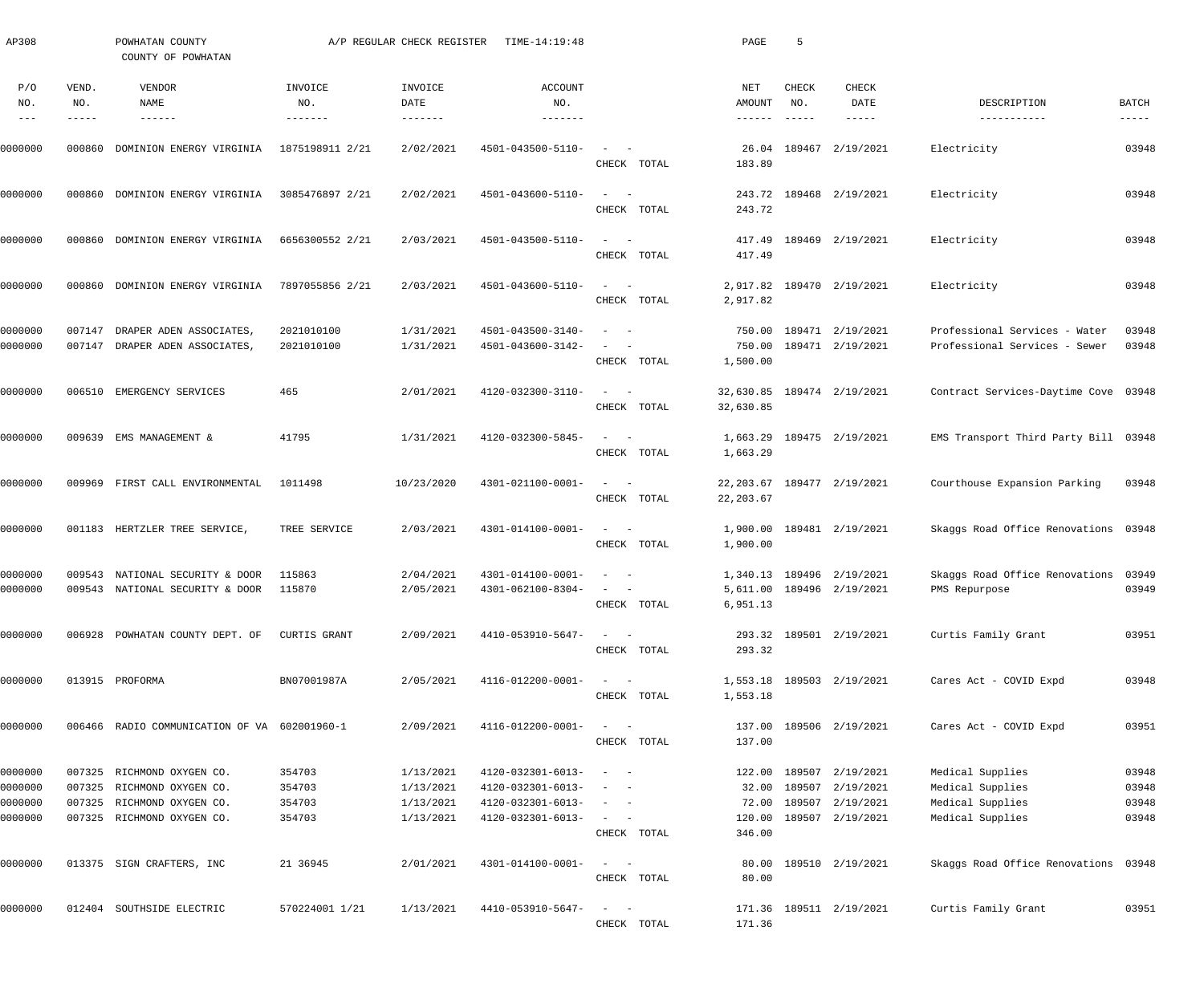| AP308              |                  | POWHATAN COUNTY<br>COUNTY OF POWHATAN          |                            | A/P REGULAR CHECK REGISTER | TIME-14:19:48                          |                                                      | PAGE                   | 6                         |                                      |                                                          |                |
|--------------------|------------------|------------------------------------------------|----------------------------|----------------------------|----------------------------------------|------------------------------------------------------|------------------------|---------------------------|--------------------------------------|----------------------------------------------------------|----------------|
| P/O<br>NO.         | VEND.<br>NO.     | VENDOR<br>NAME                                 | INVOICE<br>NO.             | INVOICE<br>DATE            | <b>ACCOUNT</b><br>NO.                  |                                                      | NET<br>AMOUNT          | CHECK<br>NO.              | CHECK<br>DATE                        | DESCRIPTION                                              | <b>BATCH</b>   |
| $--\,$ $-$         | -----            | $\cdots\cdots\cdots\cdots$                     | -------                    |                            | -------                                |                                                      | ------                 | $\qquad \qquad - - - - -$ | $- - - - - -$                        | -----------                                              | $- - - - -$    |
| 0000000            | 011988           | SUMMIT MEDIA LLC                               | 531332-1                   | 1/31/2021                  | 4116-032200-0010-                      | $\overline{\phantom{a}}$<br>CHECK TOTAL              | 99.00<br>99.00         |                           | 189516 2/19/2021                     | SAFER Expenses                                           | 03948          |
|                    |                  |                                                |                            |                            |                                        |                                                      |                        |                           |                                      |                                                          |                |
| 0000000            | 008346           | SYCOM TECHNOLOGIES                             | AT61899                    | 1/23/2021                  | 4116-012200-0001-                      | $\overline{\phantom{a}}$<br>$\overline{\phantom{a}}$ | 899.35                 |                           | 189517 2/19/2021                     | Cares Act - COVID Expd                                   | 03951          |
| 0000000            | 008346           | SYCOM TECHNOLOGIES                             | I0052056                   | 1/31/2021                  | 4301-012510-8300-                      | $\overline{\phantom{a}}$<br>CHECK TOTAL              | 11,633.10<br>12,532.45 |                           | 189517 2/19/2021                     | IT and Phone Infrastructure                              | 03951          |
| 0000000            | 011188           | TECH FIRE & SAFETY                             | 1801                       | 1/05/2021                  | 4116-032200-0010-                      | $\sim$<br>$\overline{\phantom{0}}$                   | 604.00                 |                           | 189518 2/19/2021                     | SAFER Expenses                                           | 03951          |
|                    |                  |                                                |                            |                            |                                        | CHECK TOTAL                                          | 604.00                 |                           |                                      |                                                          |                |
| 0000000            |                  | 013390 VERIZON                                 | 8044924608                 | 1/22/2021                  | 4410-053910-5647-                      | $\sim$<br>$\sim$ $-$                                 | 82.73                  |                           | 189523 2/19/2021                     | Curtis Family Grant                                      | 03951          |
|                    |                  |                                                |                            |                            |                                        | CHECK TOTAL                                          | 82.73                  |                           |                                      |                                                          |                |
| 0000000            |                  | 013672 W. B. MASON CO. INC.                    | 217491854                  | 1/28/2021                  | 4116-012200-0001-                      | $\sim$<br>$\sim$ $-$                                 | 6,340.58               |                           | 189525 2/19/2021                     | Cares Act - COVID Expd                                   | 03951          |
|                    |                  |                                                |                            |                            |                                        | CHECK TOTAL                                          | 6,340.58               |                           |                                      |                                                          |                |
| 0000000            | 009183           | AIR, WATER & SOIL LABORAT                      | V21001013                  | 2/10/2021                  | 4501-043600-3142-                      | $\overline{\phantom{0}}$                             | 40.00                  | 189550                    | 2/25/2021                            | Professional Services - Sewer                            | 03953          |
| 0000000            | 009183           | AIR, WATER & SOIL LABORAT V21001020            |                            | 2/10/2021                  | 4501-043500-3140-                      | $\sim$                                               | 40.00                  | 189550                    | 2/25/2021                            | Professional Services - Water                            | 03953          |
| 0000000            | 009183           | AIR, WATER & SOIL LABORAT V21001029            |                            | 2/11/2021                  | 4501-043600-3142-                      | $\sim$<br>$\sim$                                     | 40.00                  | 189550                    | 2/25/2021                            | Professional Services - Sewer                            | 03953          |
| 0000000            | 009183           | AIR, WATER & SOIL LABORAT V21001134            |                            | 2/16/2021                  | 4501-043600-3142-                      | $\sim$ $  -$<br>CHECK TOTAL                          | 111.80<br>231.80       |                           | 189550 2/25/2021                     | Professional Services - Sewer                            | 03953          |
| 0000000            |                  | 011931 ALTAIRIS TECHNOLOGY                     | $45 - POW$                 | 2/11/2021                  | 4301-031200-6001-                      | $\sim$<br>$\sim$ $-$                                 | 799.00                 |                           | 189551 2/25/2021                     | Public Safety Radio System                               | 03953          |
|                    |                  |                                                |                            |                            |                                        | CHECK TOTAL                                          | 799.00                 |                           |                                      |                                                          |                |
| 0000000            | 012098           | AMERICAN FAMILY CARE-                          | 3207                       | 1/11/2021                  | 4116-012200-0001-                      | $\overline{\phantom{a}}$<br>$\sim$                   | 5,300.00               |                           | 189552 2/25/2021                     | Cares Act - COVID Expd                                   | 03953          |
| 0000000            | 012098           | AMERICAN FAMILY CARE-                          | 3294                       | 2/08/2021                  | 4116-012200-0001-                      | $\sim$<br>$\sim$                                     | 625.00                 |                           | 189552 2/25/2021                     | Cares Act - COVID Expd                                   | 03953          |
|                    |                  |                                                |                            |                            |                                        | CHECK TOTAL                                          | 5,925.00               |                           |                                      |                                                          |                |
| 0000000            |                  | 006655 BLOSSMAN GAS COMPANIES,                 | 15957761                   | 2/02/2021                  | 4501-043600-5120-                      | $\sim$ $ -$                                          |                        |                           | 12.00 189553 2/25/2021               | Fuel (htg)                                               | 03953          |
| 0000000            |                  | 006655 BLOSSMAN GAS COMPANIES,                 | 15982233                   | 2/10/2021                  | 4501-043600-5120-                      |                                                      |                        |                           | 666.23 189553 2/25/2021              | Fuel (htg)                                               | 03953          |
| 0000000            | 006655           | BLOSSMAN GAS COMPANIES,                        | 16031768                   | 2/17/2021                  | 4501-043600-5120-                      |                                                      |                        |                           | 438.22 189553 2/25/2021              | Fuel (htg)                                               | 03953          |
| 0000000            | 006655           | BLOSSMAN GAS COMPANIES,                        | 16062719                   | 2/14/2021                  | 4501-043600-5120-                      |                                                      |                        |                           | 367.84 189553 2/25/2021              | Fuel (htg)                                               | 03953          |
|                    |                  |                                                |                            |                            |                                        | CHECK TOTAL                                          | 1,484.29               |                           |                                      |                                                          |                |
| 0000000            | 007296           | BOUND TREE MEDICAL, LLC                        | 83942916                   | 2/05/2021                  | 4120-032301-6013-                      | $\overline{\phantom{0}}$                             | 146.88                 |                           | 189554 2/25/2021                     | Medical Supplies                                         | 03953          |
| 0000000            | 007296           | BOUND TREE MEDICAL, LLC                        | 83949618                   | 2/10/2021                  | 4120-032301-6013-                      |                                                      |                        |                           | 226.74 189554 2/25/2021              | Medical Supplies                                         | 03953          |
| 0000000            |                  | 007296 BOUND TREE MEDICAL, LLC                 | 83957402                   | 2/18/2021                  | 4120-032301-6013-                      | $\sim$ $ -$<br>CHECK TOTAL                           | 809.66<br>1,183.28     |                           | 189554 2/25/2021                     | Medical Supplies                                         | 03953          |
|                    |                  |                                                |                            |                            |                                        |                                                      |                        |                           |                                      |                                                          |                |
| 0000000<br>0000000 | 012805<br>012805 | COMMONWEALTH SPECTRUM<br>COMMONWEALTH SPECTRUM | 02132020-01<br>02132020-02 | 2/13/2021<br>2/13/2021     | 4301-031200-6001-<br>4301-031200-6001- | $\sim$<br>$\sim$ $-$                                 | 125.00<br>125.00       |                           | 189559 2/25/2021<br>189559 2/25/2021 | Public Safety Radio System<br>Public Safety Radio System | 03953<br>03953 |
| 0000000            | 012805           | COMMONWEALTH SPECTRUM                          | 02132020-03                | 2/13/2021                  | 4301-031200-6001-                      | $\sim$<br>$\sim$ $-$                                 | 125.00                 |                           | 189559 2/25/2021                     | Public Safety Radio System                               | 03953          |
|                    |                  |                                                |                            |                            |                                        | CHECK TOTAL                                          | 375.00                 |                           |                                      |                                                          |                |
| 0000000            | 000860           | DOMINION ENERGY VIRGINIA                       | 2907028530 1/20            | 2/04/2021                  | 4501-043400-5110-                      |                                                      | 37.97                  |                           | 189565 2/25/2021                     | Electricity                                              | 03953          |
| 0000000            | 000860           | DOMINION ENERGY VIRGINIA                       | 9052426195 2/21            | 2/04/2021                  | 4501-043600-5110-                      | $\sim$                                               | 140.82                 |                           | 189565 2/25/2021                     | Electricity                                              | 03953          |
|                    |                  |                                                |                            |                            |                                        | CHECK TOTAL                                          | 178.79                 |                           |                                      |                                                          |                |
| 0000000            |                  | 013924 FENCE ME IN AND DECKS TOO 1292          |                            | 2/11/2021                  | 4410-053910-5647-                      | $\hspace{0.1mm}$                                     | 5,578.00               |                           | 189569 2/25/2021                     | Curtis Family Grant                                      | 03953          |
|                    |                  |                                                |                            |                            |                                        | CHECK TOTAL                                          | 5,578.00               |                           |                                      |                                                          |                |